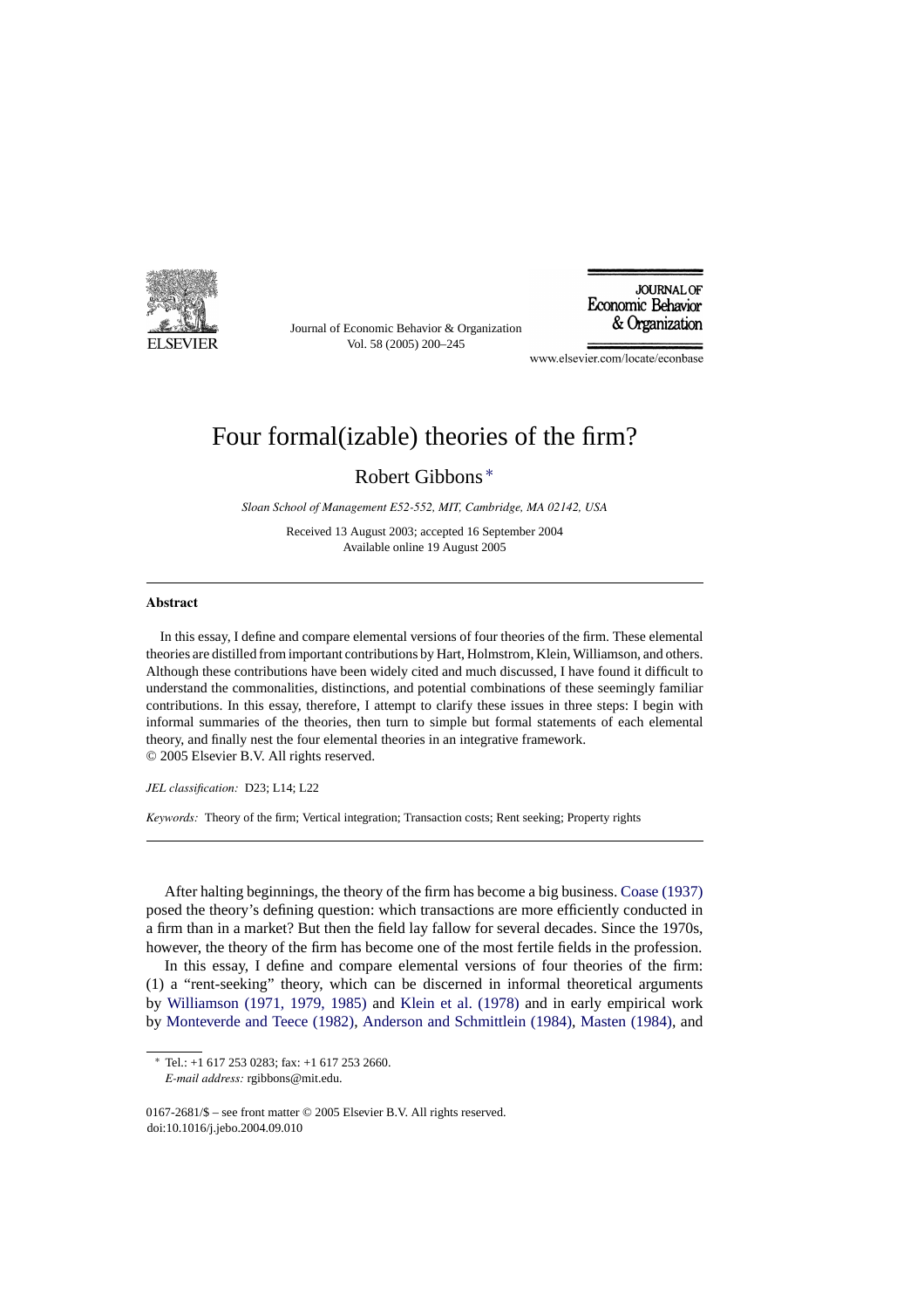[Joskow \(1985\);](#page-43-0) (2) a "property-rights" theory, which can be discerned in formal models by [Grossman and Hart \(1986\),](#page-42-0) [Hart and Moore \(1990\), a](#page-42-0)nd [Hart \(1995\);](#page-42-0) (3) an "incentivesystem" theory, which can be discerned in formal models by [Holmstrom and Milgrom \(1991,](#page-43-0) [1994\),](#page-43-0) [Holmstrom and Tirole \(1991\),](#page-43-0) and [Holmstrom \(1999\);](#page-42-0) (4) an "adaptation" theory, which can be discerned in informal theoretical arguments by [Simon \(1951\),](#page-45-0) [Williamson](#page-45-0) [\(1971, 1973, 1975, 1991\),](#page-45-0) [Klein and Murphy \(1988, 1997\),](#page-43-0) and [Klein \(1996, 2000a\).](#page-43-0)

Although these seemingly familiar contributions have been widely cited and much discussed, I have found it difficult to understand their commonalities, distinctions, and potential combinations. Furthermore, it seems unlikely that I am alone. For example, one still sometimes hears the claim that "[Grossman and Hart \(1986\)](#page-42-0) formalized [Williamson \(1979\)."](#page-45-0) Indeed, I have heard this claim with two opposite spins: "Grossman–Hart *merely* formalized Williamson," and "*Finally*, someone formalized Williamson." Regardless of spin, however, this claim is just plain wrong: as will become clear below, Grossman–Hart and Williamson offer different theories. (In fact, in the elemental versions I present, these theories are essentially orthogonal.)

I proceed in three steps: I begin with informal statements of the four theories, then turn to simple but formal statements of each elemental theory, and finally nest the four theories in an integrative framework. These formal statements are "elemental" in the dictionary's sense of being "reduced to stark simplicity," so they may sacrifice much of the richness and insight of the original contributions. But one virtue of these formal statements is that they can be nested in an integrative framework, and many existing and prospective theoretical and empirical projects can then be seen as combining different elements from this integrative framework.

There is some value in clarifying these four theories as abstract models, but I think greater value stems from these theories' wide-ranging current and potential applications. Of course, there are direct applications in industrial organization and organizational economics: to vertical integration, horizontal integration (of diverse business units, as in "corporate strategy"), contracts between firms, and hybrid governance structures (joint ventures, networks, and so on). But there are also indirect applications: in corporate finance, development economics, economic history, international trade, labor economics, political economy, and beyond. Consequently, I think it is important to get these core models straight.

To conclude this Introduction, let me emphasize four caveats, each of which I discuss further in Section [5.](#page-33-0) The first caveat concerns scope: this essay focuses on "the theory of the firm" (i.e., Coase's make-or-buy problem), with scant attention paid to related topics in organizational economics (such as structures and processes inside organizations). Thus, a more accurate title might have been "Four Formal(izable) Theories of the Boundary of the Firm," but the make-or-buy problem has come to be called the theory of the firm (e.g., in [Hart, 1995\).](#page-42-0) While I continue this usage, I think it is important not to lose sight of the broader usage intended by, say, [Cyert and March's \(1963\)](#page-42-0) *A Behavioral Theory of the Firm*, in which "theory of the firm" means descriptive and prescriptive models of firms' decisionmaking processes; see [Holmstrom and Tirole \(1989\)](#page-43-0) for an early survey that begins with the make-or-buy problem and then discusses capital structure, hierarchies, and other aspects of the broadly defined "Theory of the Firm."

The second caveat concerns coverage: this essay is not a survey; instead, I focus on just four theories, almost entirely ignoring a wide variety of others—formal, informal, and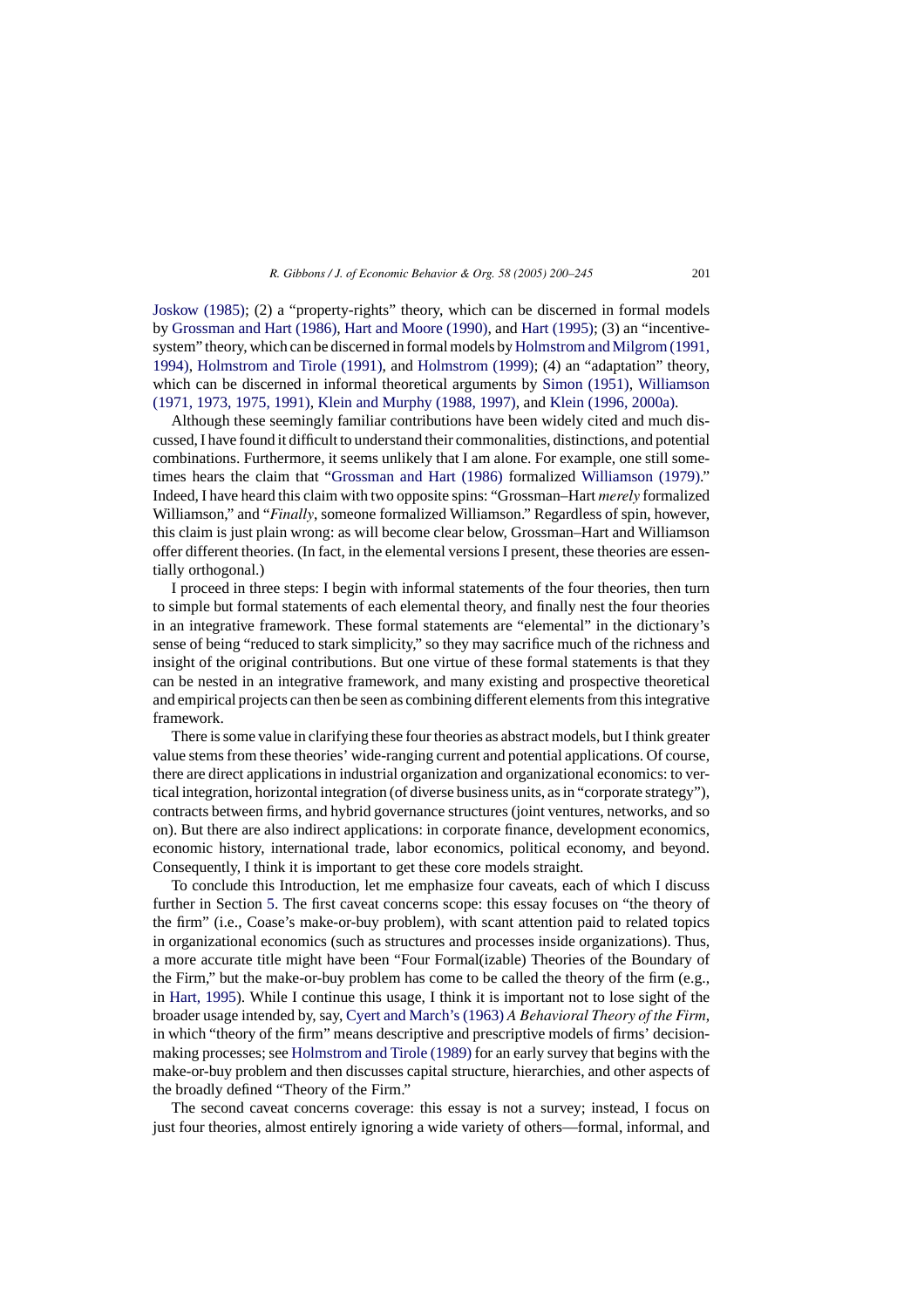<span id="page-2-0"></span>gestating. [Holmstrom and Roberts \(1998\)](#page-43-0) fill some of this gap by offering wide-ranging discussions of empirical and theoretical considerations that the rent-seeking and property-rights theories seem not to address. Continuing in this spirit, let me emphasize three considerations that seem outside all four of the theories I discuss here: resources (e.g., [Penrose, 1959;](#page-44-0) [Wernerfelt, 1984\),](#page-44-0) routines (e.g., [Nelson and Winter, 1982; Henderson and Clark, 1990\)](#page-44-0), and knowledge (e.g., [Kogut and Zander, 1992; Nonaka and Takeuchi, 1995](#page-43-0)). As far as I know, the literatures on resources, routines, and knowledge are (a) largely about internal structures and processes and (b) largely informal, but I think these issues have mouthwatering potential implications for the make-or-buy problem, so I expect them to play key roles in future formal theories of the firm.

The third caveat concerns methodology: this essay discusses theory, essentially ignoring evidence and testing. [Whinston \(2003\)](#page-45-0) takes a complementary approach, re-examining some of the classic empirical work on the make-or-buy problem to see what light it sheds on subsequent theoretical developments. In particular, Whinston re-examines evidence commonly interpreted as supporting the rent-seeking theory and asks how it squares with the property-rights theory. It would be very valuable to apply such a meta-analytic approach even more broadly, re-examining a larger set of existing empirical contributions to see what light they shed on all four of the theories I describe.

The fourth (and perhaps most important) caveat concerns style: this essay presents stickfigure introductions, not full-bodied statements of the original theories or their subsequent elaborations. With respect to the existing formal theories (property rights and incentive systems), this caveat warns that I will attempt to distill these theories to their essences—an act involving judgment (and hence some chance of error, or at least disagreement). For these two theories, however, I am comforted by the fact that the stick-figure introductions I offer are special cases of the respective formal theories. With respect to the originally informal theories (rent-seeking and adaptation), on the other hand, this final caveat has even greater significance: because the arguments by Klein and Williamson are informal, the stick-figure introductions I offer may bear little relation to the arguments that these authors intended. If so, I will take some solace from the fact that the formal models presented here will then apparently be new theories of the firm. But, as I explain in Section [5, m](#page-33-0)y main reaction to any remaining gaps between the formal models presented here and the detailed descriptions and informal theories developed by Klein and Williamson is perhaps a surprising one: gratitude. Without three decades of work by these two tireless contributors, I expect that we would have fewer and narrower formal theories, and I am sure that we would be less well positioned to push our current and prospective formal theories towards a thorough understanding of organization and governance.

#### **1. Informal statements**

Terms such as "transaction costs," "property rights," "hold-up," and the like have been given different (explicit and implicit) meanings in the literature. Consequently, there may be some confusion about what different theories actually say. By presenting formal statements of four elemental theories, I hope to contribute precise terminology and distinctions to the literature. Some readers may prefer words to formal statements, however, so in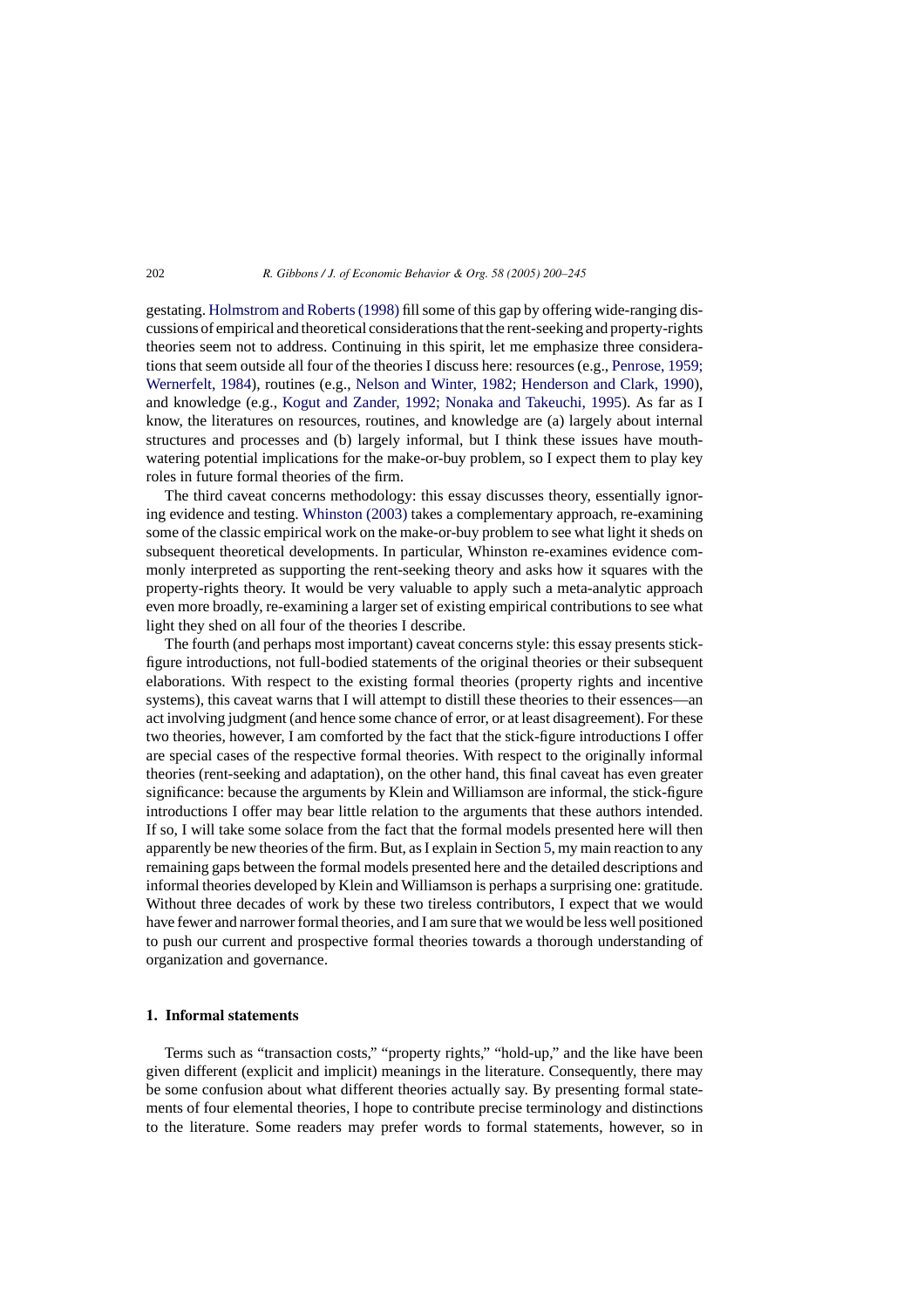this section I offer informal statements of the four theories described below, but I should caution that even these informal statements are still rather abstract. Therefore, for some readers, especially those with little or no prior exposure to these theories, the informal statements in this section and the formal statements that follow may be best seen as complementary.

Before diving into the distinctions among these theories, it may help to recall what they all should have in common: a theory of the firm must define "integration" (i.e., whether a given transaction is within one firm or between two) and show why it matters (i.e., what tradeoff exists between integration and non-integration, so that the theory predicts integration for some transactions and non-integration for others). For example, the implicit definition of integration in the industrial organization literature is the unification of control rights. This definition of integration explains why an integrated supply chain avoids double marginalization (vertical integration) and why the price level under monopoly differs from the price level under duopoly (horizontal integration). But while the IO literature defines integration, it does not describe a tradeoff that integration creates; that is, in and of itself, the definition of integration as the unification of control rights offers no downside to integration, so the implicit prediction is that we should observe one gigantic firm. Most of the IO literature seems content to ignore this issue, perhaps implicitly appealing to antitrust constraints as a limit to integration.

The early (informal) theories of the firm reviewed here also adopted the definition of integration as the unification of control rights; for example, see [Williamson \(1971\)](#page-45-0) discussion of how integration allows decisions to be made by "fiat." Relative to the IO literature, however, these early theories of the firm clearly recognized the crucial role of contract imperfections in making integration matter; for example, [Williamson \(1971\)](#page-45-0) argues that "only when the need to make unprogrammed adaptations is introduced does the market versus internal organization issue become engaging" (p. 113). Furthermore, these early theories explicitly recognized the need to provide a downside to integration, but largely left this task for future research; for example, [Williamson \(1971\)](#page-45-0) notes that "a complete treatment of vertical integration requires that the limits as well as the powers of internal organization be assessed" (p.  $113$ ).

As the earliest formal theory of the firm reviewed here, [Grossman and Hart's \(1986\)](#page-42-0) model was broadly consistent with two aspects emphasized in much of the earlier informal theory: the definition of integration as the unification of control and the focus on contract imperfections as a necessary condition for integration to matter. (More precisely, the first step in the Grossman–Hart argument was to posit a world with incomplete contracts. In such a world, ownership conveys "residual rights of control"—that is, all the decision rights not specified in a contract.) Where Grossman and Hart really made progress, however, at least in my view, was in delivering a unified account of the costs and benefits of integration. That is, holding the economic environment fixed, they analyzed alternative governance structures and compared the results. (To mix sporting metaphors, one might say that Grossman and Hart ran the Coasean horserace on a level playing field.) In the discussion of the property-rights theory of the firm below, I give the specific Grossman–Hart arguments for why integration matters in the economic environment they postulated; in all the theories discussed below (not just the property-rights theory), I adopt the Grossman–Hart goal of giving a unified account of the costs and benefits of integration.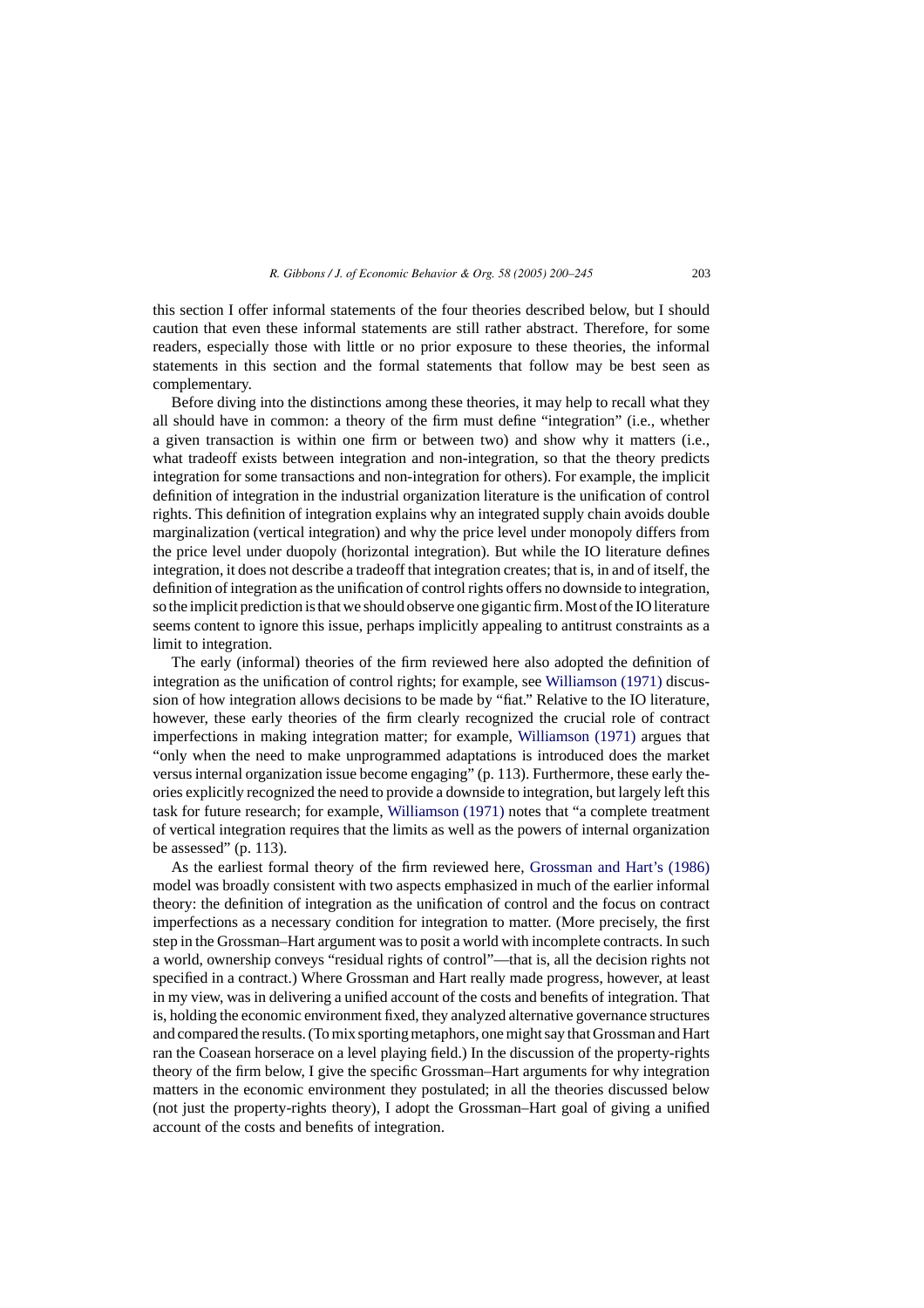## *1.1. Rent seeking*

In the rent-seeking theory of the firm ([Williamson, 1971, 1979, 1985; Klein et al., 1978\)](#page-45-0) integration can stop socially destructive haggling over "appropriable quasi-rents" (hereafter AQRs).<sup>1</sup> For example, [Williamson \(1971, pp. 114–115\)](#page-45-0) argues that "fiat is frequently a *more efficient* way to settle minor conflicts ... than is haggling" (emphasis added). The key idea is that, in the presence of AQRs, non-integration cannot avoid inefficient haggling because, while "jointly (and socially) unproductive, it constitutes a source of private pecuniary gain," so integration (with dispute-resolution by fiat) will be more efficient.

As I discuss in Section [3,](#page-17-0) the rent-seeking theory of the firm seems never to have been fully formalized (in the sense of producing a unified account of the costs and benefits of integration), but its classic case is the General Motors–Fisher Body relationship, as described by Klein et al. and further analyzed by [Klein \(1988, 2000b, 2004\).](#page-43-0) In this case, the formal contract between GM and Fisher is said to have encouraged Fisher to take socially inefficient actions (e.g., regarding plant location), thereby increasing Fisher's profit at disproportionate expense to GM. To stop this hold-up, GM eventually acquired Fisher.<sup>2</sup>

Although the rent-seeking theory was not fully formalized, this did not prevent empirical work motivated by this theory, beginning with now-classic contributions such as Monteverde and Teece, Anderson and Schmittlein, [Masten \(1984\),](#page-44-0) and [Joskow \(1985\).](#page-43-0) The unifying theme in this empirical work follows the GM–Fisher story: larger AQRs make integration more likely, presumably because larger AQRs make socially destructive haggling either more likely or more costly or both. For purposes of comparison with the property-rights theory described next, it is useful to note that this prediction – that larger AQRs make integration more likely – does not require knowing the source of the AQRs. In particular, in the rent-seeking theory, either contractible or non-contractible specific investments could create the AQRs that inspire inefficient haggling. For example, imagine that GM and Fisher Body wrote a perfect contract specifying exactly where a plant should be located and how it should be designed and built: once the plant is built, precisely to specifications, there are appropriable quasi-rents to be had. In contrast, we will see that in the property-rights theory, it is crucial that the specific investments be non-contractible.

One feature of this (and any other) informal theory is that its assumptions are not entirely clear. For example, the rent-seeking theory explicitly assumes that integration can stop the haggling induced by AQRs, but this explicit assumption requires an implicit focus on

<sup>&</sup>lt;sup>1</sup> Let me reiterate the final caveat from the Introduction. By listing [Klein et al. \(1978\)](#page-43-0) and [Williamson \(1971,](#page-45-0) [1979, 1985\)](#page-45-0) as key sources for the rent-seeking theory, I mean that (1) the key idea of this theory (that integration can stop socially destructive haggling over AQRs) is a prominent feature of these papers, and that (2) I do not know of earlier work that prominently features this key idea. I do *not* mean that this idea is the only idea in these papers. For example, Klein et al. and Williamson also make arguments similar to the property-rights theory described below.

<sup>&</sup>lt;sup>2</sup> More detailed investigation of the GM–Fisher case has produced many additional facts, some of which seem counter to the simple story told above; see [Coase \(2000\),](#page-42-0) Freeland (2000), Casadesus-Masanell and Spulber (2000), and [Helper et al. \(2000\). R](#page-42-0)egardless of the facts of the GM–Fisher case, however, it is clear that the simple story told above inspired Klein to sketch an informal theory that has broad potential applicability. Since the purpose of this paper is to articulate elemental formal theories, it is irrelevant to my present purposes whether the case that inspired Klein was fact, myth, or some combination.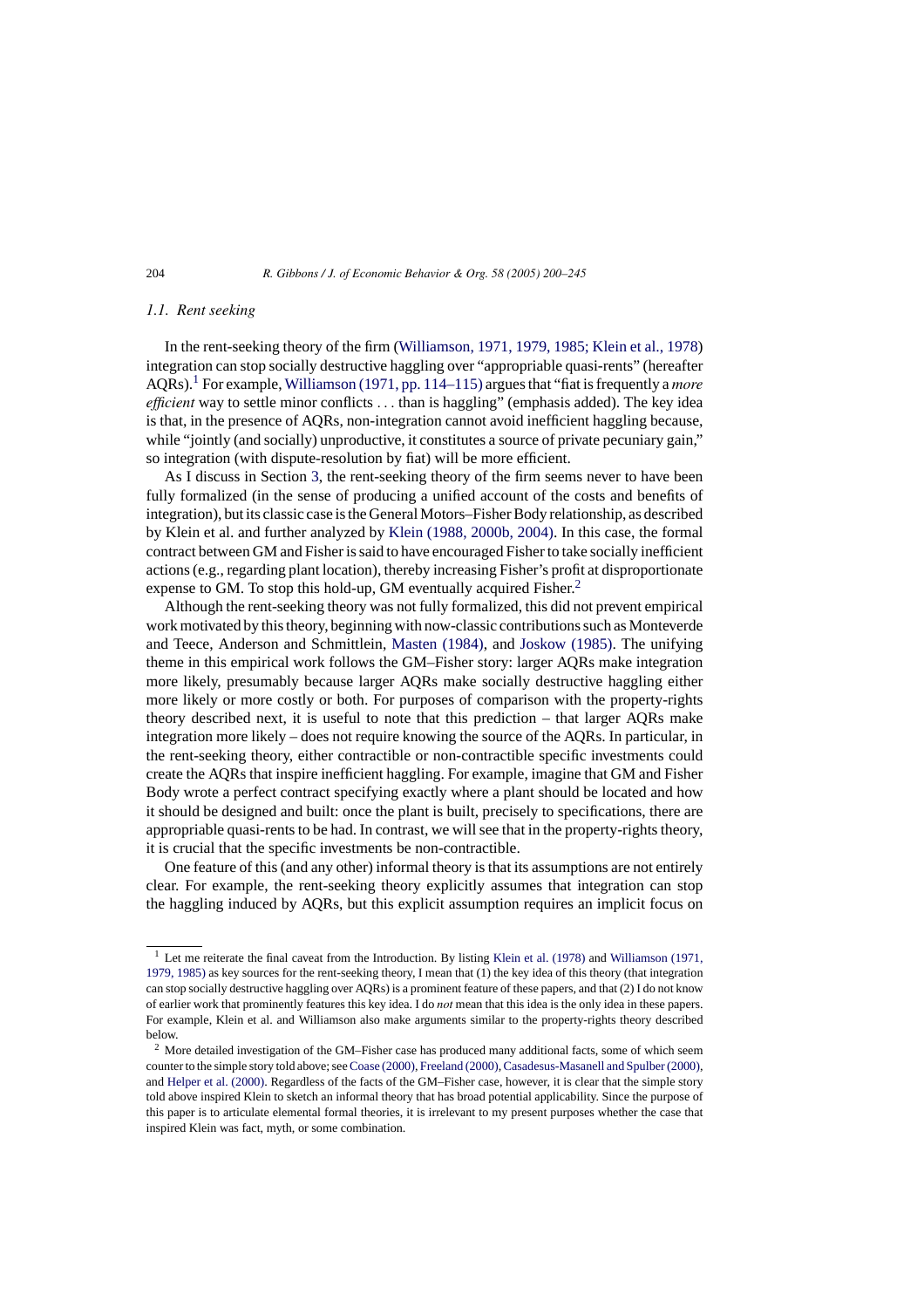certain kinds of haggling. Specifically, if the haggling were accomplished by manipulation of alienable (say, physical) capital, then integration could remove the relevant control rights from the haggler, but if the haggling were accomplished by manipulation of inalienable (say, human) capital, then integration could not stop rent-seeking. More generally, the most that integration can do is to unify the alienable control rights; any inalienable control rights are staying put, by definition. Thus, the distinctive point in (this telling of) the rent-seeking theory of the firm is that *ownership can stop haggling that is undertaken via alienable instruments*.

In practice, however, we observe many hold-ups between firms that do not result in integration. To explain these observations, the rent-seeking theory has two options: (1) assert that these hold-ups utilized inalienable instruments (so that the observed hold-ups are unavoidable), or (2) enrich the theory to include a downside of integration (so that the observed hold-ups are a lesser evil than integration would have been). As I have so far told the rent-seeking theory, it says nothing about what life was like as the Fisher division of General Motors and, hence, gives no insight into whether integration could ever be the greater of two evils. As a result, the prediction I stated above is flawed: so far, we can conclude that larger AQRs make non-integration more costly, but we cannot draw an inference about the likelihood of integration until we say something about the costs of integration. I return to this issue in Section [3.](#page-17-0)

#### *1.2. Property rights*

As noted above, one of the key contributions of Grossman and Hart was that it gave a unified account of the costs and benefits of integration—a challenge that all theories of the firm must confront but that no formal theory had previously overcome. Viewed more narrowly, as one particular theory of the firm, however, the property-rights theory of the firm ([Grossman and Hart, 1986; Hart and Moore, 1990; Hart, 1995\)](#page-42-0) can be seen as the inverse of the rent-seeking theory. Specifically, where the rent-seeking theory envisions socially destructive haggling ex post, the property-rights theory assumes efficient bargaining, and where the rent-seeking theory is consistent with contractible specific investments ex ante, the property-rights theory requires non-contractible specific investments. These distinctions should already make it clear that the property-rights theory in no sense formalizes the rent-seeking theory (i.e., Grossman–Hart did not formalize Williamson, as [Holmstrom and](#page-43-0) [Roberts, 1998,](#page-43-0) and Whinston also emphasize).

In the property-rights theory, efficient bargaining causes the parties to share the surplus from their specific investments. Each party's surplus share determines that party's investment incentive. In turn, each party's asset ownership determines that party's surplus share. Under certain separability assumptions, owning more assets guarantees a bigger surplus share and so creates a stronger investment incentive. Thus, under these assumptions, if it is important to maximize one party's investment, then that party should own all the assets, whereas if the parties' investment incentives are both important, then dividing the assets between the parties is efficient. In summary, in the property-rights theory, the integration decision determines ex ante investments and hence total surplus, whereas in the rent-seeking theory, the integration decision determines ex post haggling and hence total surplus.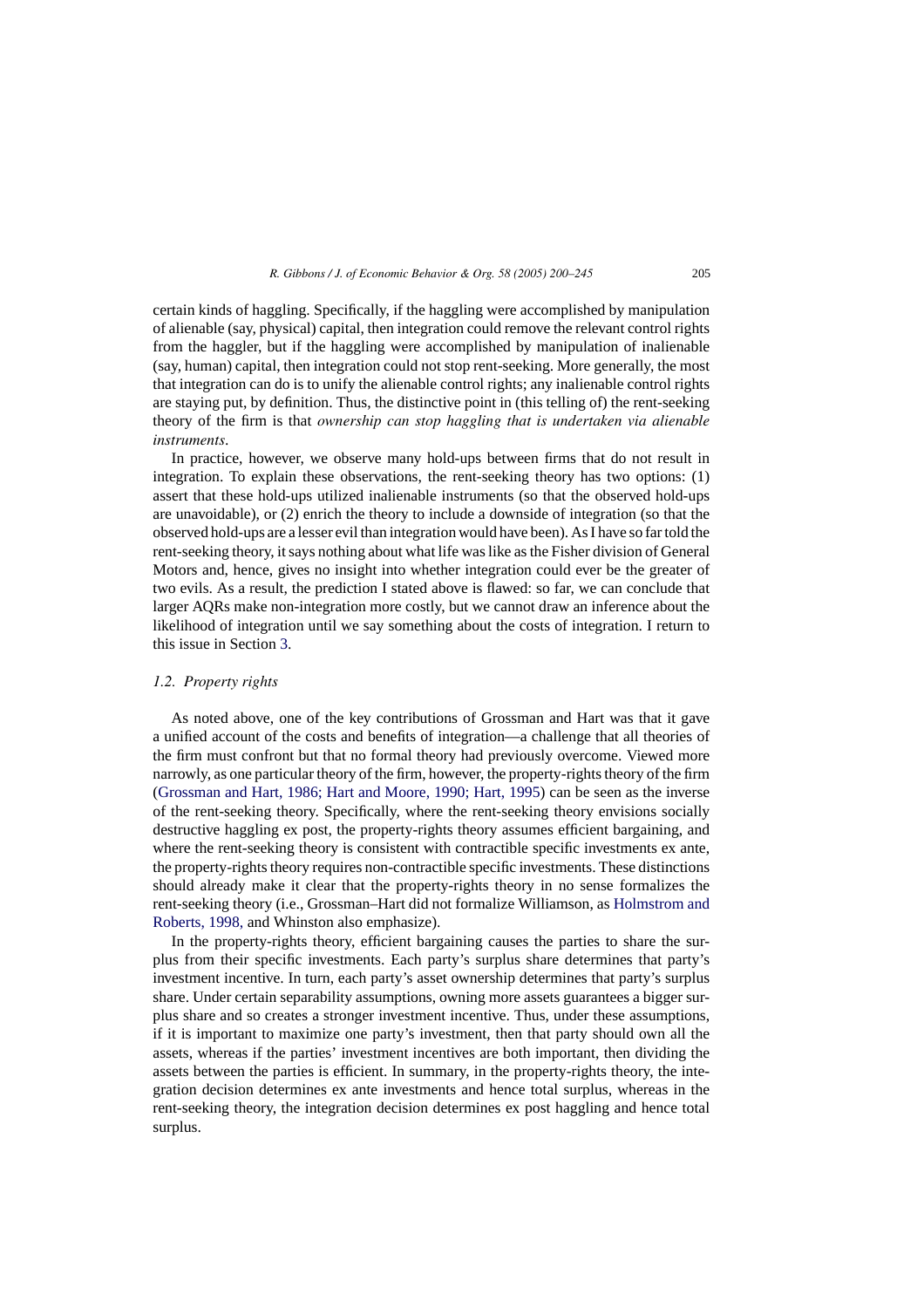One insight from (this telling of) the property-rights theory is that *using a formal instrument to stop one hold-up problem typically creates another hold-up problem*. For example, having GM acquire Fisher may stop Fisher's hold-up of GM, but the acquisition also creates the reverse possibility: GM could now hold up its Fisher division, extracting rents created by specific investments that Fisher might undertake. A second insight (a corollary of the first, but cast more concretely) is that *the cost of control is the loss of initiative*. For example, after integration, if GM can now hold up its Fisher division, the prospect of this reverse hold-up may reduce the Fisher division's incentive to invest. In this way, the property-rights theory answers a key question raised in response to the rent-seeking theory: one downside of integration is reduced initiative (for the acquired party).<sup>3</sup>

A related difference between the rent-seeking and property-rights theories concerns internal organization. Whereas the rent-seeking theory (as I have so far told it) is silent about internal organization, an important feature of the property-rights theory is not only that it defines and evaluates life under integration, but also that it does so for the same environment for which it defined and evaluated life under non-integration. Without this feature, the property-rights theory could not provide a unified account of the costs and benefits of integration (i.e., run the Coasean horserace on a level playing field). Yet the property-rights theory does not paint an attractive picture of life under integration: this is a theory of solo entrepreneurs (single actors who own entire asset combinations) and drone employees (who own nothing and hence, in this model, face no incentives and so do nothing). Where are delegation and internal incentives, to enrich the conception of the drone employees? Furthermore, where are managers (i.e., non-owners who manage someone)?

#### *1.3. Incentive systems*

In its simplest form, the incentive-system theory of the firm ([Holmstrom and Milgrom,](#page-43-0) [1991, 1994; Holmstrom and Tirole, 1991; Holmstrom, 1999\)](#page-43-0) can be seen as an accidental theory of the firm. Instead of focusing on the make-or-buy problem that motivated the rentseeking and property-rights theories, this work focuses on an incentive problem between a principal and an agent. As a result of this agency-theoretic focus, however, the incentivesystem theory of the firm has the virtue of analyzing internal incentives, avoiding the drone employees of the property-rights theory.

In the incentive-system theory, there are many tasks and many instruments in an agency problem, where asset ownership is merely one of the instruments. For example, suppose that there are two tasks, where the agent's output is a linear combination of these two tasks, but the agent's measured performance is a different linear combination. In addition, suppose that there is an asset used in the production process, where the value of the asset after production

<sup>&</sup>lt;sup>3</sup> Although it is commonplace to discuss hold-up between firms, it may be less familiar to consider hold-up within a firm, such as we are now considering between GM and its Fisher division, so consider the following example. The large pharmaceutical firm Johnson & Johnson consists of hundreds of local operating companies (LOCs), each with its own tightly circumscribed agenda set by headquarters. One of these LOCs handles Tylenol, but it is up to headquarters to determine whether this LOC or another handles closely related products, such as Tylenol with codeine. Employees of the Tylenol LOC could feel held-up if they worked hard to develop Tylenol with codeine, only to be told that another LOC would handle that new product; see [Aghion and Tirole \(1997\)](#page-41-0) and [Baker et al. \(1999\)](#page-41-0) for more on such hold-ups within firms.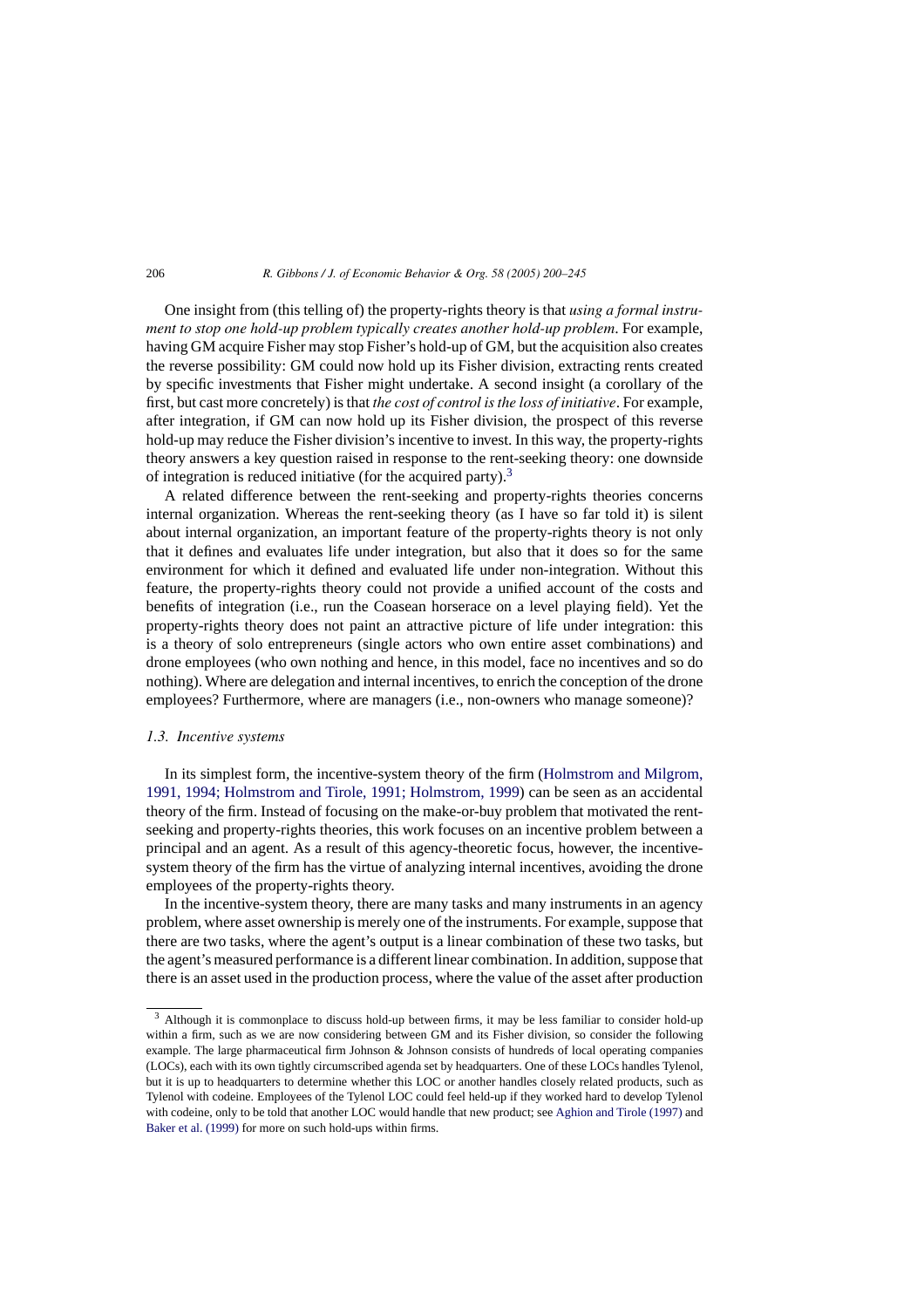occurs is yet another linear combination, but the value of this asset is not contractible (i.e., whoever owns the asset receives its value). We then have two ways to structure the agency problem: (1) if the agent does not own the asset (and so is an "employee"), all her incentives come from being paid on measured performance; alternatively, (2) if the agent does own the asset (and so is an "independent contractor"), she receives not only a payment based on measured performance but also the asset's value after production occurs, so she has two sources of incentives.

For fixed parameters, the optimal incentive contract is different for an employee than for an independent contractor because the employee is not distracted by the incentives to increase the asset's value that a contractor faces. In particular, for a broad class of parameters, the optimal contract for an employee provides weaker incentives than does the optimal contract for a contractor. In this sense, the incentive-system theory provides a potential explanation for the widespread (but largely anecdotal) view that incentives offered to employees in firms are low-powered relative to the high-powered incentives offered to independent contractors in markets. In this explanation, firms and markets have access to the same feasible set of incentive contracts, but firms choose low-powered incentives because the agent responds to a given contract differently as an employee than she would as a contractor.

Of course, the efficient way to structure the agency problem will optimize not just the incentive contract but also asset ownership. For some parameters, employment is optimal; for others, contracting. More specifically, because the asset's value is not contractible, having the agent own the asset can provide incentives that cannot be replicated via contract. On the other hand, using asset ownership to provide the agent with incentives to increase asset value may or may not help the principal to influence the agent's incentives via contract. If the incentives from asset ownership hurt the principal's efforts to create incentives via contract, then the principal should own the asset (i.e., integration is efficient). This line of reasoning provides a second (complementary) potential explanation for low-powered incentives in firms: parties choose to transact in firms precisely when transacting in a market would produce misdirected incentives. Where the first explanation conducted a thought experiment with fixed parameters, this explanation compares observed governance structures across different parameters.

In sum, the distinctive point in (this telling of) the incentive-system theory is that *asset ownership can be an instrument in a multi-task incentive problem*. Asset ownership has both direct effects (incentives from asset value) and indirect effects (changes in the optimal incentive contract). Joint optimization over asset ownership and contract parameters illustrates the system approach to incentive problems.

Like the property-rights theory, the incentive-system theory of the firm provides a unified account of the costs and benefits of integration. Furthermore, the incentive-system theory remedies one shortcoming of the property-rights theory: employees now face incentives, so they no longer act like drones. But most employees are not governed by formal incentive contracts [\(MacLeod and Parent, 1999\).](#page-44-0) More importantly, the elemental incentivesystem theory omits one of the central and appealing aspects of the rent-seeking and property-rights theories: control. That is, in the elemental incentive-system theory, whether the agent owns the asset affects the agent's payoff function, but not the agent's action space.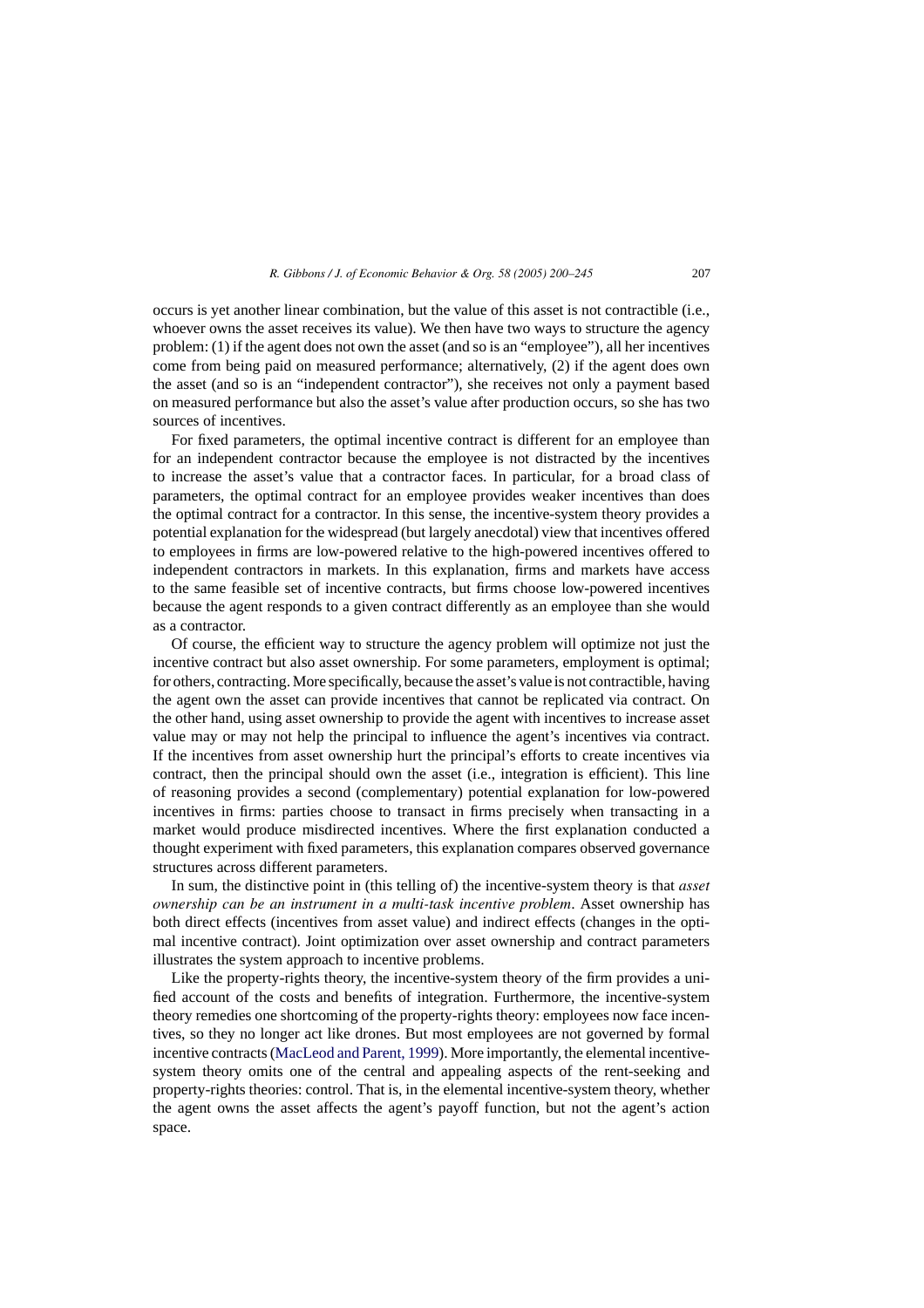## <span id="page-8-0"></span>*1.4. Adaptation*

An adaptation theory of the firm [\(Simon, 1951; Williamson, 1971, 1973, 1975, 1991;](#page-45-0) [Klein and Murphy, 1988, 1997; Klein, 1996, 2000](#page-45-0)a) asks whether integration or nonintegration better facilitates "adaptive, sequential decision-making" [\(Williamson, 1975,](#page-45-0) p. 40) in environments where uncertainty is resolved over time. The key theoretical challenge in developing such a theory is to define an environment in which neither contracts ex ante nor renegotiation ex post can induce first-best adaptation after uncertainty is resolved, so that the second-best solution may be to concentrate authority in the hands of a "boss" who then makes (potentially self-interested) decisions after uncertainty is resolved. This emphasis on the boss's authority places the adaptation theory together with the rent-seeking theory in making control the central issue in the theory (whereas the incentive-system theory ignores control in favor of incentives and the property-rights theory blends the two).

We have already seen that [Williamson \(1971\)](#page-45-0) paper contained key ideas for the rentseeking theory of the firm, but this remarkable paper also hinted at an adaptation theory of the firm, arguing that "only when the need to make unprogrammed adaptations is introduced does the market versus internal organization issue become engaging" (p. 113). Williamson then developed this idea much further in his 1975 book. Specifically, Chapter 4 of the 1975 book used [Simon's \(1951\)](#page-45-0) "Formal Theory of the Employment Relationship" to explain why many labor transactions are more efficiently conducted in a firm instead of in a market.

In Simon's model (which is cast as a theory of employment rather than a theory of the firm), two parties choose between (a) negotiating a decision before uncertainty is resolved or (b) allocating authority to one party (the "boss") who can then make a self-interested decision after uncertainty is resolved. Simon calls the latter an employment contract. Under such a contract, the subordinate faces a tradeoff between flexibility and exploitation: she can sacrifice flexibility by locking in a decision now, or she can risk exploitation by allowing the boss to decide later. Simon provides plausible conditions (roughly, that the parties' payoffs depend importantly on tailoring the decision to the state, and that the parties' preferences regarding such tailoring are not too divergent) under which it is optimal for the parties to choose the employment contract.

Having made Simon's model the centerpiece of Chapter 4, Williamson then makes an explicitly parallel case for intermediate products in Chapter 5: "The argument here really parallels that of Chapter 4 in most essential respects" [\(Williamson, 1975, p](#page-45-0). 99). To me, this quotation is a striking (if apparently unremarked) aspect of the field's intellectual history. [Simon's \(1951\)](#page-45-0) paper is not even cited in Williamson's landmark 1971 or 1979 papers, which are among the seminal works on the rent-seeking theory of the firm described above, but Simon's paper is absolutely central to [Williamson \(1975\)](#page-45-0) book, first as the explicit core of Chapter 4 on labor transactions and then (by self-proclaimed parallel) as the implicit core of Chapter 5 on make-or-buy.

One way to explain why I find it so interesting that Simon's paper received this central role in [Williamson \(1975\)](#page-45-0) is to note that Simon says absolutely nothing about specific investments. Thus, I do not conclude from this close textual analysis that Williamson has been inconsistent or confused or wrong; rather, I conclude that his collected works suggest *two* theories of the firm—rent-seeking and adaptation. Much of the literature has focused on rent-seeking, often with AQRs created by specific investments and sometimes without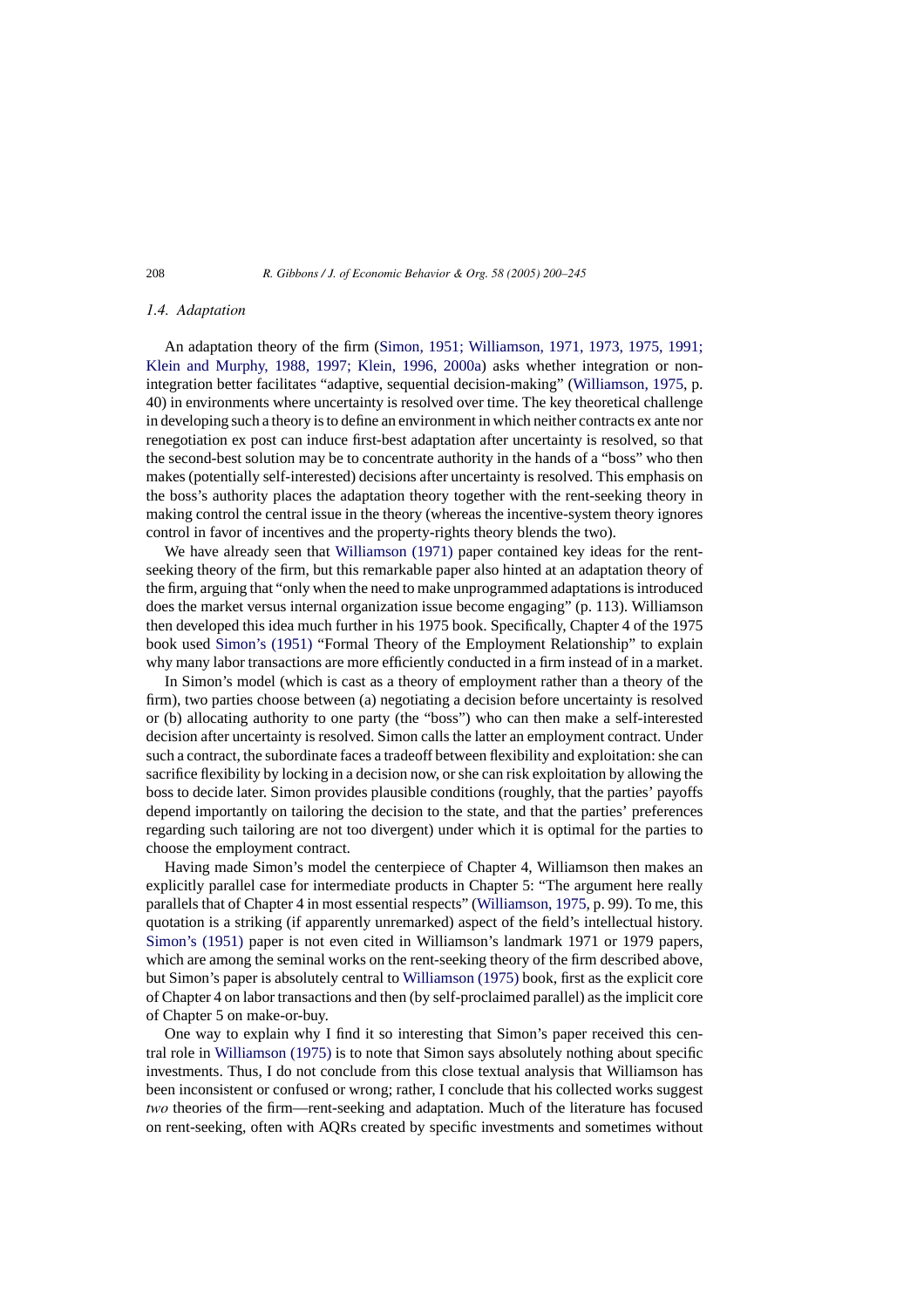[2.2,](#page-12-0) however, *there can be a coherent elemental theory of the firm without specific invest-*

<span id="page-9-0"></span>any mention of adaptation. Williamson himself typically emphasizes both asset specificity and adaptation—probably reflecting the view that both will be important if a full-blown theory of the firm is to be realistic, but possibly reflecting the view that both are necessary if an elemental theory of the firm is to be coherent. As we will see in Section

*ments.* In Chapter 4 of his 1975 book, Williamson argues not just that firms can facilitate adaptation, but more specifically that firms can facilitate *relational* adaptation—where today's decisions are taken after today's uncertainty is resolved and then the parties decide whether to repeat this process tomorrow, so the shadow of tomorrow can influence today's behavior. He briefly considers whether markets could facilitate relational adaptation (pp. 107-8), but downplays this possibility.<sup>4</sup> Fortunately, Klein has spent two decades developing the complementary story; see [Klein and Leffler \(1981\),](#page-43-0) [Klein and Murphy \(1988,](#page-43-0) 1997), and especially [Klein \(1996, 2000a\).](#page-43-0) Like Williamson, Klein begins by emphasizing that contracts between firms are incomplete, but Klein then emphasizes that successful transactions *between* firms often achieve adaptation by using relationships. Ironically, while Klein emphasizes the part of the story that Williamson downplayed (relational contracting between firms), he downplays the part that Williamson emphasized (relational contracting within firms). As I describe in Section [5,](#page-33-0) however, Williamson's and Klein's approaches can be combined into a single model that determines whether integration or non-integration facilitates superior relational adaptation. The key point in the resulting relational-adaptation theory of the firm is then that *the integration decision is chosen to facilitate the parties' relationship*.

# **2. Three formal theories of the firm**

In this section, I offer stick-figure renditions of three of the four theories described above: property-rights, incentive-system, and adaptation. The property-rights and incentive-system theories were formalized years ago, so it is straightforward to present simple versions of these theories. It now is also possible to formalize the adaptation theory by borrowing a recently developed modeling approach, but I defer discussion of the rent-seeking theory until Section [3](#page-17-0) because I find it tricky to formalize.

For expositional convenience, I discuss the theories in a new order. I begin with the two simplest: incentive-system and adaptation. We will see that in the incentive-system theory, the asset is a pure payoff right (with no effect on any party's feasible actions), whereas in the adaptation theory, the asset is a pure decision right (with no effect on any party's payoff

<sup>4</sup> In subsequent work, Williamson gives greater credence to the possibility of relational adaptation between firms. For example, [Williamson \(1979, 1985, Chapter 3\)](#page-45-0) adopts Macneil's distinctions among classical, neoclassical and relational contacting and then prescribes non-integrated relational contracting for some transaction types and integrated relational contracting for others. Thus, I do not mean that Williamson has ignored relational contracting between firms, but I do think he has not given this issue the attention it deserves. For example, by 1991, Williamson had abandoned the relational-contracting part of Macneil's distinctions, arguing instead that market, hybrid, and hierarchy are supported by classical, neoclassical, and forbearance contract law, respectively. I continue this discussion in the Conclusion.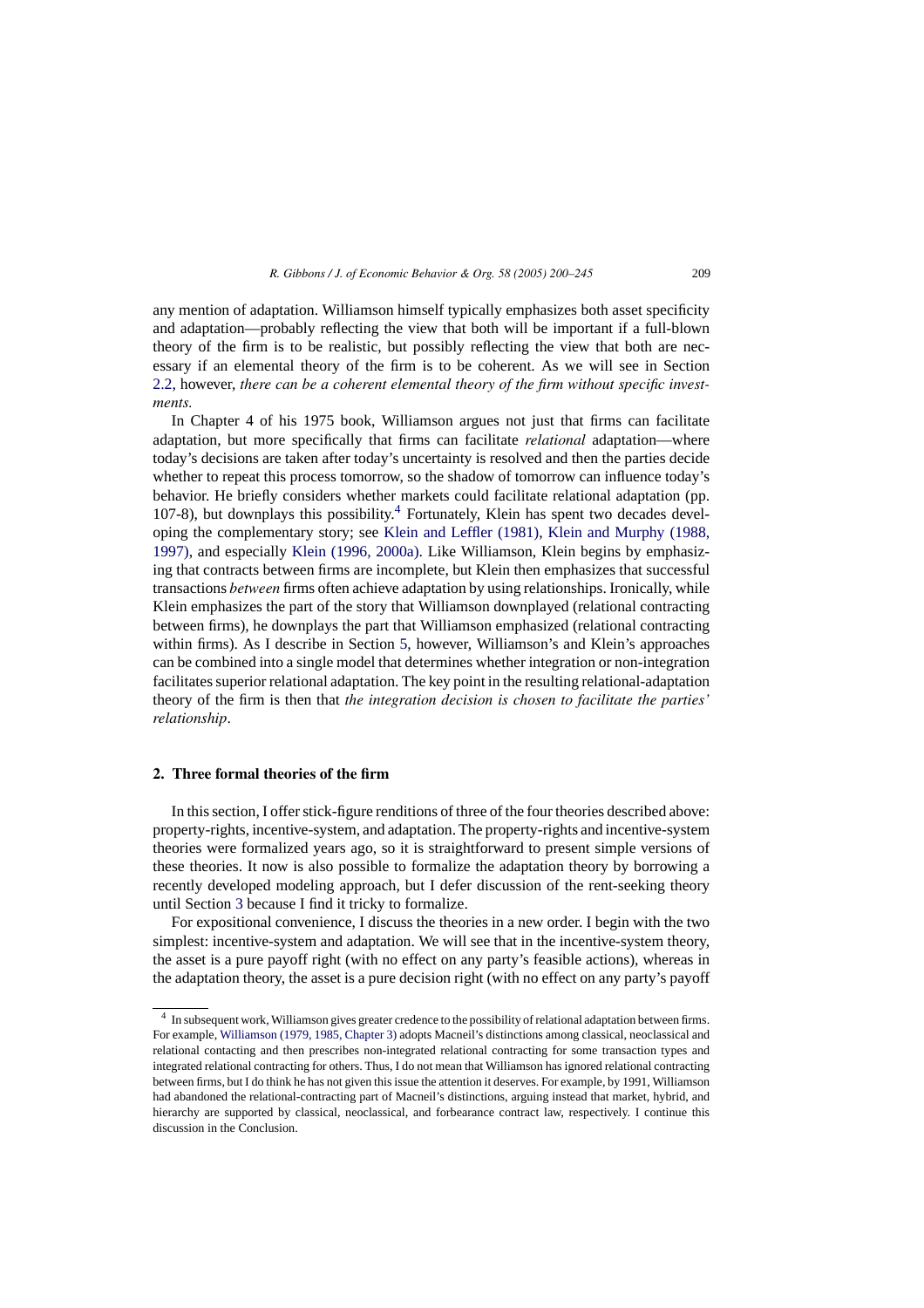<span id="page-10-0"></span>function). I then describe the property-rights theory, which is more complex to describe, in part because it involves aspects of both the payoff-right formulation and the decision-right formulation.

In all three models, I focus on the simplest possible make-or-buy setting: there are two parties and one asset, so the key question is who should own the asset. Strictly speaking, therefore, these are not models of "integration," since that term presumably requires two or more assets that could be owned together; instead, one could call these models of "ownership." To relate these one-asset models to the discussions of "integration" above, one could imagine that there is an unmodeled asset that is owned by party 1, so that integration occurs if party 1 owns the modeled asset, but non-integration occurs if party 2 owns the modeled asset. Alternatively, one could interpret the one-asset models literally (namely, as determining who should own the single asset in question), understanding that the natural extension to two assets would allow an investigation of integration.

In addition to taking some license with the word "integration," I take perhaps even more license with the words "asset" and "ownership," as follows. In the incentive-system theory, the key idea is that owning an asset gives the owner title to the asset's value; in this context, "asset" and "ownership" seem like excellent words. In the adaptation theory, however, the key idea is that owning an asset allows the owner to dictate how the asset is used; in this context, the asset might simply be a "decision right" and ownership might simply mean "control." More concretely, the adaptation theory seems to apply not only to the make-or-buy problem but also (and perhaps better) to a particular class of contracting problems, where two firms with fixed boundaries pass decision rights across their boundaries by contract. These latter problems might be called "Contracting for Control," and a literature is emerging along these lines, as I discuss in Section [5.](#page-33-0)

#### *2.1. An elemental incentive-system theory of the firm*

As described in Section [1,](#page-2-0) the incentive-system theory can be seen as an accidental theory of the firm; the true focus of the incentive-system approach is on multi-task, multi-instrument agency problems. Accordingly, we begin by considering the following multi-task, *one*-instrument agency problem (i.e., there is no asset yet, only an incentive contract).

Consider a technology of production  $y = f_1a_1 + f_2a_2 + \varepsilon$  and a technology of performance measurement  $p = g_1 a_1 + g_2 a_2 + \phi$ , where  $a_1$  and  $a_2$  are actions chosen by the Agent and  $\varepsilon$ and  $\phi$  are noise terms. Suppose that the parties are risk-neutral and the payoffs are  $y - w$ to the Principal and  $w - c(a_1, a_2)$  to the Agent, where w is the total compensation that the Principal pays the Agent, and suppose that the Agent's cost function is:

$$
c(a_1, a_2) = \frac{1}{2}a_1^2 + \frac{1}{2}a_2^2.
$$
 (1)

If the Principal and Agent sign a linear contract  $w = s + bp$ , then the Agent's optimal actions are  $a_1^*(b) = g_1b$  and  $a_2^*(b) = g_2b$ , and the resulting expected total surplus is  $E(y) - c(a_1,$ *a*<sub>2</sub>), or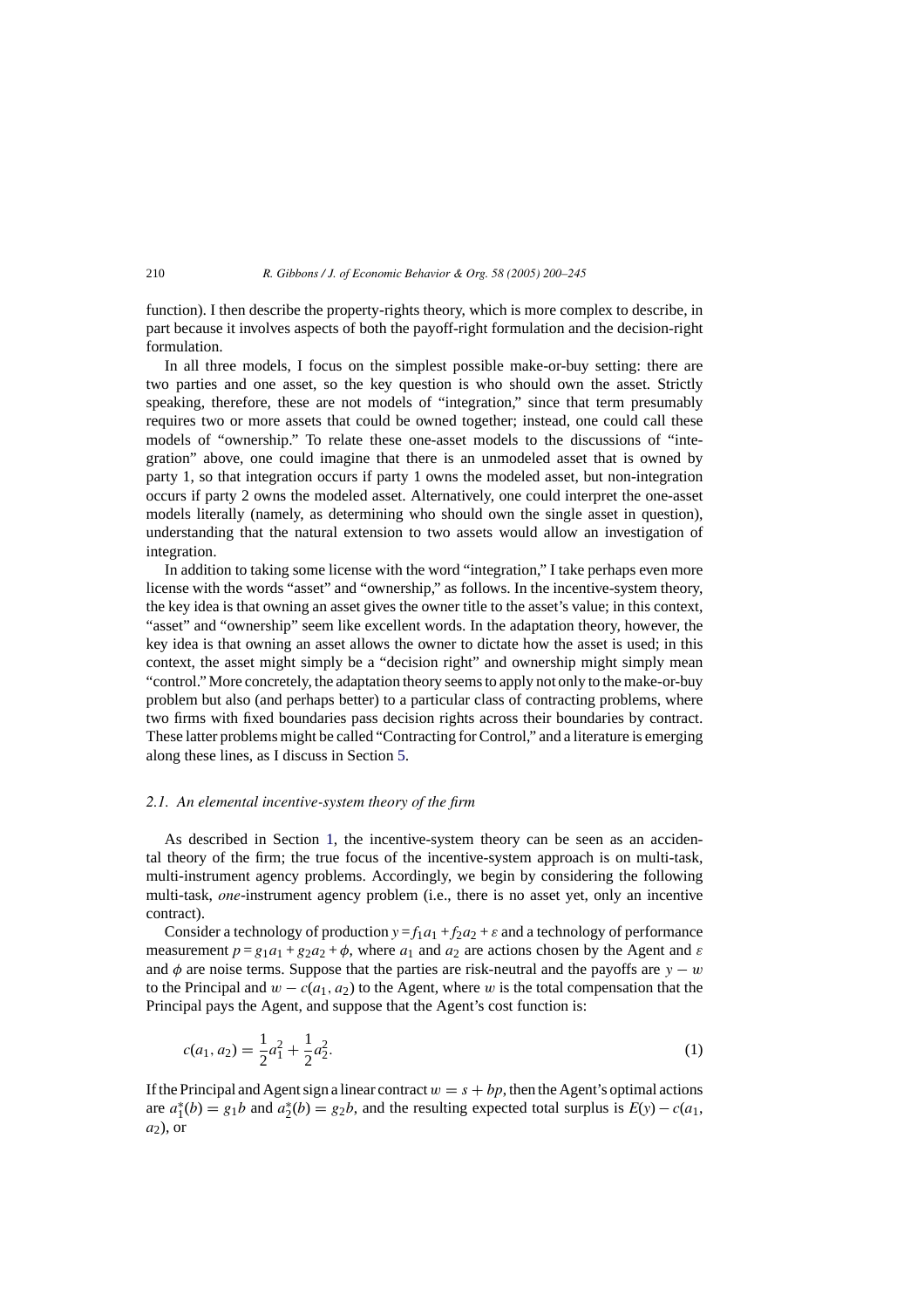*R. Gibbons / J. of Economic Behavior & Org. 58 (2005) 200–245* 211

<span id="page-11-0"></span>
$$
TS(b) = f_1 a_1^*(b) + f_2 a_2^*(b) - \frac{1}{2} a_1^*(b)^2 - \frac{1}{2} a_2^*(b)^2.
$$
 (2)

The efficient contract slope,  $b^*$ , maximizes this expected total surplus.<sup>5</sup>

The central insight from this multi-task agency model is that the efficient slope depends on the alignment between the coefficient vectors  $(f_1, f_2)$  from *y* and  $(g_1, g_2)$  from *p*. At one extreme, if these vectors are perfectly aligned, then the right choice of *b* can induce the Agent to choose the first-best values of  $a_1$  and  $a_2$ ; at the other extreme, if these vectors are orthogonal, then the efficient value of *b* is zero (i.e., the performance measure *p* is useless); see [Feltham and Xie \(1994\),](#page-42-0) [Datar et al. \(2001\),](#page-42-0) and [Baker \(2002\)](#page-41-0) for richer models and further discussion.

To transform this agency problem into a theory of the firm, suppose there is a machine that the Agent uses in producing *y*. The resale value of the machine (after it is used in production) is  $v = h_1a_1 + h_2a_2 + \xi$ . The first-best actions by the Agent maximize the expected total surplus  $E(y + v) - c(a_1, a_2)$ , so we have  $a_1^{\text{FB}} = f_1 + h_1$  and  $a_2^{\text{FB}} = f_2 + h_2$ . If the Principal owns the machine (so the Agent is an "Employee"), then the Principal's payoff is  $y +$  $v - w$  and the Agent's is  $w - c$ . The Agent's optimal actions are again  $a_{1E}^*(b) = g_1 b$  and  $a_{2E}^*(b) = g_2b$ , but now the efficient slope,  $b_E^*$ , maximizes a new expected total surplus,  $E(y + v) - c(a_1, a_2)$ , or

$$
TS_E(b) = (f_1 + h_1)a_{1E}^*(b) + (f_2 + h_2)a_{2E}^*(b) - \frac{1}{2}a_{1E}^*(b)^2 - \frac{1}{2}a_{2E}^*(b)^2.
$$
 (3)

Alternatively, if the Agent owns the machine (so the Agent is a "Contractor"), then the Principal's payoff is  $y - w$  and the Agent's is  $w + y - c$ . Now the Agent's optimal actions are  $a_{1C}^*(b) = g_1b + h_1$  and  $a_{2C}^*(b) = g_2b + h_2$ , and the efficient slope,  $b_C^*$ , maximizes the expected total surplus:

$$
TS_C(b) = (f_1 + h_1)a_{1C}^*(b) + (f_2 + h_2)a_{2C}^*(b) - \frac{1}{2}a_{1C}^*(b)^2 - \frac{1}{2}a_{2C}^*(b)^2.
$$
 (4)

Simply put, having the Agent own the asset causes the Agent to respond to a given contract slope (*b*) differently than when the Agent does not own the asset, so the make-orbuy problem amounts to determining which of the Agent's best-response functions – that of the employee,  $(a_{1E}^*(b), a_{2E}^*(b))$ , or that of the independent contractor,  $(a_{1C}^*(b), a_{2C}^*(b))$ – allows the parties to achieve greater total surplus. As stark illustrations of optimal asset ownership in this incentive-system model, consider the following pair of examples:

**Example 1.**  $y = a_1$ ,  $y = a_2$ , and  $p = a_1 + a_2$ .

**Example 2.**  $y = a_1, y = a_2,$  and  $p = a_1$ .

<sup>&</sup>lt;sup>5</sup> While  $b^*$  is the efficient slope for contracts of the form  $w = s + bp$ , one might wonder about contracts with either different shapes or different arguments (or both). The linear contract shape can be interpreted via the aggregation argument from [Holmstrom and Milgrom \(1987\);](#page-42-0) see [Gibbons \(2005\)](#page-42-0) for a simplified account. The dependence on *p*, rather than on *y*, is simply assumed: *y* is not contractible. Finally, one might wonder about selling *y* outright to the Agent, even if *y* is not contractible. Again, this possibility is simply assumed away—say, because the payoff *y* is not tied to any particular asset that could be sold to the Agent, but instead is a payoff that accrues to the Principal as an inextricable part of other (unmodeled) operations that the Principal owns.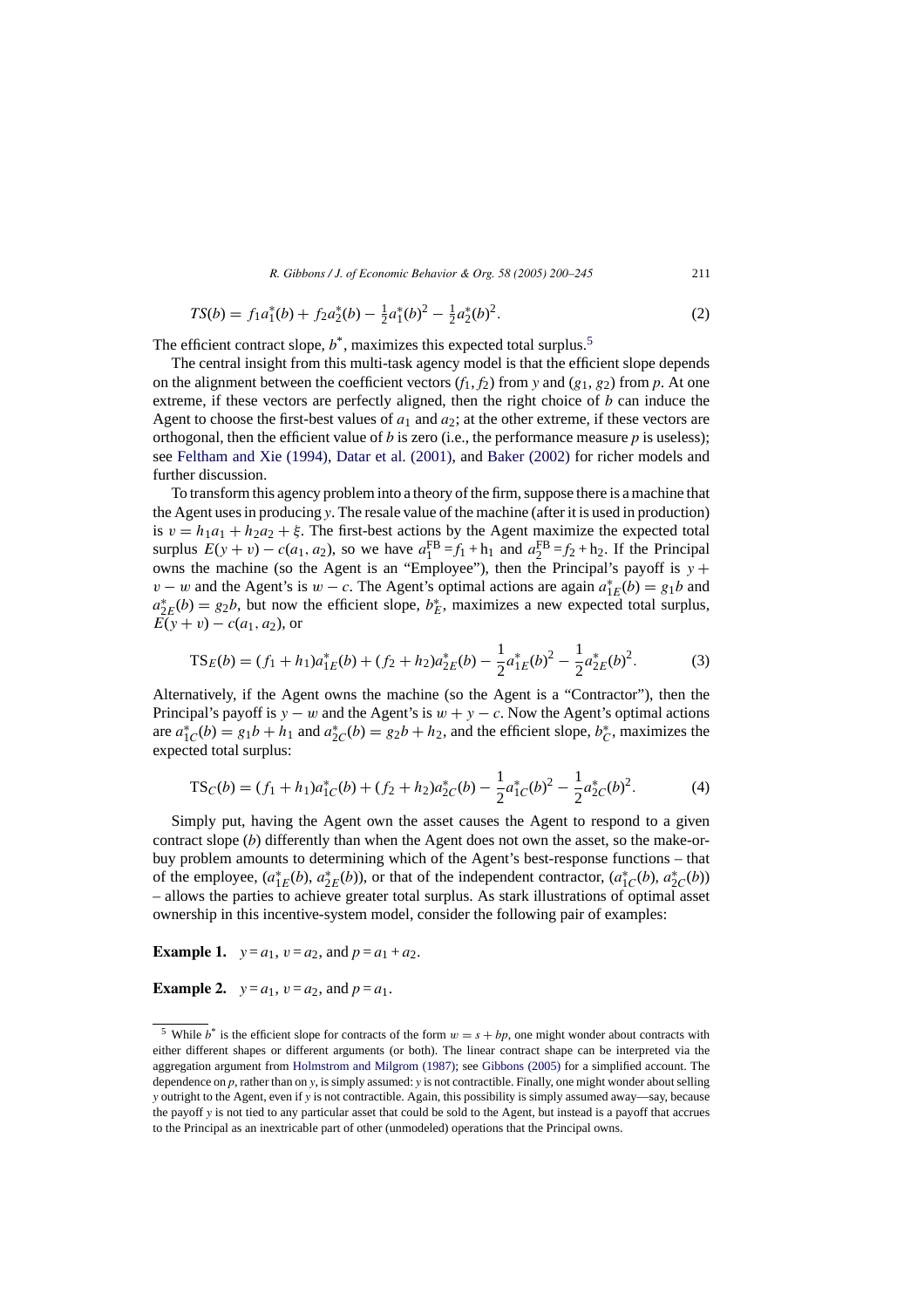<span id="page-12-0"></span>In [Example 1,](#page-11-0)  $p$  is perfectly aligned with  $y + v$ , so the Principal can induce the Agent to choose first-best actions if the Principal owns the asset and the Agent (who is then an Employee) receives a contract with slope  $b_E^* = 1$ . In contrast, in [Example 2,](#page-11-0) *p* is perfectly aligned with *y*, so the Principal can induce the Agent to choose first-best actions if the Agent owns the asset and the Agent (who is then a Contractor) receives a contract with slope  $b_C^* = 1$ . In [Example 1, a](#page-11-0)ll the Agent's incentives come from the contract; in [Example](#page-11-0) 2, part of the incentives come from the contract and the rest from asset ownership.

Richer versions of the incentive-system theory address additional instruments in the incentive problem. For example, job design can be modeled as changing the Agent's feasible action set: can the Agent work at home, or only at work; can the Agent make personal phonecalls from work; and so on. These enrichments are consistent with the basic theme of the incentive-system approach: asset ownership is useful when it gives the Principal improved control over the Agent's incentives.

#### *2.2. An elemental adaptation theory of the firm*

As described in Section [1,](#page-2-0) the adaptation theory of the firm asks whether integration or non-integration better facilitates adaptive decision-making in environments where uncertainty is resolved over time. As a half-step towards such an adaptation theory of the firm, we begin with Simon's adaptation theory of employment, which we can now state formally. Two parties choose between (a) negotiating a decision ( $d \in D$ ) before uncertainty ( $s \in S$ ) is resolved, or (b) allocating authority to one party (the "boss"), who can then make a selfinterested decision after *s* is observed. Payoffs are  $U_B(s, d)$  to the boss and  $U_E(s, d)$  to the employee, gross of any monetary transfers between the parties. Ex ante negotiation would therefore yield the decision  $d^*$  that solves:

$$
\max_{d \in D} E_s \{ U_B(s, d) + U_E(s, d) \},\tag{5}
$$

whereas giving the boss decision-making authority would yield the decision rule  $d_B(s)$  that solves:

$$
\max_{d \in D} U_B(s, d). \tag{6}
$$

Simon provides conditions on the payoff functions and the distribution of *s* such that giving authority to the boss is Pareto-superior to locking in an unconditional decision:

$$
E_s\{U_B(s, d_B(s)) + U_E(s, d_B(s))\} > E_s\{U_B(s, d^*) + U_E(s, d^*)\}.
$$
\n(7)

Simon's paper is typically described as focusing on this analysis of when giving authority to the boss is Pareto-superior to locking in an unconditional decision. This issue was indeed Simon's main focus, but I think it is quite important that Simon also briefly discussed an elaboration of this model in which the employee can be given the decision right instead of the boss (p. 304). That is, Simon envisioned the parties choosing among not only the unconditional decision  $d^*$  but also the decision rules  $d_B(s)$  and  $d_E(s)$ , where the latter solves:

$$
\max_{d \in D} U_E(s, d). \tag{8}
$$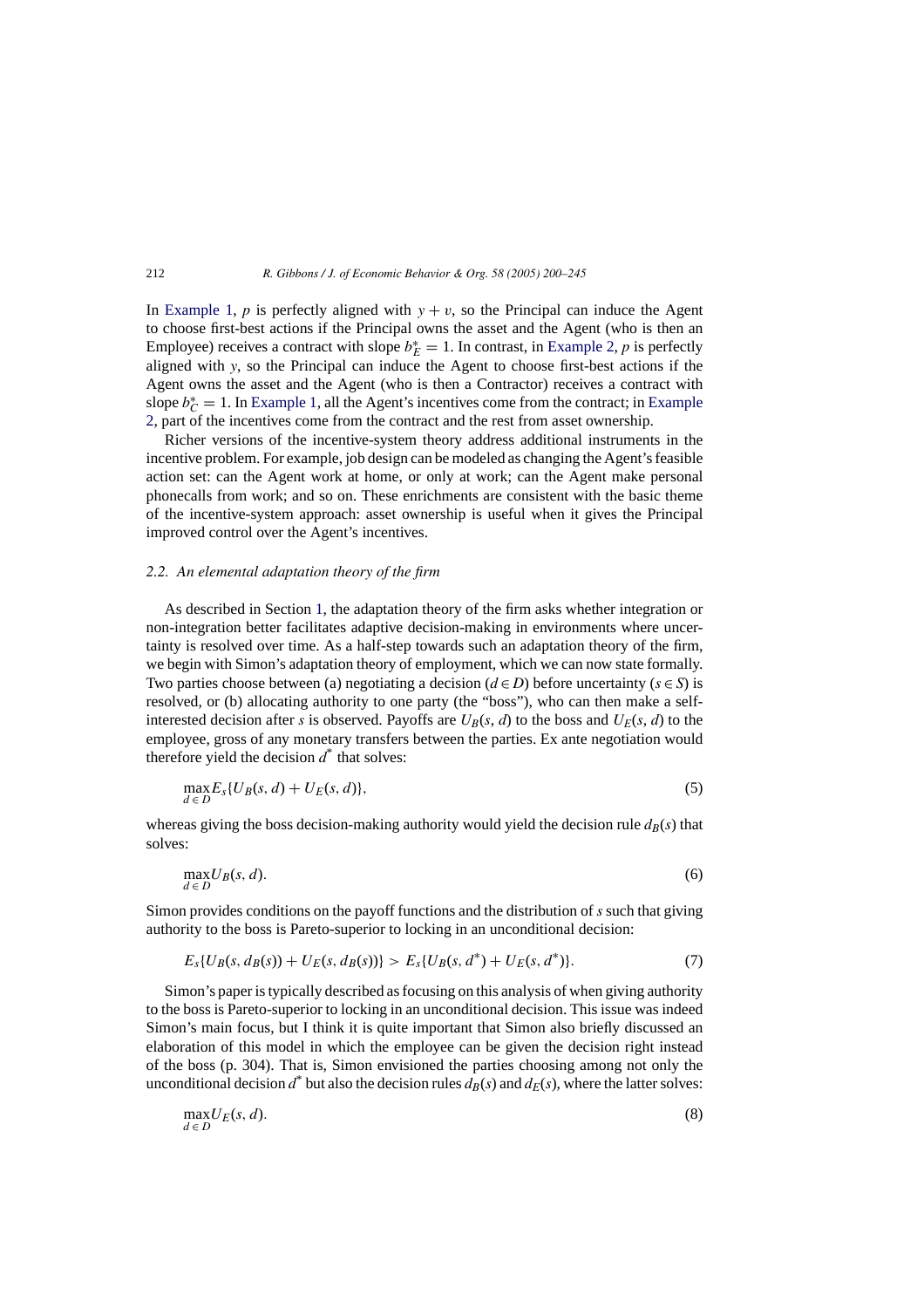As we will see below, this elaboration of Simon's basic model is the key to an adaptation theory of the firm.

Although Simon's model laid valuable groundwork, it had one important drawback: if the parties can negotiate a decision ex ante, they presumably can renegotiate a decision ex post, so they need not settle for  $d_B(s)$ , but instead can renegotiate to the first-best decision  $d^{FB}(s)$  that solves:

$$
\max_{d \in D} U_1(s, d) + U_2(s, d). \tag{9}
$$

If the parties can always renegotiate to  $d^{FB}(s)$ , we no longer have either a theory of employment (comparing  $d_B(s)$  to  $d^*$ ) or a theory of the firm (comparing  $d_B(s)$  to  $d_F(s)$ ).

Recent work – such as [Aghion et al. \(2002\)](#page-41-0) and [Hart and Holmstrom \(2002\)](#page-42-0) – provides a way to resolve this lacuna in Simon's theory. This work analyzes an environment in which *decisions* are not contractible even ex post, but *decision rights* are contractible ex ante. As one way to motivate this distinction, imagine that there is a moral-hazard problem ex post. More colorfully, let me recount a remark from an experienced academic/practitioner: "No contract in the world will cause an unwilling partner to perform."<sup>6</sup> Now, there may be some hyperbole in this remark, especially when applied to certain settings. On the other hand, I am convinced that in many settings this remark captures something important: for example, this is why "working to rule" can be such a dramatic slowdown; more generally, this is why there can be such a gap between "consummate" and "perfunctory" performance ([Williamson, 1975, p](#page-45-0). 69).<sup>7</sup>

In this sub-section, I will follow [Baker et al. \(2004a, 2004b\)](#page-41-0) by assuming not only that decisions are not contractible ex post but also that *decision rights* cannot be renegotiated ex post (say, because the opportunity to take a decision after the state is realized is fleeting). The timing of the elemental adaptation theory of the firm is then as follows: (i) two parties negotiate over control of a decision right; (ii) the parties observe the state of the world, *s*, drawn from the finite set *S* according to the distribution *p*(*s*); (iii) the party with control chooses a decision, *d*, from the finite set *D*; (iv) the parties receive their payoffs,  $U_i(s, d)$ , for  $i = 1, 2$ . In short, we now have a model with one less option than Simon envisioned in his elaboration of the employment model: now the parties can choose between the decision rules  $d_B(s)$  and  $d_E(s)$ , but they cannot negotiate a decision such as  $d^*$  ex ante.

The analysis of this adaptation theory of the firm is extremely simple. If party *i* controls the decision right, then in state *s*, party *i* will choose the decision  $d^{i}(s)$  that maximizes  $U_{i}(s)$ , *d*), as in (6) and (8). The expected total surplus when party *i* controls the decision right is then,

$$
TS^{i} \equiv E_{s} \{ U_{1}(s, d^{i}(s)) + U_{2}(s, d^{i}(s)) \}.
$$
\n(10)

This expected total surplus will typically not be first-best, as would arise if the parties could arrange to choose the decision rule  $d^{FB}(s)$ . Instead, in the negotiation in stage (i), the

<sup>6</sup> [Levine \(2002\), p](#page-44-0)ersonal communication.

<sup>7</sup> A different way to resolve this lacuna in Simon's theory (and one he might well have offered had the issue been raised) is to assume that opportunities to renegotiate a decision are fleeting. For example, imagine that the state is revealed at a random moment and that the decision must be taken just after the state is revealed or all value is lost. Such an assumption may well be plausible in some settings, but my guess is that the "moral hazard ex post" approach has both broader applicability and broader consequences for rethinking contract theory more generally.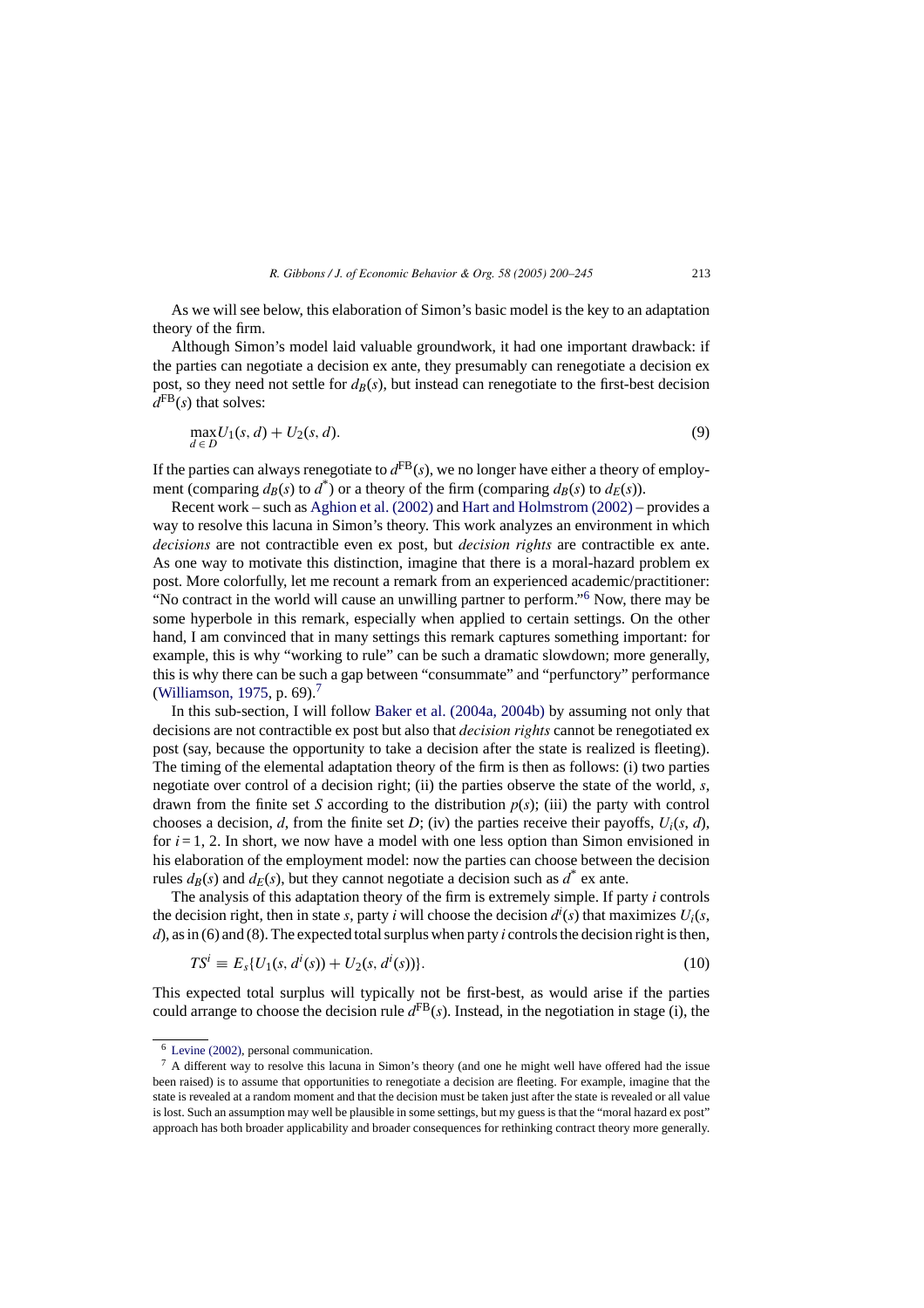parties will allocate control of the decision right (perhaps in exchange for a side-payment) to the party who maximizes the expected total surplus in (10).

In sum, I see this elemental adaptation theory of the firm as a coherent theory without specific investments. The fact that such a theory was inspired, in significant part, by [Williamson \(1975\)](#page-45-0) book led me to argue in Section [1.4](#page-8-0) that Williamson's collected works suggest two elemental theories of the firm—rent-seeking and adaptation. As further support for this claim, compare the indexes of his 1975 and 1985 books. The 1985 index lists many references to terms related to rent-seeking: 39 to "asset specificity," 7 to "dedicated assets," 5 to "firm-specific assets," 2 to "specialized assets," 11 to "transaction-specific assets," and so on. In contrast, the 1975 index lists no references to any of these terms.

Of course, this difference in index references might reflect the evolution of terminology rather than the evolution of ideas. For example, the 1975 book does emphasize ideas that are *consistent with* specific investments and asset specificity, such as the transformation from large-numbers exchange ex ante to small-numbers exchange ex post. My claim, however, is not that the 1975 book bears no relation to specific investments and asset specificity, but rather that this book contains the germ of a theory that *can be independent of* certainly specific investments and perhaps asset specificity, as follows.

The elemental adaptation theory presented in this sub-section certainly does not involve investments (and, in the "contracting for control" interpretation sketched in the introduction to this section and expanded upon in Section [5,](#page-33-0) it need not involve assets, either). On the other hand, this adaptation theory does involve small-numbers bargaining and "bilateral dependency" (1996, p. 377): if party *i* controls the decision right, there is some (unmodeled) reason why, after the state is realized in stage (ii), party *j* does not leave party *i* and deal instead with some new party *k*, thereby avoiding any consequences from the decision that party *i* will take in stage (iii). In this sense, the theory might be said to involve asset specificity, but it could just as well be said to involve "matching" or even "externalities." I am wary of using the term "asset specificity" in describing the adaptation theory if, in this context, that term is synonymous with time-honored terms such as externality. I would prefer to say that this adaptation theory is a coherent elemental theory of the firm that does not require specific investments but that does require externalities.

# *2.3. An elemental property-rights theory of the firm*

As described in Section [1, t](#page-2-0)he property-rights theory was the first formal theory to deliver a unified account of the costs and benefits of integration (i.e., run the Coasean horserace on a level playing field). But in presenting three elemental formal theories in this section, I have departed from the historical order in which the theories were developed for ease of exposition. In particular, the incentive-system and adaptation theories are simpler to explain than the property-rights theory is because the property-rights theory incorporates aspects of both of the other theories, as follows.

Like the incentive-system theory, the property-rights theory allocates asset ownership to affect ex ante incentives, but the property-rights theory differs from the incentive-system theory by omitting the latter's non-contractible asset value  $(v)$  and contractible performance measure  $(p)$  so that the only ex ante incentives in the property-rights theory arise via control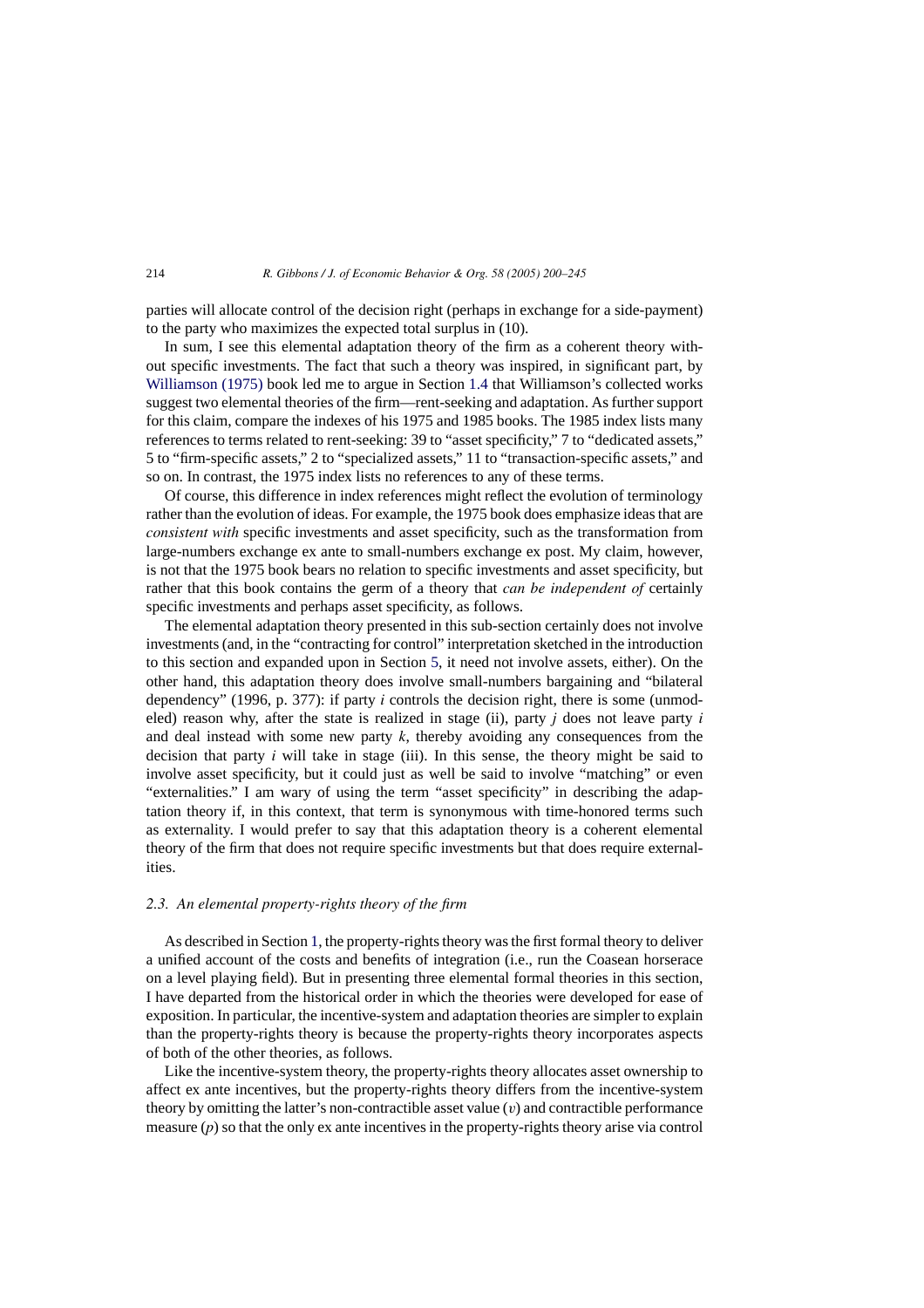over asset utilization ex post. Like the adaptation theory, the property-rights theory envisions asset ownership as a pure decision right with no direct effect on any party's utility function, but the property-rights theory differs from the adaptation theory by assuming that decisions are contractible ex post (and hence renegotiable), so that ex post asset utilization is (conditionally) efficient, regardless of asset ownership.

The timing of the elemental property-rights theory is thus as follows: (i) two parties negotiate over control of a decision right; (ii) the parties simultaneously choose actions, with party *i* choosing action  $a_i \in A_i$  at cost  $c_i(a_i)$ ; (iii) the parties observe both the actions  $(a_1, a_2)$  and the state of the world,  $s \in S$ ; (iv) the parties negotiate over which decision, *d* ∈ *D*, the party with control should choose; (v) the parties receive their payoffs,  $U_i$ ( $a_1$ ,  $a_2$ , *s*, *d*) for  $i = 1, 2$  (where  $U_i$  is gross of any monetary transfers and action costs). The actions  $(a_1, a_2)$  and the payoffs  $(U_1, U_2)$  are non-contractible. The decision *d* is non-contractible in stage (ii) but (unlike the adaptation model) becomes contractible in stage (iv) after the state is revealed in stage (iii). In sum, the basic argument in the property-rights theory is that the allocation of control in stage (i) determines the allocation of surplus in stage (iv), which determines investment incentives in stage (ii).

If the parties observe actions  $(a_1, a_2)$  and state *s* in stage (iii), then the (conditionally) efficient decision in stage (iv) solves:

$$
\max_{d \in D} U_1(a_1, a_2, s, d) + U_2(a_1, a_2, s, d); \tag{11}
$$

denote the solution by  $d^*(a_1, a_2, s)$  and the resulting payoffs by  $U_i^*(a_1, a_2, s) \equiv$  $U_i(a_1, a_2, s, d * (a_1, a_2, s))$ . But if party *i* controls the decision right then, absent negotiation in stage (iv), party *i* will choose the decision  $d^{i}(a_1, a_2, s)$  that solves:

$$
\max_{d \in D} U_i(a_1, a_2, s, d) \tag{12}
$$

resulting in the payoffs  $U^i_j(a_1, a_2, s) \equiv U_j(a_1, a_2, s, d^i(a_1, a_2, s))$ . Unless the parties have identical preferences over decisions, we will typically have  $U_1^*(a_1, a_2, s) + U_2^*(a_1, a_2, s) >$  $U_1^i(a_1, a_2, s) + U_2^i(a_1, a_2, s)$ , so there will be an incentive for the parties to negotiate in stage (iv).

As a tractable model of negotiation in stage (iv) when party *i* has control, suppose that the parties agree to the Nash Bargaining Solution, with the payoffs  $(U_1^i(a_1, a_2, s), U_2^i(a_1, a_2, s))$ as the threat point. That is, the parties choose *d* and *p* to solve:

$$
\max_{d \in D, p} [U_1(a_1, a_2, s, d) + p - U_1^i(a_1, a_2, s)][U_2(a_1, a_2, s, d) - p - U_2^i(a_1, a_2, s)](13)
$$

where *p* is the negotiated payment from party 2 to party 1 for which party *i* agrees to choose decision *d*. <sup>8</sup> The first-order condition for *p* yields:

$$
p = \frac{1}{2} [(U_2(a_1, a_2, s, d) - U_2^i(a_1, a_2, s)) - (U_1(a_1, a_2, s, d) - U_1^i(a_1, a_2, s))] \tag{14}
$$

<sup>&</sup>lt;sup>8</sup> Note that *p* here is a payment decided through negotiation, distinct from the performance measure used in the incentive contract in the incentive-system theory. I trust that the variable definitions will be clear from context, but I also note that these two definitions of p play similar roles (in shaping ex ante incentives) in the incentive-system and property-rights theories, so there is a sense in which I here encourage a small degree of notational confusion!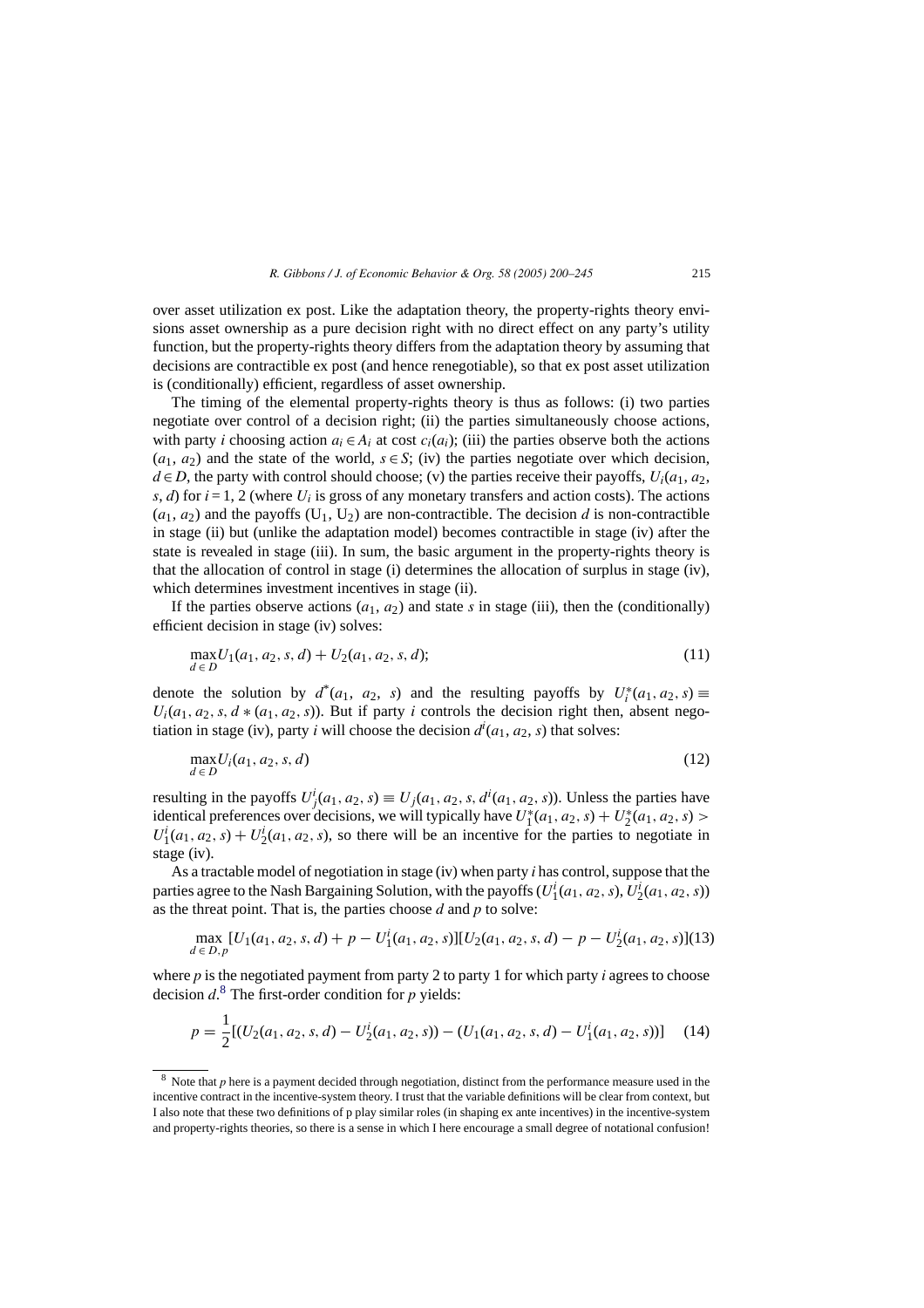from which it follows that *d* solves:

$$
\max_{d \in D} \frac{1}{4} [(U_1(a_1, a_2, s, d) - U_1^i(a_1, a_2, s)) + (U_2(a_1, a_2, s, d) - U_2^i(a_1, a_2, s))]^2
$$
 (15)

so  $d = d^*(a_1, a_2, s)$ . That is, the parties bargain to the efficient decision, conditional on the observed actions and state, regardless of asset ownership.

But ownership does matter, even if it does not affect decision-making in stage (iv), because the payoffs in stage (iv) depend on ownership. When party *i* has control, party *j*'s net payoff (ignoring payments negotiated in stage (i)) is:

$$
NP_j^i(a_1, a_2, s) \equiv \frac{1}{2} (U_j^*(a_1, a_2, s) + U_k^*(a_1, a_2, s))
$$
  
+ 
$$
\frac{1}{2} (U_j^i(a_1, a_2, s) - U_k^i(a_1, a_2, s)) - c_j(a_j)
$$
 (16)

where *i*, *j*,  $k \in \{1, 2\}$  and  $j \neq k$ . Note that the first term involves the efficient total surplus,  $U_j^*(a_1, a_2, s) + U_k^*(a_1, a_2, s) \equiv \text{ETS}(a_1, a_2, s)$ , whereas the second involves the threatpoint differential,  $U^i_j(a_1, a_2, s) - U^i_k(a_1, a_2, s) \equiv \text{TPD}_j(a_1, a_2, s)$ . In terms of this new notation, (16) says that in choosing an action in stage (ii), party *j* has a half-strength incentive to maximize  $ETS(a_1, a_2, s)$ , but also a half-strength incentive to maximize  $TPD_i(a_1, a_2, s)$ *a*2, *s*). In particular, from the threat-points term, party *j* has incentives not only to improve her threat point but also to worsen party *k*'s.<sup>9</sup>

We can now analyze whether expected total surplus is higher if party 1 owns the asset or party 2. From this governance-choice perspective, the half-strength incentives to maximize the efficient total surplus are irrelevant: these incentives exist regardless of who owns the asset, so *optimal asset ownership is determined entirely by the threat-points term*. In particular, we would like to find a governance structure such that the existing half-strength incentives from  $TPD<sub>j</sub>(a<sub>1</sub>, a<sub>2</sub>, s)$  closely approximate the missing half-strength incentives to maximize  $ETS(a_1, a_2, s)$ . How well we can succeed in this quest turns out to depend on the details of the model: the threat-points term could create incentives that are too weak, too strong, or just right; furthermore, in a multi-task setting, these incentives could be well-aligned with the maximized total surplus or misdirected.

Formally, given the negotiated decision (*d*) and payment (*p*) in stage (iv), we can solve for the actions induced in stage (ii) and, hence, for the optimal ownership structure in stage (i). If party *i* owns the asset, then party *j* will choose the action  $a_j$  that solves:

$$
\max_{a_j \in A_j} E_s[NP_j^i(a_j, a_k^*, s)] \tag{17}
$$

producing the Nash equilibrium actions  $(a_1^*, a_2^*)$ , so expected total surplus will be:

$$
TSi \equiv Es(U1*(a1*, a2*, s) + U2*(a1*, a2*, s)) - c1(a1*) - c2(a2*)
$$
\n(18)

<sup>9</sup> [Grout \(1984\)](#page-42-0) provided an early analysis along these lines in the context of union bargaining, but for a fixed governance structure. That is, Grout showed how ex post bargaining creates ex ante incentives to manipulate the threat-points term, but he did not explore how different governance structures thus create different ex ante incentives.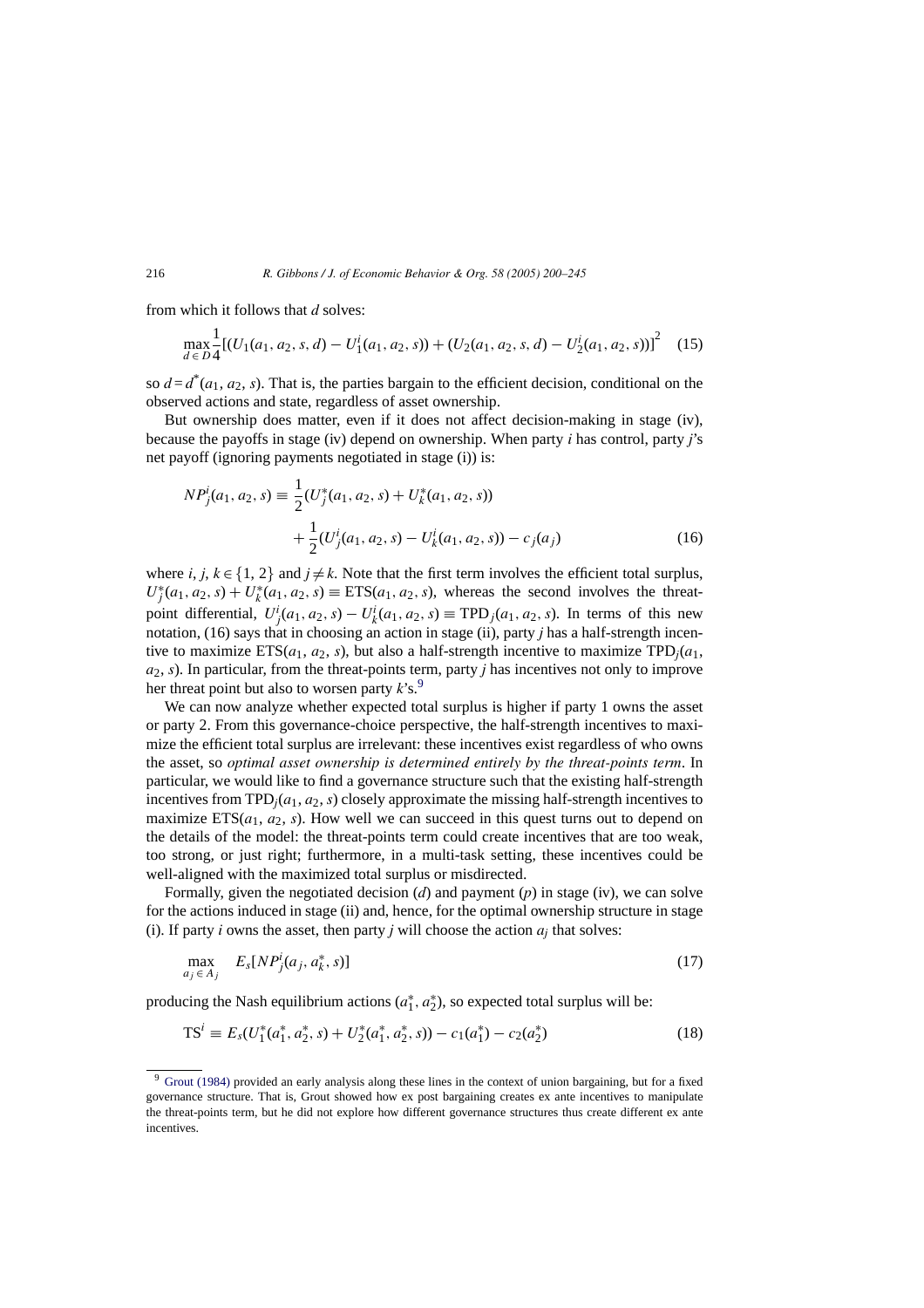| Payoff and decision rights in three theories of the firm |               |       |  |  |  |  |
|----------------------------------------------------------|---------------|-------|--|--|--|--|
| Decision rights                                          | Payoff rights |       |  |  |  |  |
|                                                          | Changed       | Fixed |  |  |  |  |
| Changed                                                  | PR            | Ad    |  |  |  |  |
| Fixed                                                    | IS            |       |  |  |  |  |

<span id="page-17-0"></span>Table 1 Payoff and decision rights in three theories of the firm

Efficient negotiation in stage (i) will result in the governance structure that maximizes expected total surplus. In this simple setting, with only one asset, determining efficient asset ownership is simply a comparison of  $TS<sup>1</sup>$  to  $TS<sup>2</sup>$ .

Whinston solves a linear-quadratic version of this model that illustrates a point also raised by [Holmstrom and Roberts \(1998\)](#page-43-0) and [Holmstrom \(1999\): o](#page-42-0)nly the margins matter. That is, since our goal is to find a governance structure such that the existing half-strength incentives from  $TPD<sub>i</sub>(a<sub>1</sub>, a<sub>2</sub>, s)$  closely approximate the missing half-strength incentives to maximize  $ETS(a_1, a_2, s)$ , we can focus on the determinants of these threat-points incentives, which are (of course) the marginal effects of the parties' actions on  $TPD_i(a_1, a_2, s)$ ; any constant term in TPD<sub>i</sub> $(a_1, a_2, s)$  is irrelevant, as is any term that depends on *s* but not on either  $a_1$ or *a*2. Whinston then notes that margins are hard to observe (especially when they are the marginal effects of non-contractible actions on non-contractible payoffs), so direct tests of the property-rights theory may be difficult. Holmstrom and Roberts take a complementary approach, noting that a striking prediction of the property-rights theory is that the intercept and *s*-term of TPD*j*(*a*1, *a*2, *s*) should *not* matter for governance choice.

#### *2.4. Interim summary*

These elemental versions of the incentive-system, adaptation, and property-rights theories of the firm suggest a two-by-two representation of alternative models of ownership. The incentive-system theory (IS) illustrates that changing ownership can change the allocation of payoff rights, whereas the adaptation theory (Ad) illustrates that changing ownership can change the control of decision rights. Finally, the property-rights theory (PR) can be seen as a blend of the two, where a change in the control of decision rights induces a change in the net payoff function (16), which then functions very much like a change in the allocation of payoff rights in determining the parties' optimal ex ante actions. These distinctions are summarized in Table 1.

Having thus compared formal versions of three recent theories of the firm, we can now return to the granddaddy of such theories – the rent-seeking theory of the firm – and ask how it compares to the other three.

## **3. An elemental rent-seeking theory of the firm?**

The rent-seeking theory of the firm seems never to have been fully formalized, at least in the sense of providing a unified account of the costs and benefits of integration. On the other hand, the theory certainly caught the attention of empirical researchers and there is now a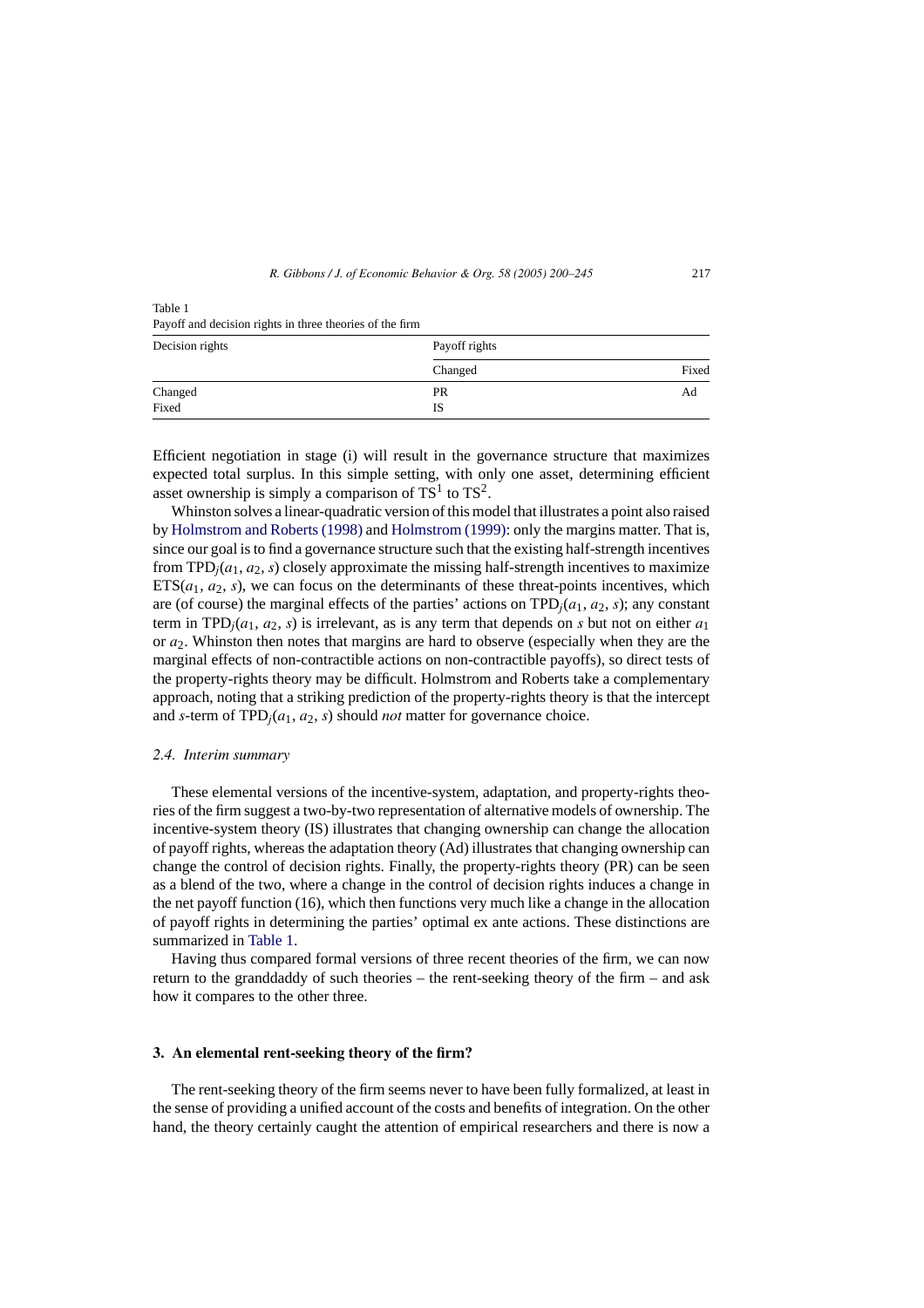<span id="page-18-0"></span>substantial body of evidence relating asset specificity to vertical integration [\(Boerner and](#page-41-0) [Macher, 2002\).](#page-41-0) I will therefore try to describe both what I believe the rent-seeking theory currently is and what I believe it could and should be. To do so, I proceed via four steps. First, I follow [Masten \(1982, 1986\)](#page-44-0) in borrowing the basic model of rent-seeking from [Tullock](#page-45-0) [\(1980\)](#page-45-0) and reinterpreting it as a model of "post-contractual opportunism" between firms. Second, I discuss the need for costs of integration, in order to transform this basic model of rent-seeking between firms into a theory of the firm. Third, I follow a long tradition, dating at least to [Knight \(1921\),](#page-43-0) by observing that rent-seeking also occurs within firms, not just between. Finally, I provide an elemental theory in which rent-seeking occurs both between and within firms.

## *3.1. Rent-seeking between firms*

I will define rent-seeking as individually optimal (but socially destructive) haggling over appropriable quasi-rents. This definition is intended to be synonymous with [\(Williamson,](#page-45-0) [1971,](#page-45-0) pp. 114–115) use of "haggling" as quoted in Section [1:](#page-2-0) "fiat is frequently a more efficient way to settle minor conflicts ... than is haggling;" in some circumstances, nonintegration cannot avoid inefficient haggling because, although haggling is "jointly (and socially) unproductive, it constitutes a source of private pecuniary gain," so integration (with dispute-resolution by fiat) can then be more efficient. This definition of rent-seeking is also intended to be synonymous with "post-contractual opportunism" discussed by Klein et al. and broadly consistent with "opportunism" (self-interest-seeking with guile) discussed by Williamson.

With all these terms already in the literature, one might question the wisdom of importing a new one. I use "rent-seeking" exactly because it has not only an established meaning in a collection of applications [\(Buchanan et al., 1980\)](#page-41-0) but also an established model, due to Tullock. In this basic model, two contestants (A and B) purchase lottery tickets in amounts  $x_A$ and *x*B, respectively, each hoping to win a prize of US\$ 100. Contestant *i*'s expected payoff is then  $x_i/(x_i + x_j) \times 100 - x_i$ , so the symmetric Nash equilibrium has positive expenditures on lottery tickets, but in this equilibrium the contestants have the same probabilities of winning as if neither had spent anything (namely, one-half). The subsequent literature (e.g., [Perez-](#page-44-0)[Castrillo and Verdier, 1992; Rajan and Zingales, 2000; Skaperdas, 1992; Szidarovszky and](#page-44-0) [Okuguchi, 1997\)](#page-44-0) has generalized and applied this basic model.

Most of the applications of the rent-seeking model have not focused on the theory of the firm, but [Masten \(1982, 1986\)](#page-44-0) used such a model to analyze the transaction costs of nonintegration (i.e., "haggling" or "post-contractual opportunism" between firms). In terms of the notation used in Section [2,](#page-9-0) Masten's model of non-integration can be expressed as:

$$
U_i(d_i, d_j) = P_i(d_i, d_j) \times AQR - c_i(d_i)
$$
\n(19)

where  $U_i$  is the expected payoff to party *i*,  $P_i$  is the probability that party *i* wins the contest (where the prize is now an appropriable quasi-rent with value AQR), and  $c_i$  is the cost incurred by party  $i$  from taking decisions  $d_i$  in the attempt to win the contest. As in the adaptation theory in Section [2.2, t](#page-12-0)he decisions *d* are not contractible even ex post, so Nash equilibrium is the natural solution concept for analyzing (19). For example, given symmetry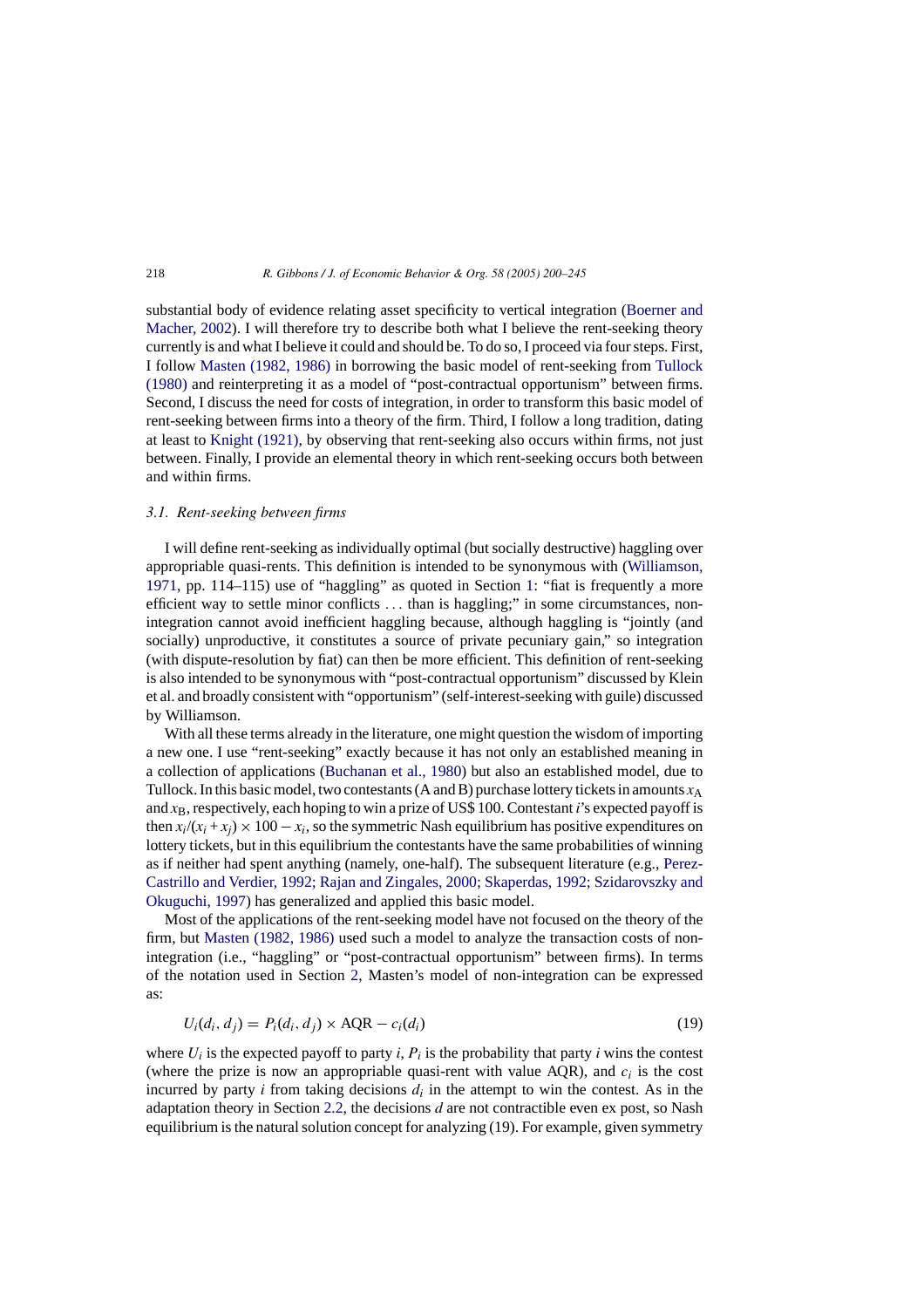assumptions on the probability functions  $P_i$  and the cost functions  $c_i$ , the Nash-equilibrium decisions are  $d_i = d_i = d^N$ , so each party has probability one-half of capturing AQR, but each incurs costs  $c(d^{NE}) > 0$ . These rent-seeking costs,  $2c(d^{NE})$ , are inefficient. Furthermore, given standard regularity conditions, the size of this inefficiency increases with AQR.

This comparative-static result – that the inefficiency of non-integration increases with AQR – seems to have motivated much of the large empirical literature that relates asset specificity to vertical integration. Of course, (19) per se is not yet a theory of the firm, because so far (19) does not even define integration, not to mention show why integration can produce a tradeoff. Masten applies the natural definition of integration in the context of (19): since non-integration means that each party controls its own decision right, integration means that one party controls both decision rights and can thus capture all of AQR at trivial cost. For example, suppose  $P_i(d_i, d_i) = d_i/(d_i + d_i)$ , as in Tullock's basic model. If party *i* controls both decision rights, then *i* can choose  $d_i = \varepsilon$  and  $d_j = 0$ , thereby capturing the AQR  $(P<sub>i</sub> = 1)$  at trivial cost  $(c(\varepsilon) \sim 0)$ .

#### *3.2. Costs of integration (in a unified theory of the firm)*

Having defined integration, we now need to explain why integration can produce a tradeoff. So far, the costs of non-integration are  $2c(d^{NE}) > 0$ , whereas the costs of integration are  $c(\varepsilon) \sim 0$ , so integration is always more efficient than non-integration. To produce a tradeoff, we need costs of integration. Williamson has discussed such costs for over 30 years (1971, p. 113; 1975, Chapter 7; 1985, Chapter 6; 1996, Chapter 4; [2002, p. 177\)—](#page-45-0)often with persuasive descriptions of the potential ills of internal organization, sometimes summarized by labels such as "costs of bureaucracy." A blunt way to introduce such costs into the rentseeking model is simply to assume that integration entails costs of bureaucracy, denoted by B, so that we must now compare  $c(\varepsilon) + B$  to  $2c(d^{NE})$  in order to determine whether integration or non-integration is more efficient. The question then becomes: what determines B?

One approach is to assume that the determinants of the costs of bureaucracy are independent of the determinants of the costs of rent-seeking. This assumption has the advantage that it motivates the logistic regressions that are common in the empirical literature that relates asset specificity to vertical integration, but this assumption also has theoretical, econometric, and empirical disadvantages that seem quite severe (at least to me). I describe the theoretical and econometric disadvantages in this sub-section and the empirical disadvantages in the next.

The theoretical disadvantage of assuming that the costs of bureaucracy are independent of the costs of rent-seeking is that such an assumption is inconsistent with developing a unified theory of the firm. I sometimes find this point tricky to convey, so let me begin this discussion where it will end: the issue is with the word "assuming," not with the word "independent." That is, if we are to have a unified theory of the firm in which the costs of bureaucracy are independent of the costs of rent-seeking, then we need a model that proves this independence, not an assumption that simply asserts it.

[Fig. 1](#page-20-0) provides a graphical summary of a (simple) unified theory of the firm in which the costs of integration are definitely not independent of the costs of rent-seeking. The figure illustrates not only [Coase's \(1937\)](#page-42-0) famous hypothesis (that firms exist only where they perform better than markets would, which is to the right of the dotted vertical line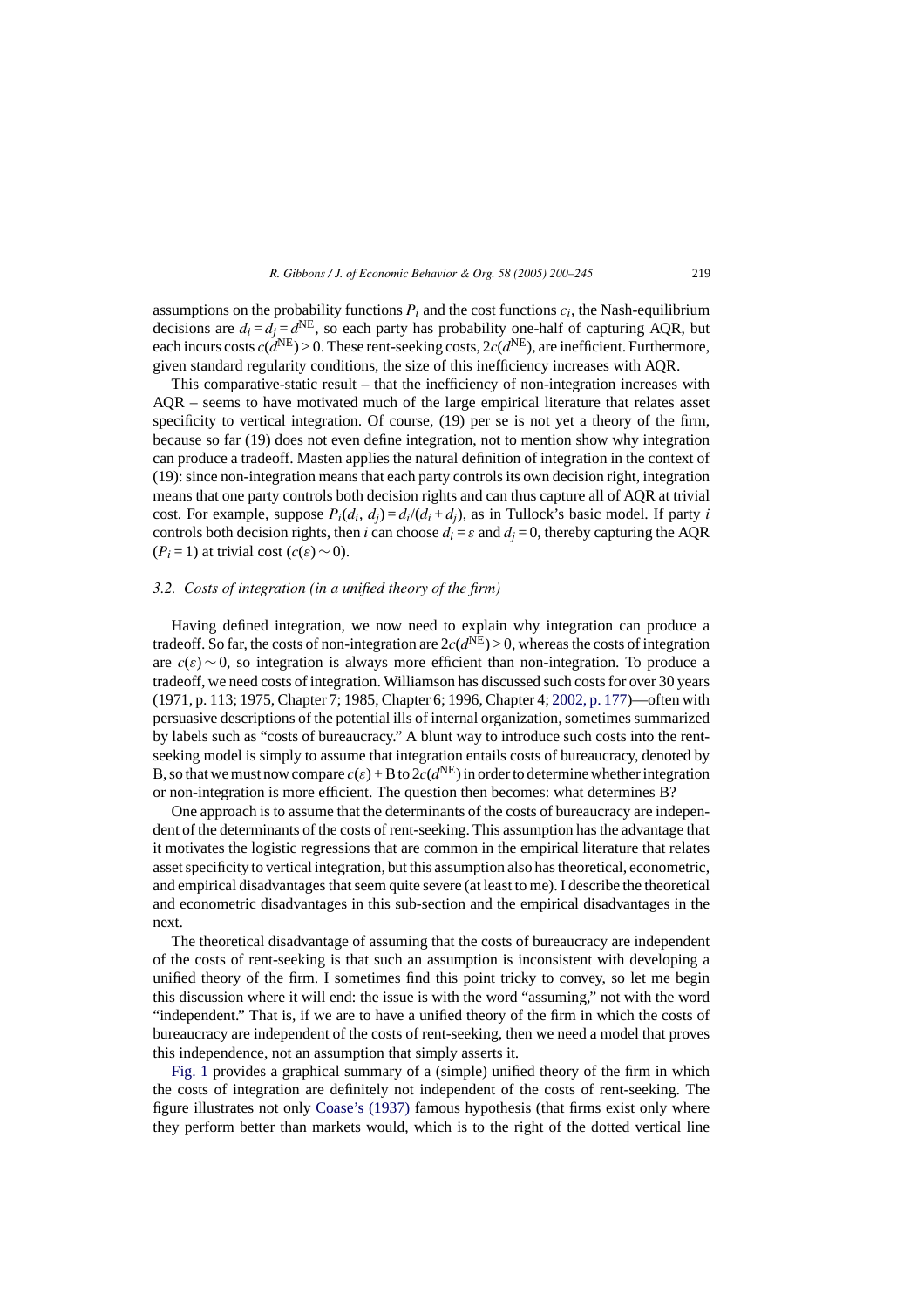<span id="page-20-0"></span>

Fig. 1. [Coase \(1937\)](#page-42-0) meets [Heckman \(1976\).](#page-42-0)

in this figure), but also its unremarked corollary (that the firms we then observe will be less efficient than the markets we observe, even though the firms we observe will be more efficient than the markets they replaced). Because the unremarked corollary involves a classic sample-selection argument, I have elsewhere titled this figure "[Coase \(1937\)](#page-42-0) Meets [Heckman \(1976\)"](#page-42-0) ([Gibbons, 2003,](#page-42-0) p. 757).

Fig. 1 implicitly asserts that forces sufficient to wreck market exchange cannot be assumed to disappear once transactions are internalized. This is the central point of any unified theory of the firm: any source of transaction costs under non-integration could continue to cause problems under integration, and vice versa. More generally than in the simple theory summarized in Fig. 1, which has only one source of "transaction difficulty," a unified theory of the firm derives both the costs and the benefits of integration from a fixed *set* of sources. Given a fixed set of sources of costs and benefits of integration, it is entirely possible that some sources in this set have greater influence on the costs of integration, while other sources have greater influence on the benefits. What is unacceptable in a unified theory of the firm, however, is to allow any particular source to have an influence on (say) the costs of integration, but to simply assume that this source has no influence on the benefits.

Fig. 1 is similar to figures such as [Williamson \(1985, Fig. 4-1\),](#page-45-0) but three differences are worth discussing. To discuss these differences, I first describe Williamson's figure. In developing Fig. 4-1, Williamson follows [Riordan and Williamson \(1985\)](#page-45-0) by defining *k* to be an index of asset specificity,  $\beta(k)$  to be the bureaucratic costs of internal governance, *M*(*k*) to be the corresponding governance costs of markets, and  $\Delta G(k) = \beta(k) - M(k)$  to be the cost advantage of markets over firms for transactions with asset specificity *k*. He then argues that  $\beta(0) > M(0)$  (i.e., markets have lower governance costs at zero asset specificity), but that  $\beta'(k) < M'(k)$  at each value of *k* (i.e., market governance costs increase faster, at every level of asset specificity). If one adds a mild regularity condition, it then follows that, plotting  $\Delta G(k)$  as a function of k, there is a critical value  $k^*$  that is analogous to the dotted vertical line in Fig. 1, in the sense that  $\Delta G(k) > 0$  if and only if  $k < k^*$  (i.e., markets are the efficient governance structure for  $k < k^*$ , but firms are efficient for  $k > k^*$ ).

The first difference between Fig. 1 and Williamson's figure is that Fig. 1 allows sources of transaction difficulty beyond asset specificity. For example, Fig. 1 can be interpreted in terms of the incentive-system theory described in Section [2.1](#page-10-0) (which makes no mention of asset specificity), as follows: set  $f = (1, 0)$ ,  $h = (0, 1)$ , and  $g = (\cos \theta, \sin \theta)$ , and interpret  $\theta \in [0, 1]$  $\pi/4$ ] as the measure of transaction difficulty. For this parameterization of the incentive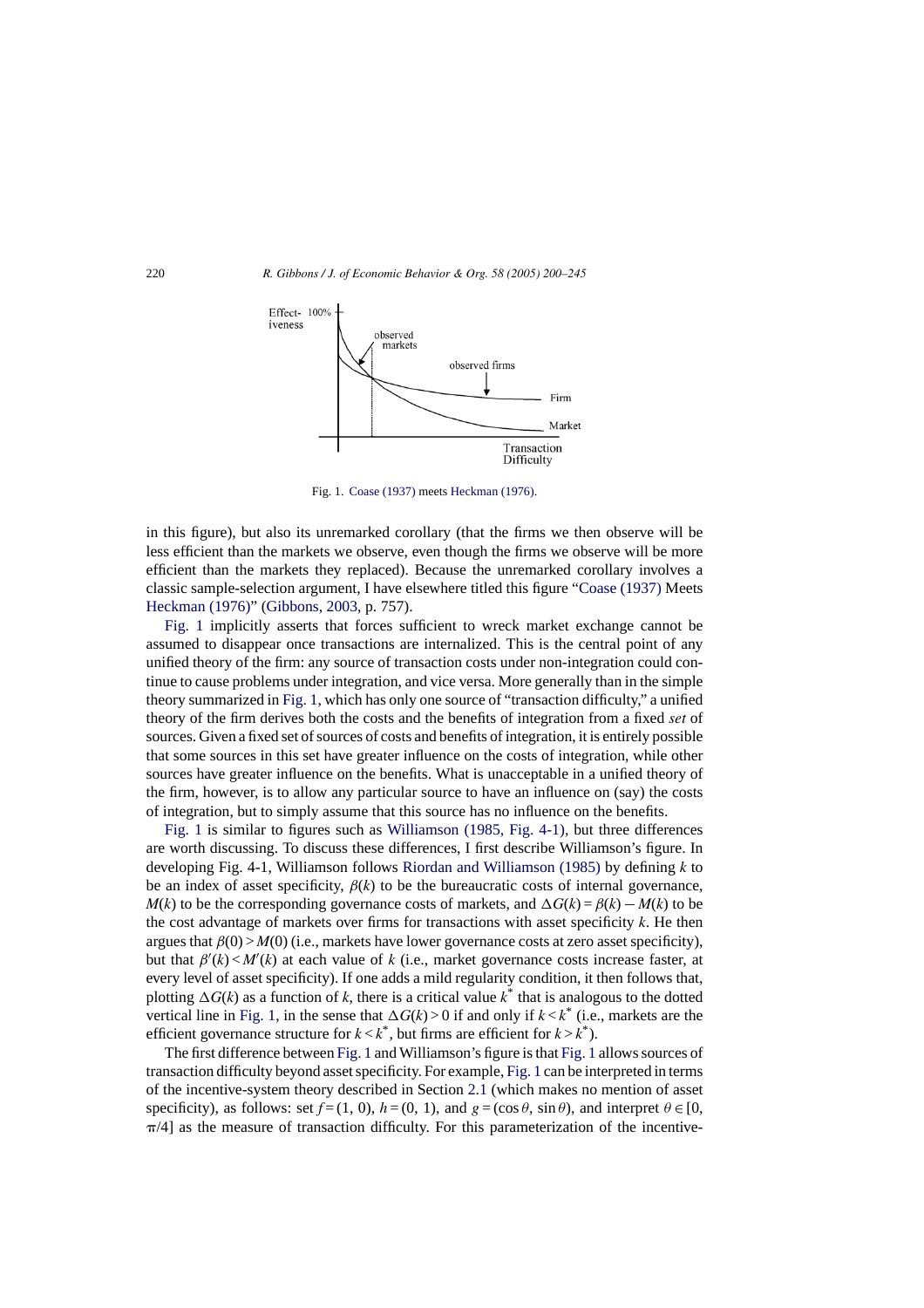system model,  $TS_F > TS_C$  if  $\theta$  is sufficiently large; specifically, the dotted vertical line occurs where  $2 \sin \theta = \cos \theta$ . The fact that [Fig. 1](#page-20-0) allows alternative sources of transaction difficulty is consistent with this essay's focus on four theories of the firm, not just on the rent-seeking theory (and, in particular, not just on asset specificity).

The second difference is that [Fig. 1](#page-20-0) can be derived from formal micro-foundations, as just given for the incentive-system theory. The advantage of such a micro-foundations approach to interpreting [Fig. 1, r](#page-20-0)elative to the reduced-form approach that Williamson takes in developing Fig. 4-1, is not that this approach is quantitative  $(e.g., it produces a specific$ value of  $\theta$  at which the dotted vertical line occurs), but rather that this approach is complete (i.e., it must *derive* cost functions akin to  $M(k)$  and  $\beta(k)$ , rather than imposing assumptions about them). In particular, in Williamson's context of asset specificity, arguments such as those given in Section [3.1](#page-18-0) could be used to derive that  $M'(k) > 0$ , but that discussion of rent-seeking between firms is no help (that I can see) in deriving  $\beta'(k)$ . The fact that [Fig. 1](#page-20-0) can be derived from micro-foundations is consistent with this essay's focus on formal theories.

Finally, the third difference is that [Fig. 1](#page-20-0) generalizes Fig. 4-1 by plotting cost functions akin to  $\beta(k)$  and  $M(k)$  separately and asking where they cross, rather than plotting the cost difference  $\Delta G(k)$  and asking where it crosses the *k*-axis. This may seem to be a trivial point because both approaches produce the same value of  $k^*$ , but plotting the cost difference  $\Delta G(k)$ hides the cost levels that are necessary to compare the efficiency of observed markets to that of observed firms. That is, Williamson's figure captures the Coase part of [Fig. 1](#page-20-0) but not the Heckman part, and the latter is important in the discussion of the econometric disadvantages of the independence assumption, to which we now turn.<sup>10</sup>

For econometric purposes, it might seem convenient (and relatively inconsequential, at least as a first approximation) to assume that the costs of bureaucracy are independent of the costs of rent-seeking (i.e.,  $\beta'(k) = 0$ ). Many papers explicitly or implicitly impose this assumption and then estimate organizational form as a function of asset specificity, but ([Masten et al., 1991,](#page-44-0) hereafter MMS) note that if asset specificity affects the transaction costs of *both* integration and non-integration, then "a finding that higher asset specificity leads to a larger probability of integration could, in principle, obtain even if the hypothesis that asset specificity raises [the transaction costs of non-integration] were invalid" (p. 4). That is, one could find that  $\Delta G'(k) < 0$  even if the hypothesis that  $M'(k) > 0$  were invalid, provided that β (*k*) < 0. As a result, the standard approach, which amounts to testing whether  $\Delta G'(k)$  < 0, is "unable to distinguish whether observed patterns of organization resulted from hypothesized changes in market transaction costs or from systematic, but as yet unexplored, variations in the costs incurred organizing production internally" (p. 2).

Of course, MMS's econometric concerns apply not just to asset specificity but also to any transaction characteristic that could affect the performance of both integration and nonintegration (that is, to any theory of the kind depicted in [Fig. 1\).](#page-20-0) Thus, having been motivated by the hypothesis that the transaction costs of non-integration increase with factors such as asset specificity, and having established a correlation between vertical integration and

<sup>&</sup>lt;sup>10</sup> Fig. 1 in [Williamson \(1991\)](#page-45-0) does plot the cost functions separately rather than plotting their difference, so this figure could be used to analyze the econometric issues discussed below, but Williamson does not use this figure for that purpose.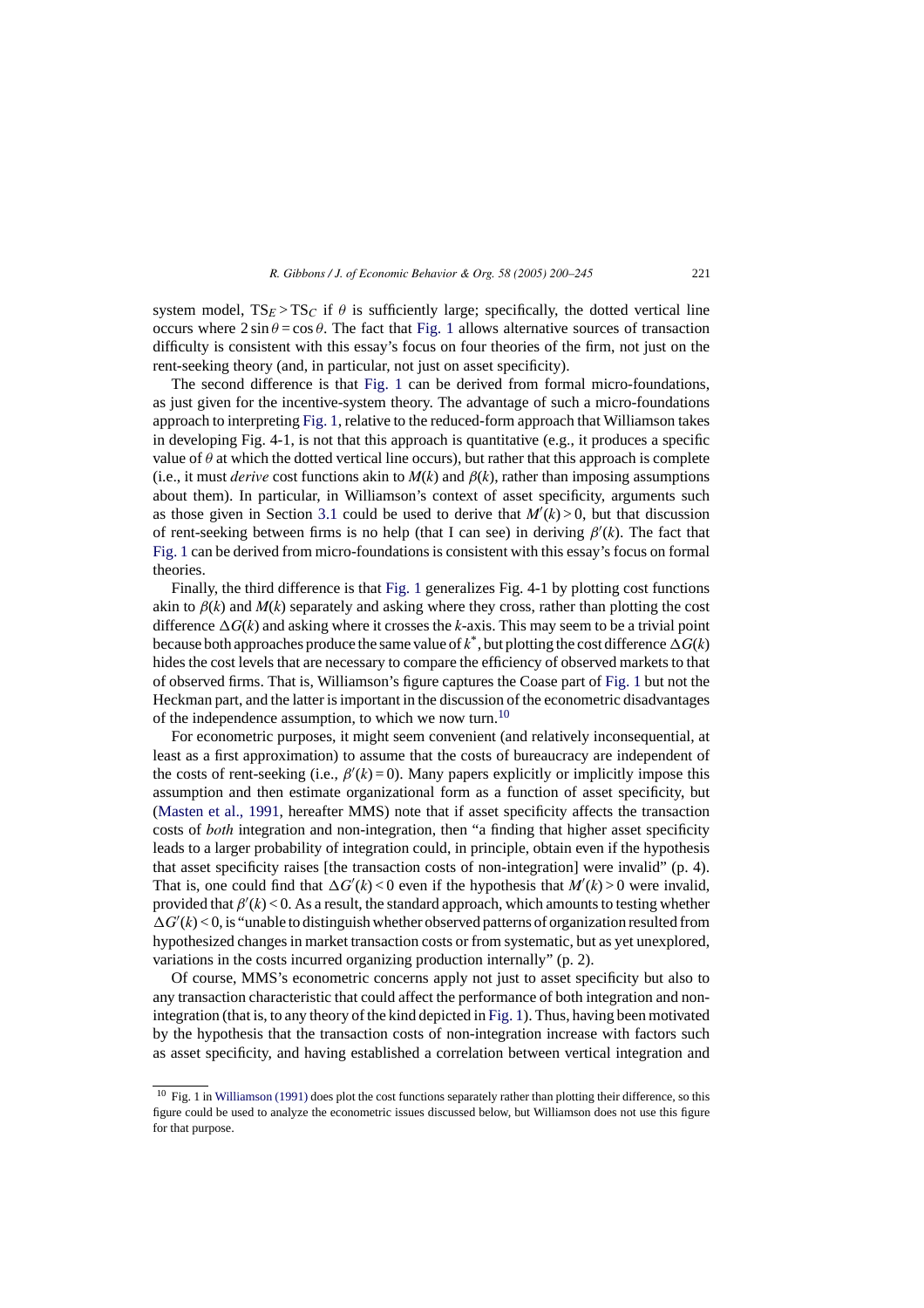<span id="page-22-0"></span>such factors, it is time for the empirical literature to recognize that firms are unlikely to be immune to the forces that wreck markets.

## *3.3. Rent-seeking within organizations*

I am fully persuaded that rent-seeking between organizations is an important transaction cost of non-integration, but after a detailed and persuasive discussion of such "post-contractual opportunism" under non-integration, Klein et al. (hereafter KCA) observe that: "Vertical integration does not completely avoid contracting problems. The firm could usefully be thought of as a complex nonmarket contractual network where *very similar forces* are present" (p. 299, emphasis added). KCA go on to quote Frank Knight as stating: "The internal problems of the corporation, the protection of its various types of members and adherents against each other's predatory propensities, are quite as vital as the external problem of safeguarding the public interests against exploitation by the corporation as a unit" (p. 299). In the same vein, but outside economics, the large literature on power and politics in organizations – from [March \(1962\)](#page-44-0) and [Cyert and March \(1963\)](#page-42-0) through [Pfeffer](#page-44-0) (1981) and well beyond – has devoted substantial attention to a host of issues related to those raised by Knight and KCA. In short, politicking within firms seems to be the inescapable internal-organization analog of haggling between firms.

If rent-seeking does not disappear once transactions are internalized, there is also an empirical disadvantage (not just theoretical and econometric disadvantages) to a theory of the firm that emphasizes the costs of rent-seeking between firms but closes the model by assuming the existence of independent costs of bureaucracy. It seems preferable to develop an elemental rent-seeking theory of the firm where rent-seeking provides a unified account of both the costs and the benefits of integration.

One way to develop such an elemental rent-seeking theory of the firm is to enrich equation (19), as follows. Suppose that, in addition to the decision rights  $d_1$  and  $d_2$  that can be controlled by either party, there are also decision rights  $\lambda_i$  and  $\lambda_j$  that can be controlled only by parties *i* and *j*, respectively. The alienable decision rights  $d_1$  and  $d_2$  might be the rights to control two pieces of physical capital, whereas the inalienable decision rights  $\lambda_i$  and  $\lambda_j$ might be the rights to control the parties' own human capital. As in (19), non-integration means that each party controls one of the alienable decision rights, whereas integration means that one party controls both alienable decision rights, but now each party controls its own inalienable decision right under both integration and non-integration. Finally, as was true of *d* in (19), now neither *d* nor  $\lambda$  is contractible even ex post.

For the non-integrated case where party  $i$  controls  $d_i$ , we could rewrite (19) as:

$$
U_i(d_i, d_j, \lambda_i, \lambda_j) = P_i(d_i, d_j, \lambda_i, \lambda_j) \times AQR - c_i(d_i) - k_i(\lambda_i)
$$
\n(20)

Under symmetry assumptions on  $P_i$ ,  $c_i$ , and  $k_i$ , non-integration yields  $d_i = d_i = d^{\text{NE}}$  and  $\lambda_i = \lambda_j = \lambda^{NE}$ , so each party again has probability one-half of capturing AQR but incurs costs  $c(d^{NE}) + k(\lambda^{NE}) > 0$ . The difference between (19) and (20) is that now integration does not mean that one party controls all the relevant decision rights. Instead, even under integration (of the alienable decision rights), both parties use whatever decision rights they control (including at least their inalienable decision rights) to attempt to capture AQR. There is thus rent-seeking not only between organizations but also within.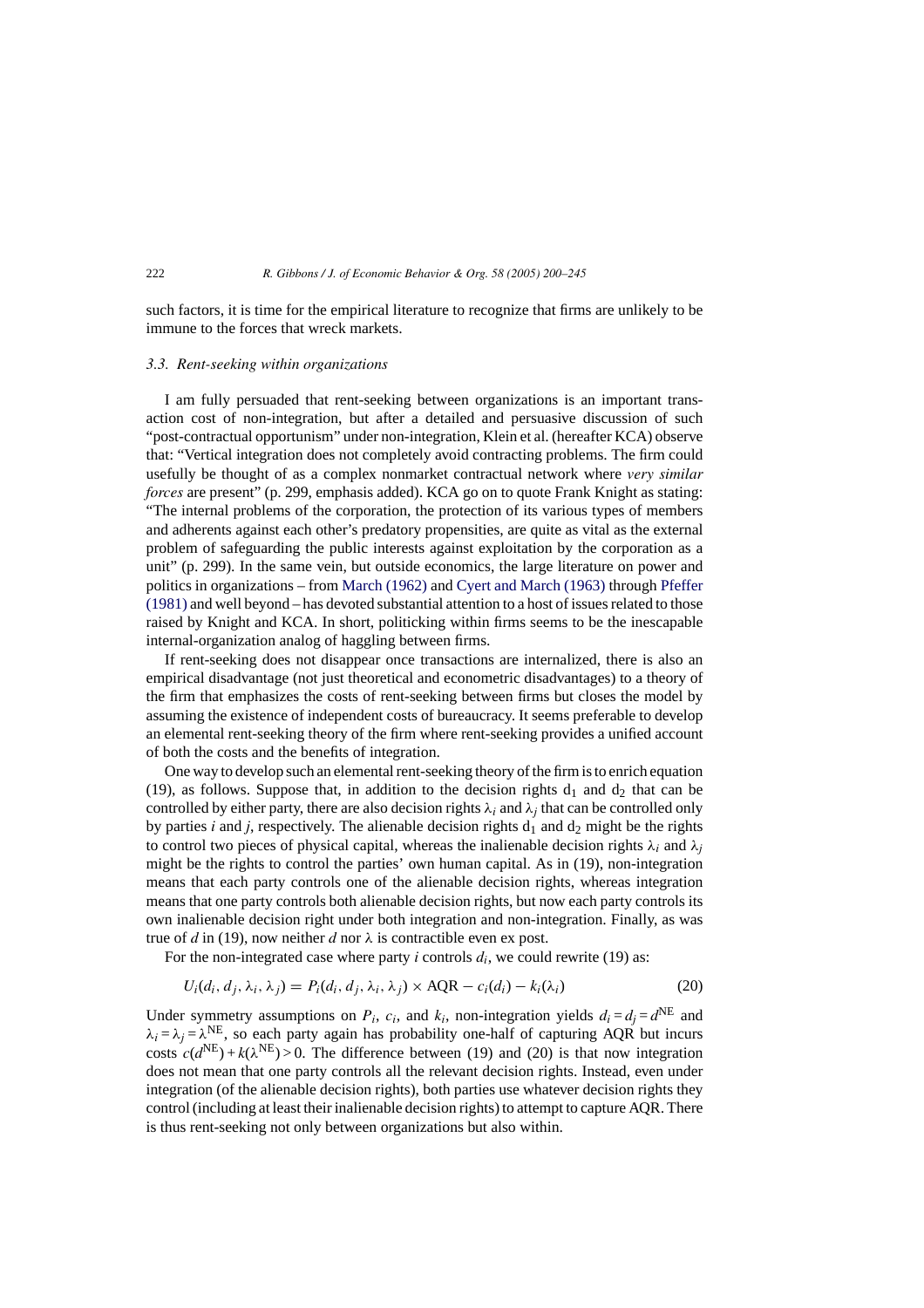<span id="page-23-0"></span>Of course, (20) is so abstract as to be almost useless. To refine this approach, one must give plausible descriptions of the alienable and inalienable decision rights,  $(d_i, d_j)$  and  $(\lambda_i, \lambda_i)$ . Furthermore, one must show when and why integration produces a tradeoff. [Milgrom and](#page-44-0) [Roberts \(1988, 1990\)](#page-44-0) have sketched a theory of the firm along roughly these lines. In their first paper, they offer a rich description and model of not only how "influence activities" occur in organizations but also why organizations choose designs that do not eliminate such rent-seeking. And in their second paper, Milgrom and Roberts argue that influence activities are a leading cost of integration (i.e., giving someone authority means that she will be lobbied) and then sketch a theory of the firm in which the costs of non-integration follow from "bargaining costs" between firms.

The Milgrom-Roberts approach seems promising. In particular, taking influence activities to be an example of rent-seeking within organizations, this approach could produce an elemental rent-seeking theory of the firm, if "bargaining costs" can be formalized in a way that captures the idea of rent-seeking between firms. In addition, because rentseeking/influence activities seem to exist both within and between firms, this approach could produce a unified theory of the firm, where a fixed set of transaction difficulties produce both the costs and the benefits of integration. I attempt to develop such a model in the next sub-section.<sup>11</sup>

#### *3.4. An elemental influence-cost theory of the firm?*

I now develop a simple model of influence activities within and between organizations. The model is based on [Holmstrom's \(1982\)](#page-42-0) model of career concerns, [Fudenberg and Tirole](#page-42-0) [\(1986\)](#page-42-0) model of signal jamming, and [Milgrom and Roberts \(1988\)](#page-44-0) model of influence activities, but it is oriented towards two goals derived from this paper's focus on the theory of the firm. The first goal of the model is to derive the intuitive comparative-static result that influence costs are higher when the influencer cares more about the decision. The second goal of the model is to see whether this comparative-static result could be the driving force in a theory of the firm, akin to the result from (19) that the inefficiency of non-integration increases with AQR.

The timing of the model is as follows: (i) two parties negotiate over control of a single alienable decision right; (ii) the parties simultaneously choose "lobbying" activities,  $\lambda_i \in \Lambda$ at cost  $k(\lambda_i)$ ; (iii) the parties publicly observe the signal  $\sigma$ ; (iv) the party with control chooses a decision,  $d \in D$ ; (v) the parties receive their payoffs,  $U_i(s, d)$  for  $i = 1, 2$  (where  $U_i$  is gross of any monetary transfers and lobbying costs). This model blends aspects of the adaptation model from Section [2.2](#page-12-0) with Eq. [\(20\)](#page-22-0) from Section [3.3. I](#page-22-0)n particular, this model enriches the adaptation model by adding the lobbying activities in stage (ii), which can be interpreted as the inalienable decision rights (not coincidentally also denoted by  $\lambda_i$  and  $\lambda_i$ ) in (20).

Let the payoff functions be  $U_i(s, d) = -\alpha_i (d - s - \beta_i)^2$ , where  $\alpha_i > 0$  and  $\beta_i \in \mathbb{R}$ . The parameter  $\alpha$  measures the party's sensitivity to the difference between the decision taken and that party's ideal decision; the parameter  $\beta$  measures how the party's ideal decision differs from the state. The desired comparative-static result – that influence costs are higher

<sup>11</sup> [Meyer et al. \(1992\)](#page-44-0) also develop a model of roughly this kind, but focused more on influence costs within firms (and the implications for divestitures and corporate focus) than on haggling between firms.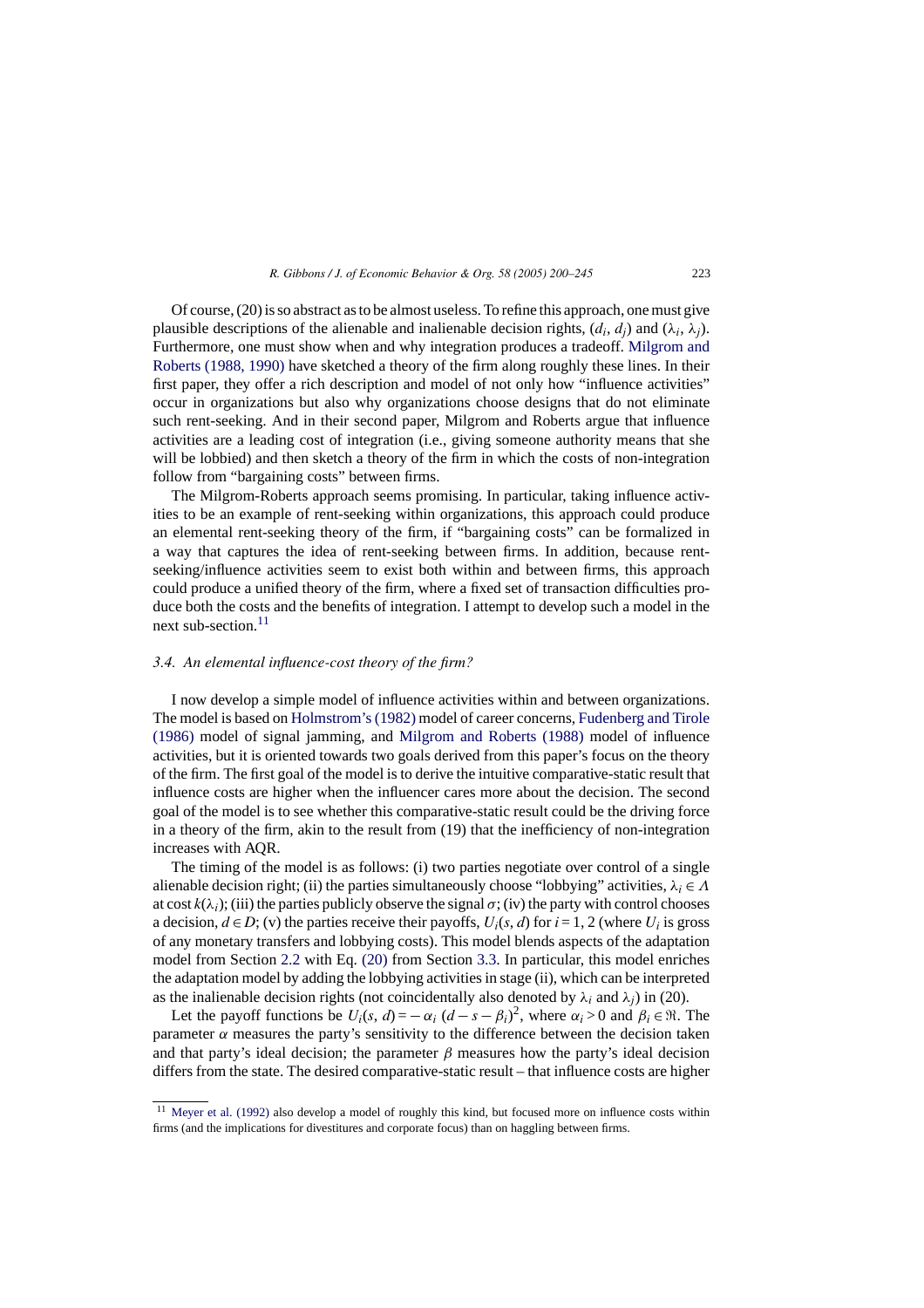when the influencer cares more about the decision – can then be stated as follows: when party *i* controls the decision right, the equilibrium value of  $k(\lambda_i)$  increases with  $\alpha_i$ .

Let the public signal observed in stage (iv) be  $\sigma = s + \lambda_i + \lambda_j + \varepsilon$ , and let there be symmetric uncertainty: both parties share the prior belief that*s*is Normally distributed with mean m and variance 1/h (i.e., precision h) and  $\varepsilon$  is Normally distributed with mean zero and precision  $h_{\varepsilon}$ . Because the state *s* is Normal, let  $D = \Re$ . Similarly, let  $A = \Re$ , so that each party can move  $\sigma$  either up or down. Finally, let the cost function be symmetric around zero, with  $k'(0) = 0, k'(-\infty) = -\infty, k'(\infty) = \infty$ , and  $k'' > 0$ .

The public signal  $\sigma$  is the crux of the career-concerns/signal-jamming/influence-activities model: even though neither party knows the true state, both parties care about how the eventual decision will relate to the state, so the party with control will try to extract from the signal whatever information  $\sigma$  might contain about the state, prompting the other party to try to move the realization of  $\sigma$  in a direction that is favorable to her. In equilibrium, both parties have correct beliefs. In particular, in equilibrium, the party with control correctly anticipates the other party's attempts to influence  $\sigma$ , and so correctly accounts for those attempts in interpreting  $\sigma$  as a signal about *s*. As we will see, however, the other party still has an incentive to influence  $\sigma$ . To put this (somewhat slippery) point differently, the equilibrium level of lobbying cannot be zero because if the party with control believed the other party to be doing no lobbying, then the other party would have a strong incentive to lobby.

To analyze the model, suppose that party *i* has control. Then in stage (iv) she will choose *d* to solve:

$$
\max_{d \in D} E_s[U_i(s, d)|\sigma] \tag{21}
$$

so the solution is  $E_s[s|\sigma] + \beta_i$ . If party *i*'s conjecture about *j*'s lobbying is  $\hat{\lambda}_i$ , then,

$$
E_s[s|\sigma] = \frac{hm + h_s(\sigma - \lambda_i - \hat{\lambda}_j)}{h + h_s} \tag{22}
$$

Eq. (22) is one of two key aspects of a career-concerns/influence-activities/signaljamming model: it shows how the party with control attempts to account for the other party's lobbying activities, via the conjecture  $\hat{\lambda}_i$ .

Given *i*'s posterior belief about *s* after observing  $\sigma$ , *i*'s decision will be:

$$
d_i^*(\sigma, \hat{\lambda}_j) \equiv \frac{hm + h_{\varepsilon}(\sigma - \hat{\lambda}_j)}{h + h_{\varepsilon}} + \beta_i
$$
\n(23)

where  $\lambda_i = 0$  because  $k(0)$  minimizes  $k(\lambda)$ . Working backwards to stage (ii), party *j* will therefore chose  $\lambda_i$  to solve:

$$
\max_{\lambda_j \in \Lambda} -\alpha_j E_{s,\varepsilon} \left[ \left( d_i^*(\sigma, \hat{\lambda}_j) - s - \beta_j \right)^2 \right] - k(\lambda_j) \tag{24}
$$

Because

$$
d_i^*(\sigma, \hat{\lambda}_j) - s - \beta_j = \frac{h_{\varepsilon}}{h + h_{\varepsilon}} \lambda_j + \frac{h}{h + h_{\varepsilon}} (m - s) + \frac{h_{\varepsilon}}{h + h_{\varepsilon}} (\varepsilon - \hat{\lambda}_j) - B_j, \qquad (25)
$$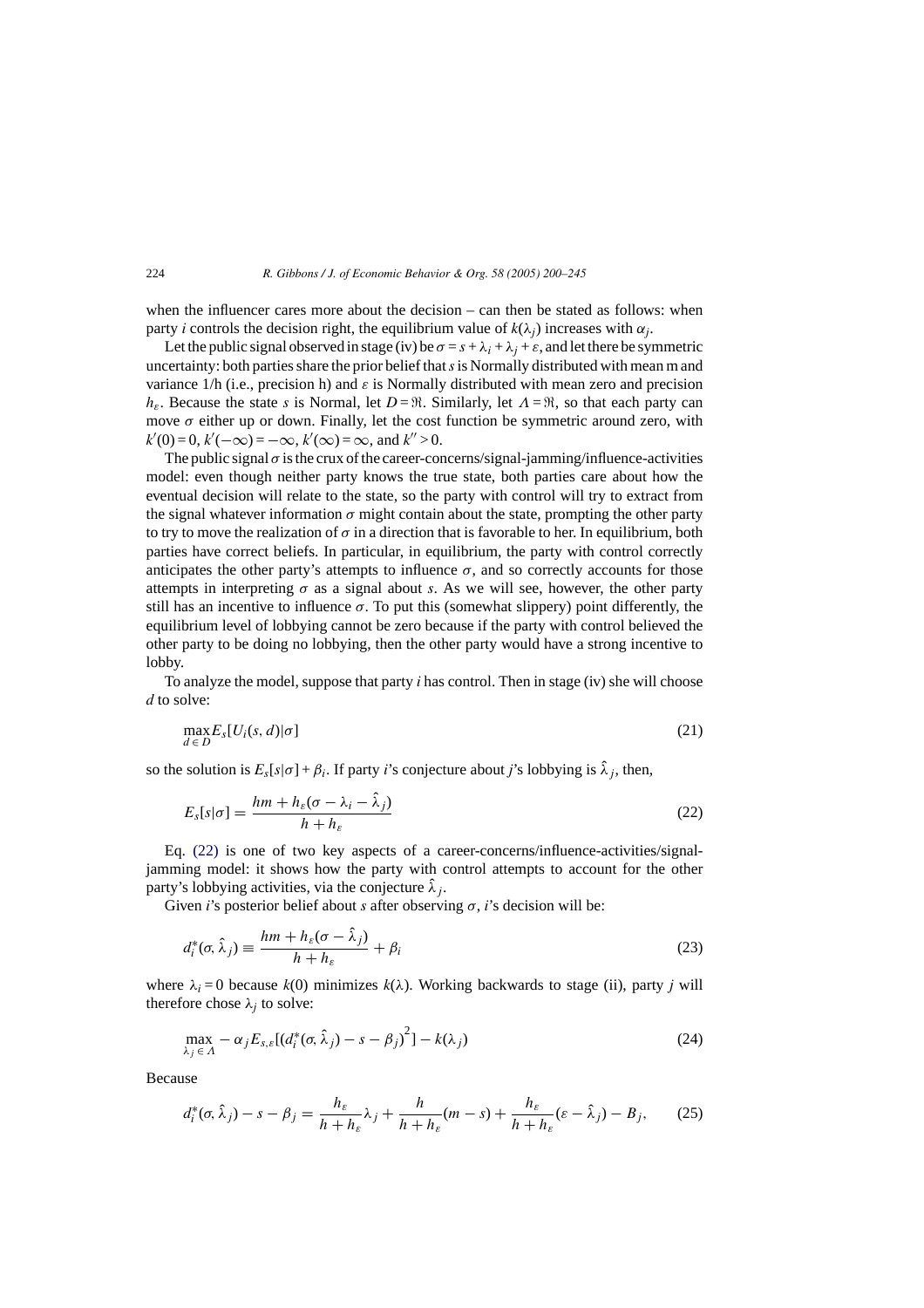where  $B_i \equiv \beta_i - \beta_i$ , we have:

$$
E_{s,\varepsilon}[(d_i^*(\sigma,\hat{\lambda}_j) - s - \beta_j)^2]
$$
  
=  $\left(\frac{h_{\varepsilon}}{h + h_{\varepsilon}}\right)^2 \lambda_j^2 - 2\lambda_j \left(\frac{h_{\varepsilon}}{h + h_{\varepsilon}}\right) \left(\frac{h_{\varepsilon}}{h + h_{\varepsilon}}\hat{\lambda}_j + B_j\right) + M,$  (26)

where *M* collects the terms not involving  $\lambda_j$ . The first-order condition for  $\lambda_j$  is therefore

$$
-\alpha_j 2\left\{ \left(\frac{h_{\varepsilon}}{h+h_{\varepsilon}}\right)^2 (\lambda_j-\hat{\lambda}_j) - \frac{h_{\varepsilon}}{h+h_{\varepsilon}} B_j \right\} = k'(\lambda_j),\tag{27}
$$

which implicitly defines  $\lambda_j^*(\hat{\lambda}_j)$ , *j*'s best response to *i*'s conjecture. Eq. (27) is the second key aspect of a career-concerns/influence-activities/signal-jamming model: it shows how the party without control optimally responds to the conjecture  $\hat{\lambda}_i$  held by the party with control.

In equilibrium, *i*'s conjecture must be correct, so imposing  $\lambda_j^*(\hat{\lambda}_j) = \hat{\lambda}_j$  in (27) yields the first-order condition for the equilibrium level of *j*'s lobbying activity. Denoting this equilibrium level of lobbying by  $\lambda_j^*$ , we have:

$$
2\frac{h_{\varepsilon}}{h+h_{\varepsilon}}\alpha_jB_j = k'(\lambda_j^*)
$$
\n(28)

We therefore have the comparative-static result that was the first goal of this model:  $k(\lambda_j^*)$ increases with  $\alpha_i$ .

To explore the implications of this comparative-static result for a theory of the firm, we work backwards to stage (i). If party *i* controls *d*, then influence costs will be  $k(\lambda_j^*)$ . Alternatively, if party *j* controls *d*, then influence costs will be  $k(\lambda_i^*)$ . Because  $B_j = -B_i$ , we have that  $k(\lambda_j^*) > k(\lambda_i^*)$  if and only if  $\alpha_j > \alpha_i$ . But this comparison of influence costs is not the only determinant of the efficient allocation of control; we must also consider the decision-making by the party in control, as follows.

Allocating control to party *i* will produce an expected total payoff of:

$$
-\alpha_i E_{s,\varepsilon} \left[ \left( d_i^*(\sigma, \lambda_j^*) - s - \beta_i \right)^2 \right] - \alpha_j E_{s,\varepsilon} \left[ \left( d_i^*(\sigma, \lambda_j^*) - s - \beta_j \right)^2 \right] - k(\lambda_j^*) \tag{29}
$$

where, in equilibrium,

$$
d_i^*(\sigma, \lambda_j^*) = \frac{hm + h_{\varepsilon}(s + \varepsilon)}{h + h_{\varepsilon}} + \beta_i
$$
\n(30)

The expected total payoff from allocating control to party *i* is therefore

$$
L_i = -\alpha_j B_j^2 - k(\lambda_j^*) - L_0 \tag{31}
$$

where  $L_0$  collects the terms that are independent of the allocation of control. Thus, the efficient allocation of control is to the party with the higher value of  $\alpha$ , but this result holds for two reasons, only one of which was the second goal of this model. That is, giving control to the party with the higher value of  $\alpha$  minimizes not only the second term in (31), which reflects the loss from lobbying activities (as analyzed in the comparative-static result that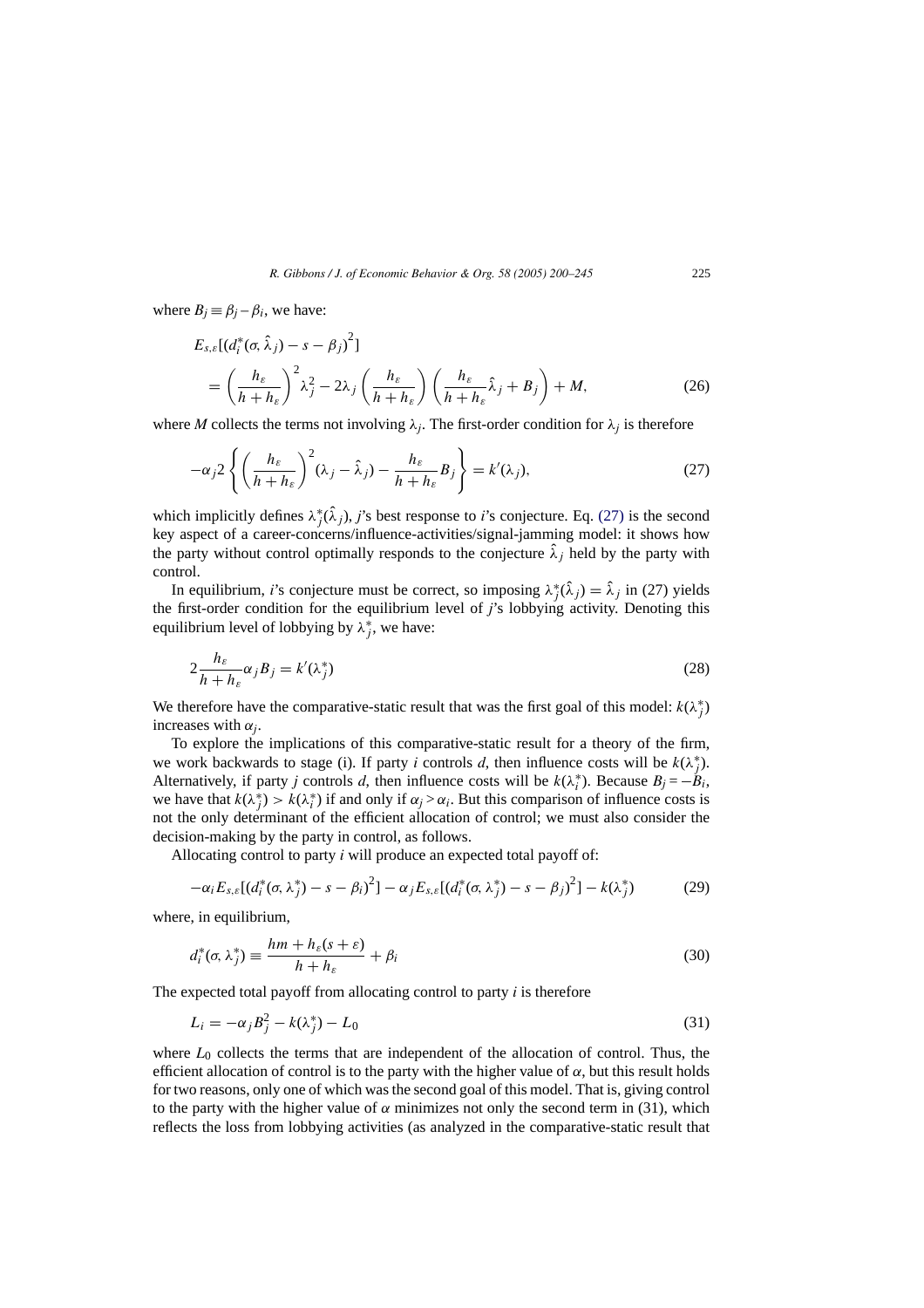was the first goal of this model), but also the first term, which reflects the loss from selfinterested decision-making by party *i* (just as would occur in an adaptation model without lobbying activities).

If an elemental influence-cost theory of the firm is distinct from an elemental adaptation theory of the firm, then the two should not produce identical prescriptions concerning the efficient allocation of control. It may be that richer models in the spirit of this simple influence-cost model – such as with two alienable decision rights,  $d_1$  and  $d_2$ , as in (19) and (20) – can avoid this problem of identical prescriptions, but this essay is not the place to pursue richer models. I think this approach is promising because it could deliver a unified rent-seeking/influence-cost theory of the firm. Such a theory would not only recognize that haggling/politics are inescapable problems in any governance structure, it would also explain why integration manages these problems better than non-integration for some parameters but not for others.

## *3.5. Summary*

I have tried to describe (somewhat implicitly) both what I believe the rent-seeking theory currently is and what I believe it could and should be. Since parts of this argument were rather involved, I offer the following recapitulation.

Tullock's basic model of rent-seeking has the attractive feature that inefficiency increases with the size of the prize. This model offered an appealing way for [Masten \(1982, 1986\)](#page-44-0) to formalize [Williamson \(1979\)](#page-45-0) argument that the transaction costs of non-integration increase with asset specificity. But Tullock's model formalizes only a theory of the transaction costs of non-integration, not a theory of the firm, because the model does not produce a tradeoff between non-integration and integration.

To produce a tradeoff, we need costs of integration. It is common (especially in empirical work) to invoke costs of internal organization, often labeled something like "costs of bureaucracy." If one assumes that these costs of internal organization are independent of the rent-seeking costs of non-integration, then one motivates the logistic regression that is familiar in the literature that relates asset specificity to vertical integration, but this independence assumption has both theoretical and econometric disadvantages. Theoretically, simply asserting that the determinants of the costs of bureaucracy have no impact on the costs of rent-seeking (and vice versa) is inconsistent with developing a unified theory of the firm. Econometrically, running the familiar logistic regression cannot discriminate between two very different hypotheses: that asset specificity (or any other source of transaction difficulty) increases the transaction costs of non-integration, versus that asset specificity decreases the costs of internal organization. The fact that we cannot yet generate arguments in support of the latter hypothesis does not mean that we should employ econometric approaches that prevent the data from telling us that the latter hypothesis might be correct.

In addition to these theoretical and econometric disadvantages of assuming that the costs of bureaucracy are independent of the costs of rent-seeking, there is also an empirical disadvantage: there is abundant theoretical and empirical pressure – from [Knight \(1921\),](#page-43-0) Klein et al., and others inside economics, and from [March \(1962\);](#page-44-0) [Pfeffer \(1981\)](#page-44-0) and others outside – to suspect that rent-seeking occurs within firms as well as between. It would therefore be very appealing to have a rent-seeking theory of the firm that fits the "Coase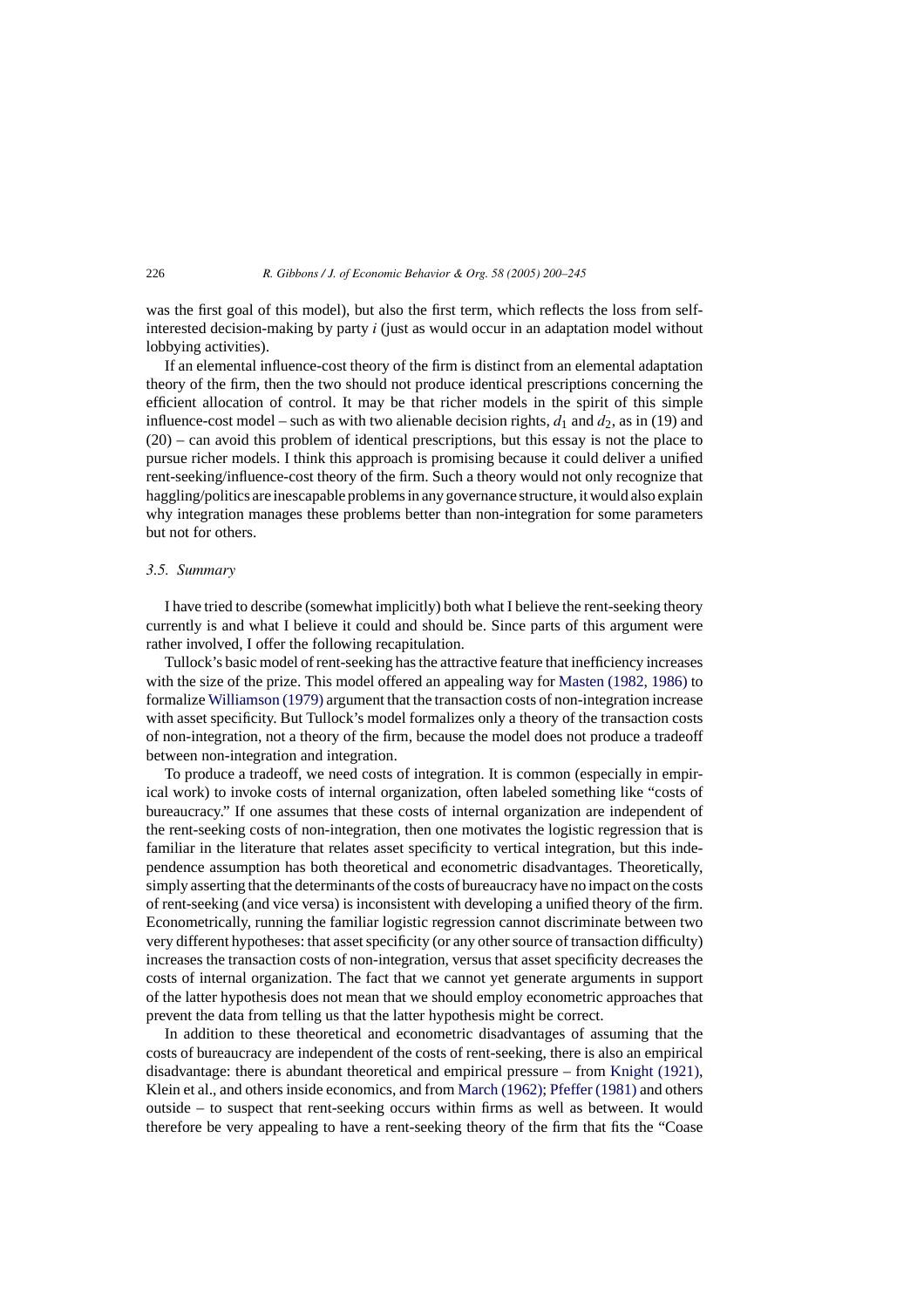<span id="page-27-0"></span>Meets Heckman" argument in [Fig. 1. I](#page-20-0)n such a theory, firms would not be immune to forces that destroy markets. Instead, as the environment becomes more susceptible to rent-seeking (in some sense to be defined), the performance of both integration and non-integration would decline, but the theory would explain when and why integration is superior to nonintegration. Such a theory would not only have theoretical appeal, it would also shed light on how to construct econometric tests of the effect of rent-seeking on organizational form.

Let me conclude this section's discussion of the rent-seeking theory of the firm with two simple observations: first, rent-seeking within organizations appears to be an empirical fact; second, a unified rent-seeking theory of the firm is therefore an attractive theoretical possibility. In holding out this goal of a unified theory of the firm, I am not espousing an aesthetic position held by a tiny band of abstract theorists. To the contrary, I am reiterating one of Williamson's earliest visions for organizational economics: the more we come to understand about the forces that wreck market exchange, Williamson argued, the more we require "a parallel treatment of the sources and consequences of failures of internal organization as they relate to vertical integration" (1971, p. 122); furthermore, he later argued, "I submit ... that substantially the same factors that are ultimately responsible for market failures also explain failures of internal organization" (1973, p. 316).

#### **4. An integrative framework (for differentiating among theories)**

In this section I develop a framework that nests the four elemental theories. I then locate each theory within this integrative framework. Locating the four theories shows that the property-rights and incentive-system theories are closely related, but that these theories are quite different from the rent-seeking and adaptation theories (which are themselves closely related). The framework is thus integrative in the sense that it nests all four elemental theories, but its principal function (at least in this section) is to differentiate among these theories by clarifying their distinctions.

Having emphasized in Section 4.1 this categorization of the theories into property-rights and incentive-systems on the one hand and adaptation and rent-seeking on the other, I then discuss in Section [4.2](#page-31-0) alternative categorizations based on the distinctions among control, contract, and legal regimes.

#### *4.1. Ex ante incentives versus ex post governance*

I begin by nesting just the property-rights and adaptation theories, via the following timing of information, actions, and payoffs (where, throughout this sub-section, in a slight generalization of the elemental theories, all the variables can be interpreted as vectors with arbitrary numbers of elements):

- (1) asset ownership/control of decision rights negotiated;
- (2) ex ante actions (a) chosen;
- (3) state of the world (*s*) realized; state and actions publicly observed;
- (4) ex post decisions (*d*) taken;
- (5) payoffs  $U_i(a, s, d)$  received.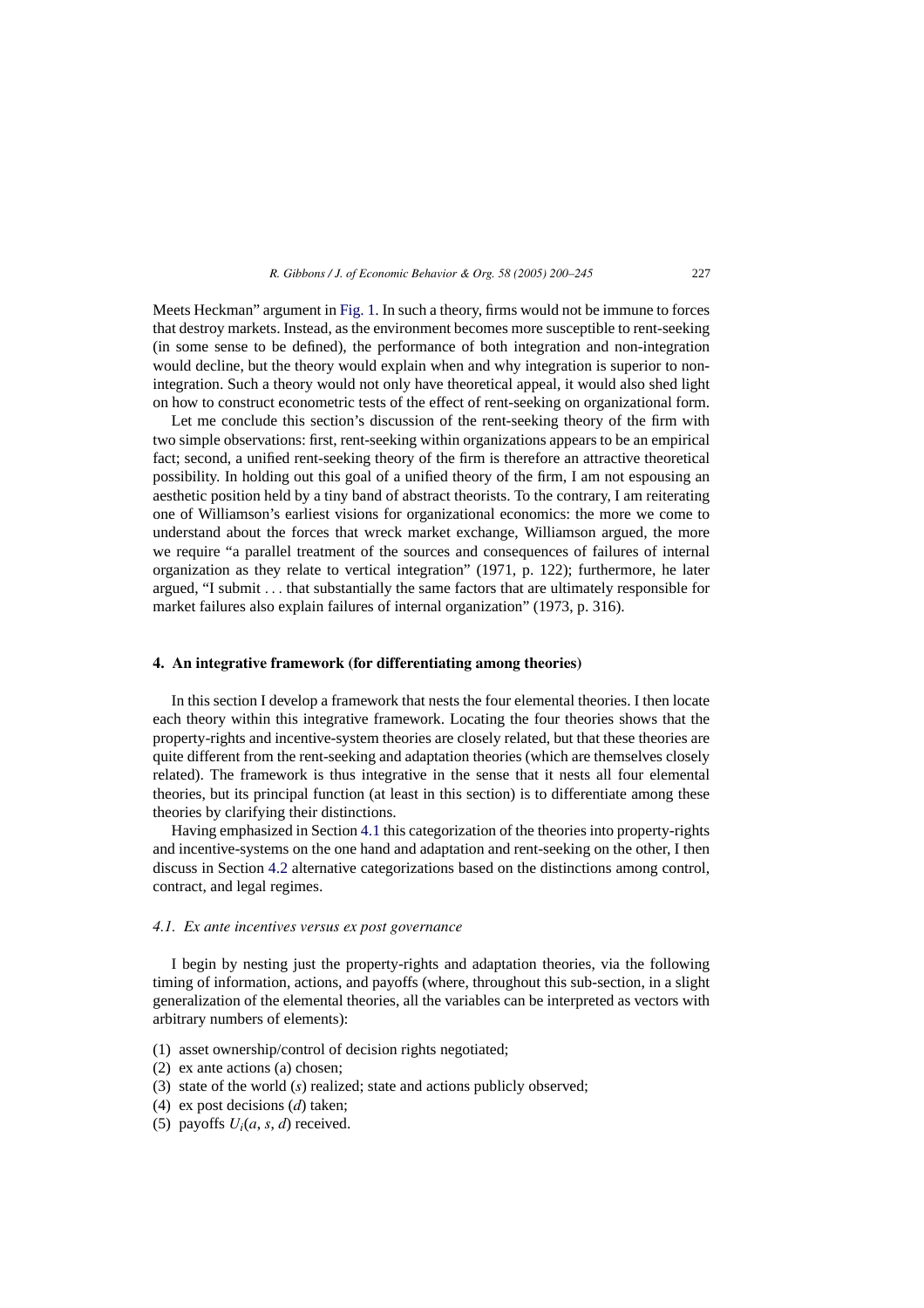| Ex ante incentive alignment                                                                                     |                 | Ex post decision governance                                               |                                                                     |  |
|-----------------------------------------------------------------------------------------------------------------|-----------------|---------------------------------------------------------------------------|---------------------------------------------------------------------|--|
| Incentive systems                                                                                               | Property rights | Adaptation                                                                | Rent seeking                                                        |  |
| Holmstrom-Milgrom 91, 94<br>Grossman-Hart 86<br>Holmstrom-Tirole 91<br>Hart-Moore 90<br>Holmstrom 99<br>Hart 95 |                 | Simon 51<br>Williamson 71, 75, 91<br>Klein-Murphy 88, 97<br>Klein 96, 00a | Williamson 71, 79, 85<br>Klein-Crawford-Alchian 78<br>Klein 88, 00b |  |

| ------- |  |                                             |
|---------|--|---------------------------------------------|
|         |  | Incentive alignment vs. decision governance |

Formally, what makes the actions in stage (2) "ex ante" but the decisions in stage (4) "ex post" is that the former are chosen before the state is realized but the latter are taken after. More concretely, it may help to interpret stage (2) as the production stage and stage (4) as the distribution stage (in the sense that in stage (4) the parties distribute the gains from production, although the distribution process need not be efficient).

In the property-rights theory, the ex ante actions are observable but not contractible, whereas the ex post decisions are contractible in stage (4), as required for the parties to bargain over these decisions in stage (4), but are not contractible in earlier stages. (Denote ex ante actions that are observable but not contractible by  $a^O$  and ex post decisions that are contractible ex post but not ex ante by  $d^P$ .) In the adaptation theory, in contrast, the ex ante actions do not exist, and the ex post decisions are not contractible in any stage. (Denote ex post decisions that are not contractible ex post by  $d^N$ .)

Comparing the ingredients of the elemental property-rights and adaptation theories shows that they are by no means identical; to the contrary, they are essentially orthogonal. To borrow a distinction from [Williamson \(2000\),](#page-45-0) the property-rights theory emphasizes "ex ante incentive alignment," whereas the adaptation theory emphasizes "ex post decision governance" (two phrases that are roughly synonymous with what I mean by production and distribution, respectively). More specifically, in comparing transaction-cost economics (TCE) to the property-rights approach of Grossman–Hart–Moore (GHM), [\(Williamson,](#page-45-0) 2000, p. 605) argues that: "The most consequential difference between the TCE and GHM setups is that the former holds that maladaptation in the contract execution interval is the principal source of inefficiency, whereas GHM vaporize ex post maladaptation by their assumptions of common knowledge and costless ex post bargaining. The upshot is that all of the inefficiency in GHM is concentrated in the ex ante investments in human assets (which are conditional on the ownership of physical assets)."

To nest the incentive-system and rent-seeking theories with the property-rights and adaptation theories in the framework begun above, I will apply Williamson's distinction between ex ante incentive alignment and ex post decision governance to all four theories. The result is shown in Table 2: the incentive-system and property-rights theories focus on ex ante incentive alignment, whereas the adaptation and rent-seeking theories focus on ex post decision governance.

Simply put, my view is that there are really two major theories of the firm, each with various special cases (perhaps not limited to the two special cases of each major theory shown here). The purpose of this sub-section is to make this two-theory argument formally by enriching the integrative framework begun above.

<span id="page-28-0"></span> $Table 2$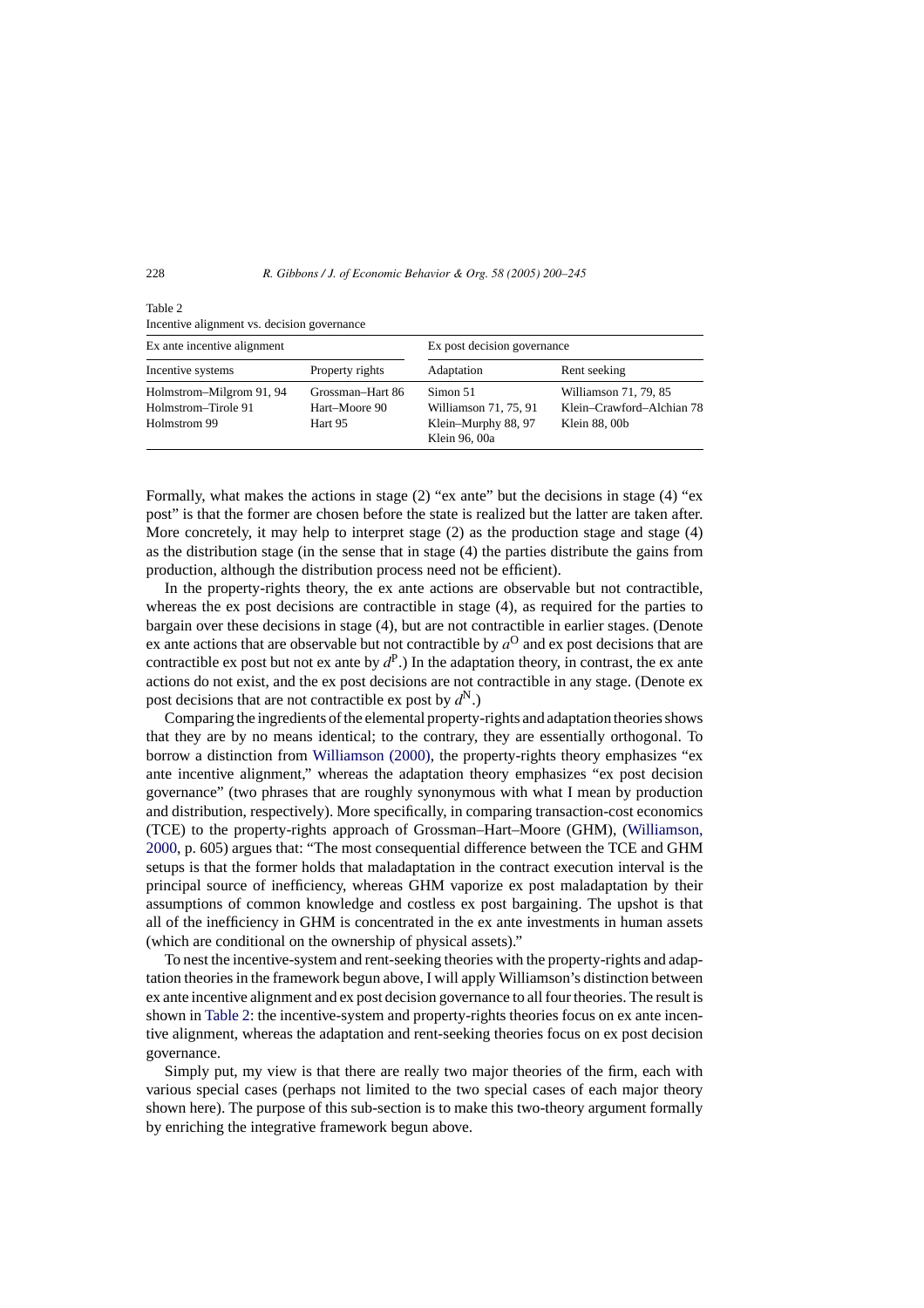To expand the framework to include the incentive-system theory with the property-rights and adaptation theories, we need to introduce the performance measure *p*, the contract  $w = s + bp$ , and the asset value v. The contract negotiation can be included in stage (1), the observation of  $p$  can be included in stage (3), and the payment of  $w$  and the receipt of  $\nu$  can be included in stage (4). Even with these expansions of the framework, however, there are three aspects of the incentive-system theory that remain to be captured. First, in keeping with a traditional agency model, the ex ante actions in the incentive-system theory are not observable, whereas the ex ante actions in the property-rights theory are observable. (Denote ex ante actions that are not observable by  $a^N$ .) Second, the performance measure *p* in the incentive-system theory is contractible, whereas the state and the ex ante actions in the property-rights model are observable but not contractible. All of these variables can be interpreted as "interim signals" that are observed in stage (3), but some are contractible and others are not. (Denote interim signals that are contractible by  $\sigma^C$  and those that are observable but not contractible by  $\sigma^{O}$ .) Third, the wage paid in the incentive-system model is a contractually obligated function of *p*, whereas the ex post decisions taken in the propertyrights are contractible ex post but not ex ante. (Denote ex post decisions that are contractible ex ante by  $d^A$ .) Given such decisions that are contractible ex ante, the asset value v can be modeled as another contract  $d^{A}(\sigma^{C})$ , in the same way that the wage contract is modeled. These expansions of the integrative framework result in the following timing:

- (1) governance structure negotiated: control of  $d^P$  and  $d^N$ ; contracts  $d^A(\sigma^C)$ ;
- (2) ex ante actions chosen:  $a = (a^O, a^N)$ ;
- (3) interim signals observed:  $\sigma = (\sigma^C, \sigma^O)$ ;
- (4) ex post decisions taken:  $d = (d^A, d^P, d^N);$
- (5) payoffs  $U_i(a, \sigma, d)$  received.

It remains to nest the rent-seeking theory into this framework. For this purpose, I will take the elemental rent-seeking theory to be the theory sketched in connection with (20), where the decision rights  $d_1$  and  $d_2$  are alienable (i.e., can be controlled by either party), but the decision rights  $\lambda_i$  and  $\lambda_j$  are inalienable (i.e., can be controlled only by parties *i* and *j*, respectively). To nest the rent-seeking theory into the integrative framework, we need to know more about the prize that inspires the rent-seeking (namely, AQR) than was discussed in connection with (20). In particular, we need to know something about the source of AQR. I will assume that AQR results from contractible ex ante actions, denoted by  $a^C$ . (For example, imagine that GM and Fisher Body wrote a perfect contract specifying exactly where a plant should be located and how it should be designed and built. Once the plant is built, precisely to specifications, there are appropriable quasi-rents to be had.) Thus, the new ingredients in the rent-seeking theory are contractible ex ante actions  $(a^C)$ , inalienable ex post decisions ( $\lambda^N$ ) that are not contractible ex post, and (for completeness) new contracts that specify the ex post decisions that are contractible ex ante  $(d<sup>A</sup>)$  in part as functions of these new contractible ex ante actions. In sum, we have:

Integrative Framework for Four Elemental Theories:

- (1) governance structure negotiated: control of  $d^P$  and  $d^N$ ; contracts  $d^A(a^C, \sigma^C)$ ;
- (2) ex ante actions chosen:  $a = (a^C, a^O, a^N);$
- (3) interim signals observed:  $\sigma = (\sigma^C, \sigma^O);$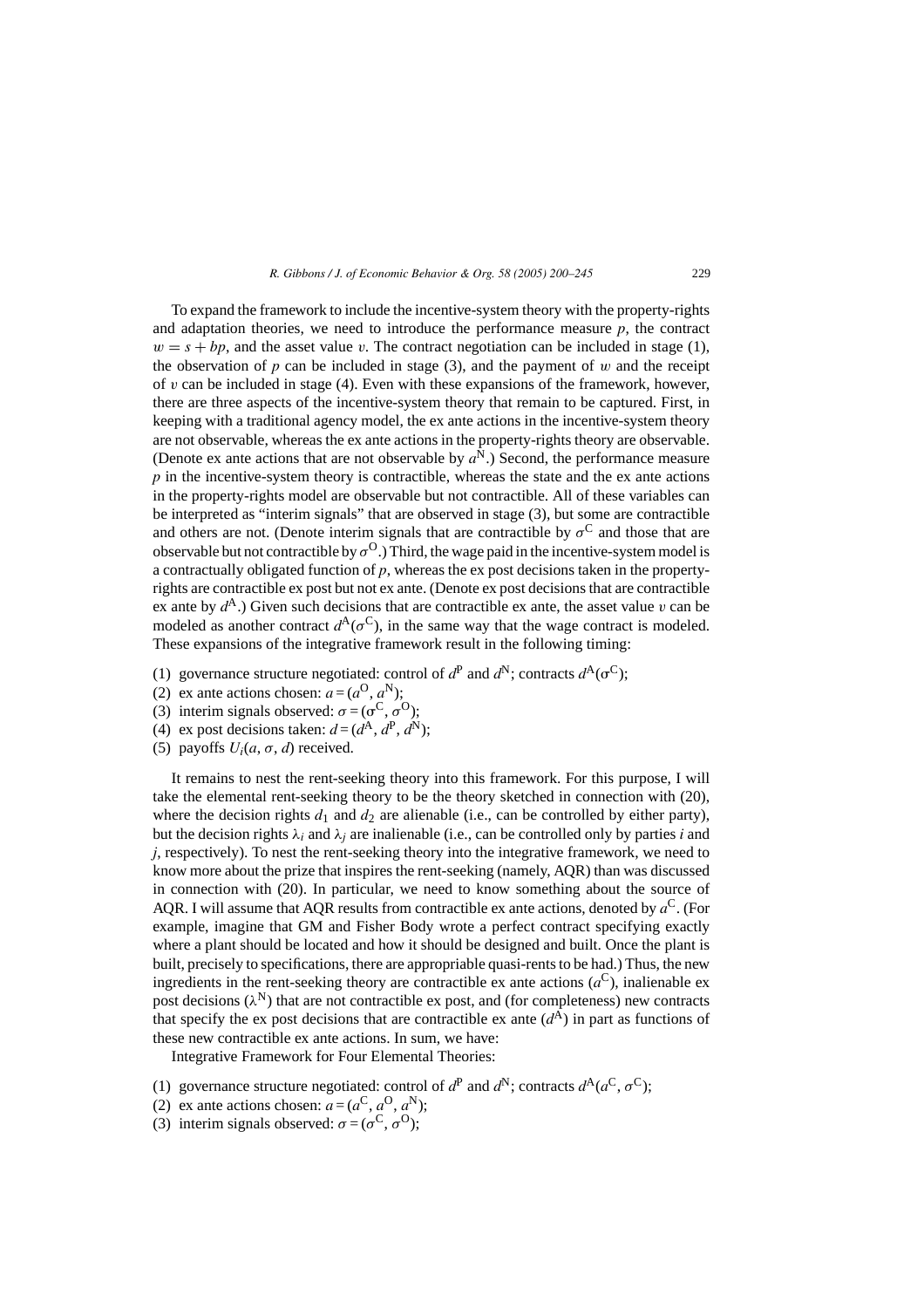- (4) ex post decisions taken:  $d = (d^A, d^P, d^N, \lambda^N)$ ;
- (5) payoffs  $U_i(a, \sigma, d)$  received.

Having constructed this integrative framework, I now ask how it can be used. I see two purposes. First, one can use an integrative framework to differentiate among theories. The ingredients of the four elemental theories (as I have sketched them) are property-rights  $=(a^{\circ})$ .  $\sigma^{\rm O}$ , *d*<sup>P</sup>), adaptation = ( $\sigma^{\rm O}$ , *d*<sup>N</sup>), incentive-system = ( $a^{\rm N}$ ,  $\sigma^{\rm C}$ , *d*<sup>A</sup>), and rent-seeking = ( $a^{\rm C}$ ,  $d^N$ ,  $\lambda^N$ ). Thus, for example, the elemental rent-seeking and property-rights theories are orthogonal, in the sense that they have disjoint sets of ingredients.12 Second, one can use this framework to address the question mark in this essay's title by asking "How many theories of the firm are there, really?"

As we have seen at various points, the incentive-system and property-rights theories of the firm are closely related in that both focus on creating incentives for efficient ex ante actions to be chosen in stage (2). The incentive-system theory creates these incentives via a contract  $w = s + bp$  negotiated in stage (1), with the performance measure p observed in stage  $(3)$  and the wage w paid in stage  $(4)$ . In contrast, the property-rights theory has no incentive contracts, but the allocation of asset ownership affects the parties' threat points in negotiating over the ex post decisions that are contractible in stage (4), and hence affects not only the allocation of surplus ex post but also the parties' incentives for ex ante action choices in stage (2). These two theories are thus special cases of the following:

Framework for Models of Ex Ante Incentive Alignment:

- (1) governance structure negotiated: control of  $d^P$ ; contracts  $d^A(\sigma^C)$ ;
- (2) ex ante actions chosen:  $a = (a^O, a^N)$ ;
- (3) interim signals observed:  $\sigma = (\sigma^C, \sigma^O)$ ;
- (4) ex post decisions taken:  $d = (d^A, d^P)$ ;
- (5) payoffs  $U_i(a, \sigma, d)$  received.

As we have also seen at various points, the rent-seeking and adaptation theories of the firm are closely related in that both focus on creating incentives for efficient ex post decision governance in stage (4). The rent-seeking theory allocates alienable decision rights so as to minimize rent-seeking undertaken not only with these alienable decision rights but also with inalienable decision rights. In contrast, the adaptation theory has no inalienable decision rights but explicitly considers the way different allocations of alienable decision rights facilitate "adaptive, sequential decision-making" as uncertainty is resolved. These two theories are thus special cases of the following:

Framework for Models of Ex Post Decision Governance:

- (1) governance structure negotiated: control of  $d^N$ ; contracts on  $a^C$ ;
- (2) ex ante actions chosen:  $a = a^C$ ;
- (3) interim signals observed:  $\sigma = \sigma^{\text{O}}$ ;

<sup>&</sup>lt;sup>12</sup> The ingredients of the influence-cost theory in Section [3.4](#page-23-0) are somewhat tricky to fit into this integrative framework. In effect, I have moved  $\lambda^N$  to stage (2), so that the ingredients are  $\lambda^N$ ,  $\sigma^O$ , and  $d^N$ . But note that these inalienable influence actions in stage (2) differ from the production/ex ante incentive interpretation of the ex ante actions that we have otherwise maintained.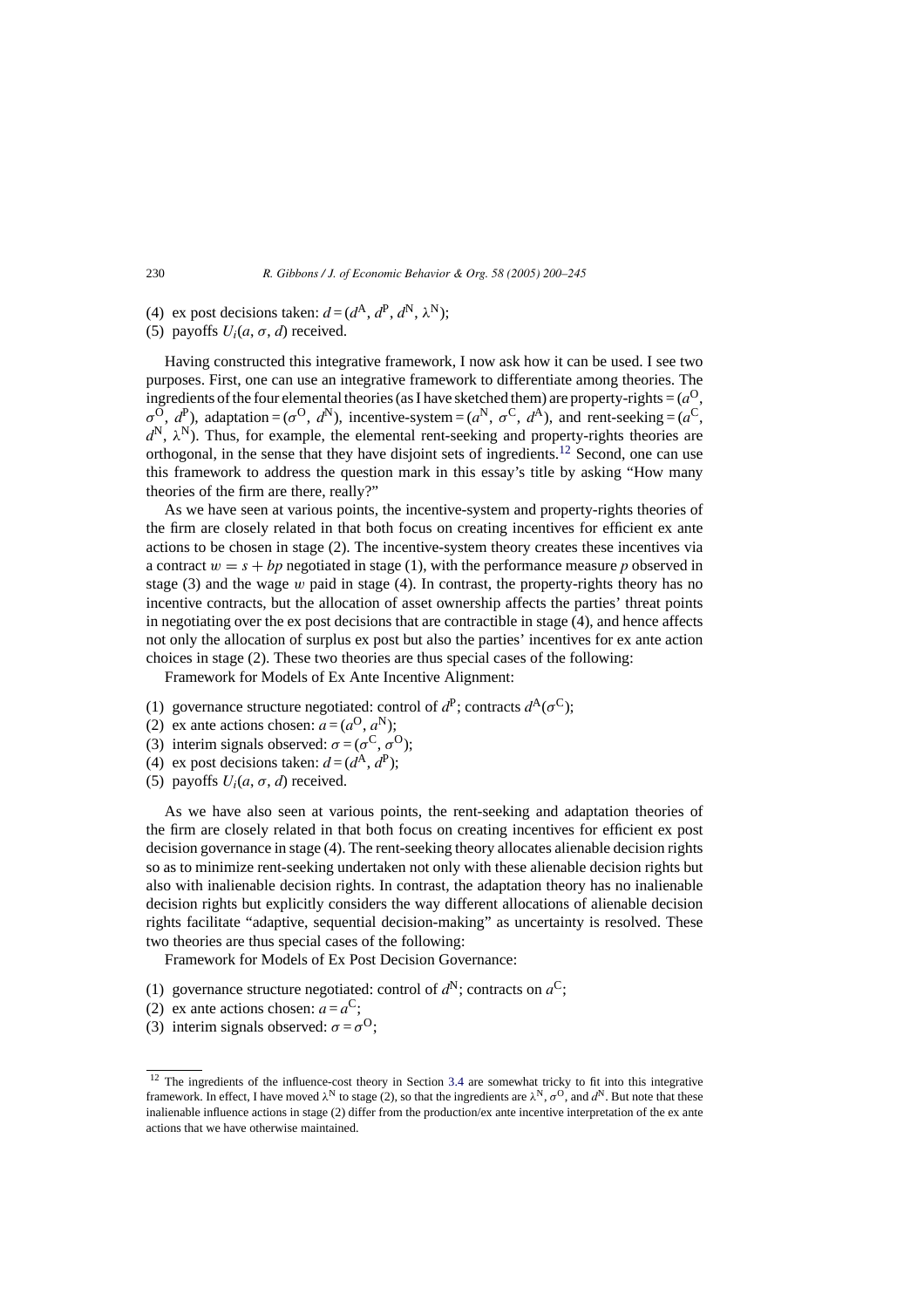- <span id="page-31-0"></span>(4) ex post decisions taken:  $d = (d^N, \lambda^N);$
- (5) payoffs  $U_i(a, \sigma, d)$  received.

To summarize, my view is that there are really two major theories of the firm, each with various special cases. One can make this argument informally, as in [Table 2. T](#page-28-0)his sub-section made this argument formally by developing an integrative framework that distinguishes not only between the major theories but also between some of their special cases.

#### *4.2. Alternative categorizations*

I find it productive to distinguish between ex ante incentive alignment versus ex post decision governance, but there is another way to divide the four elemental theories described in this essay: into the "control" versus "contract" branches of the theory of the firm. I discuss this control-versus-contract distinction here – partly in the spirit of due diligence (i.e., to complement my emphasis of the incentives-versus-governance distinction), but also because I think some of the future work described in Section [5](#page-33-0) may help clarify (or even erase) the control-versus-contract distinction.

The control branch of the theory of the firm asserts that integration gives greater control (over something). As noted in Section [1,](#page-2-0) this idea has a long history in industrial organization; for example, this is why an integrated supply chain avoids double marginalization. In the theory of the firm, the control branch dates from [Coase's \(1937, p. 388\)](#page-42-0) observation that "Within a firm ... market transactions are [replaced by] the entrepreneur–coordinator, who *directs* production" (emphasis added). From its earliest days, the informal rent-seeking theory adopted Coase's approach; see, for example, [Williamson's \(1971, p. 114\)](#page-45-0) discussion of how integration allows decisions to be made by fiat. There are also several formal theories in this control tradition: Simon's model of authority in the employment relationship seems to be the first, but the property-rights and adaptation theories described here are also squarely in this tradition.

In contrast, the contract branch denies that integration changes anything. In fact, this approach can be seen as denying that integration *is* anything (besides a label). Instead, the contract branch envisions a set of heterogeneous transactions and a fixed set of feasible contracts: different collections of transactions warrant different choices of contracts from this fixed feasible set, but the solution to each transaction is purely contractual (even if the contracts look and feel like something we might call a "firm"). That is, in the contract tradition, "the word *firm* is merely descriptive, a collective noun denoting a particular cluster of otherwise ordinary contractual relationships" ([Masten, 1988, p](#page-44-0). 181).

The contract tradition stems from informal theory originating principally at Chicago, Rochester, and UCLA.<sup>13</sup> If a tradition can originate from two sentences, in this case they are probably [Alchian and Demsetz's \(1972, p. 777\)](#page-41-0) famous denial that integration changes anything: "It is common to see the firm characterized by the power to settle disputes by fiat, by authority, or by disciplinary action superior to that available in the conventional market. This is a delusion." In the Alchian-Demsetz account, team production causes monitoring

<sup>13</sup> For example, see [Alchian and Demsetz \(1972\),](#page-41-0) [Jensen and Meckling \(1976\),](#page-43-0) [Cheung \(1983\),](#page-42-0) [Fama and Jensen](#page-42-0) (1983), and [Demsetz \(1988\).](#page-42-0)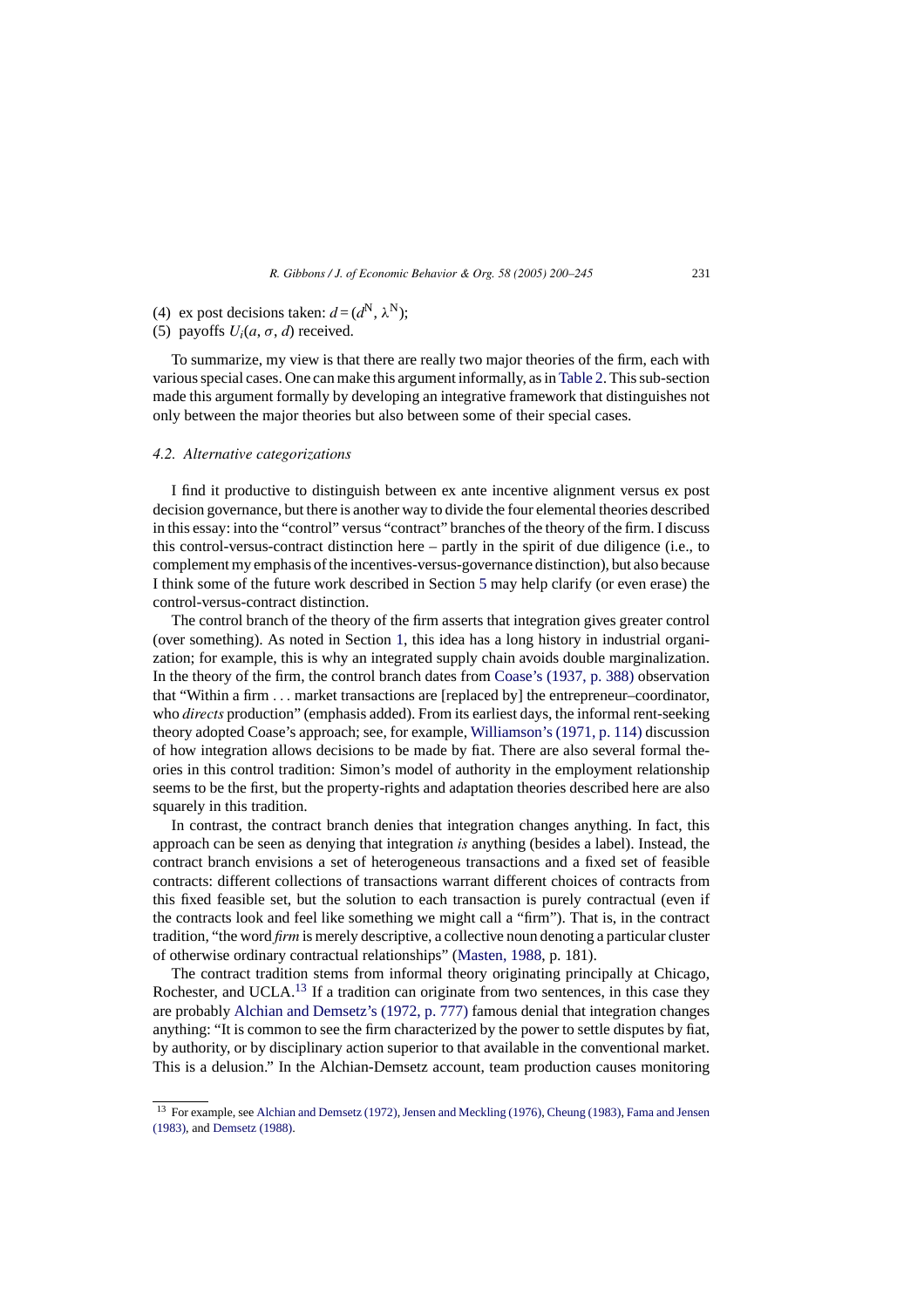difficulties that are best addressed by hiring a monitor who, alone, is the central party to all contracts with team members, can alter team membership, and is the residual claimant of the team's output (after payments to team members). [Jensen and Meckling \(1976, pp.](#page-43-0) [310–311\)](#page-43-0) endorsed the contracting spirit of Alchian-Demsetz, but argued that their focus on team production was too narrow:

Contractual relations are the essence of the firm, not only with employees but with suppliers, customers, creditors, and so on. The problem of agency costs and monitoring exists for all of these contracts, independent of whether there is [team] production. ... [As a result], it makes little or no sense to try to distinguish those things that are 'inside' the firm (or any other organization) from those things that are 'outside' of it. There is in a very real sense only a multitude of complex relationships (i.e., contracts) between the legal fiction (the firm) and the owners of labor, material and capital inputs and the consumers of output.

Finally, [Cheung \(1983, pp. 16–18\)](#page-42-0) gave a detailed analysis of a wide range of contractual forms, summarized by:

I have traced the transitions from the simple service of a middleman, through various piece-rate arrangements, to wage contracts. The measurements adopted range respectively from a whole product to a component to a proxy measure. The information of the price signal moves from a full valuation of the contribution to no direct signal at all. Direction and monitoring by the [principal] correspondingly rise in complexity. Delegation of the right to use the input also increases until full control is granted in terms of some contractual limits. ... Thus it is futile to press the issue of what is or is not a firm. ... The important questions are why contracts take the forms observed and what are the economic implications of different contractual and pricing arrangements.

I find these ideas an enormously promising start to what could be called "contract economics," a subject I revisit below. So far, however, there are far fewer formal models in the contract branch of the theory of the firm than in the control branch. The elemental incentivesystem theory presented here is in the contract spirit (because whether the agent owns the asset does not affect the agent's action space, so asset ownership does not reallocate control rights), but the richer incentive-system models by [Holmstrom and Milgrom \(1991, 1994\),](#page-43-0) [Holmstrom and Tirole \(1991\),](#page-43-0) and [Holmstrom \(1999\)](#page-42-0) incorporate control considerations as well. More recently, formal models closer to the contract tradition have been developed by [Bajari and Tadelis \(2001\),](#page-41-0) [Tadelis \(2002\),](#page-45-0) and [Levin and Tadelis \(2004\).](#page-44-0) Bajari and Tadelis compare two contract forms (fixed-price and cost-plus), but develop their model in the context of contracting between firms with fixed boundaries, leaving the analogy to the make-or-buy problem for their discussion section. Tadelis takes the next step, explicitly modeling the make-or-buy decision, but with a reduced-form model that could be interpreted as being in the contract tradition, the control tradition, or a blend of the two. Finally, Levin and Tadelis develop the first formal model I know of that is squarely in the contract tradition. There are heterogeneous transactions and many forms of contract, ranging from one that looks like employment to another that looks like outsourcing. In equilibrium, only these two extreme contract forms are chosen. Transactors who choose the former are called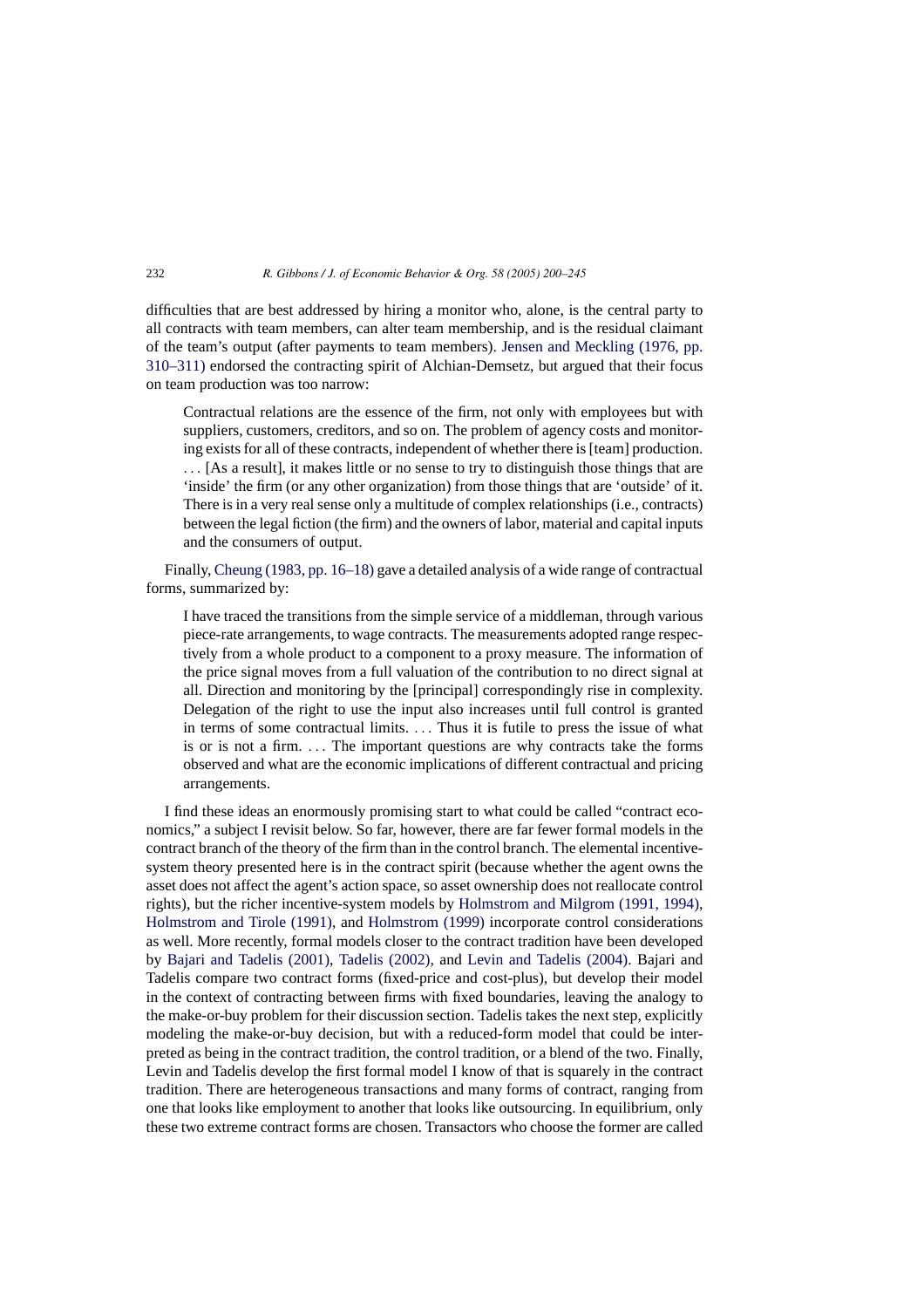<span id="page-33-0"></span>integrated, while those who choose the latter are called non-integrated, even though both governance structures are just contracts.

I raised this control-versus-contract distinction both in the spirit of due diligence and also because I think some of the future work described in Section 5 may help clarify (or even erase) this distinction. But control-versus-contract is not the only alternative to the distinction between ex ante incentives versus ex post governance. In addition, one can distinguish between different legal regimes in which different contracts are feasible. For example, [Masten \(1988\)](#page-44-0) compares employment law to commercial law and finds that an employer has control rights over an employee (e.g., concerning the manner in which work is performed, as opposed to just the outcome of the work) that a firm does not have over an independent contractor. Similarly, [\(Williamson, 1991,](#page-45-0) p. 275) argues that:

The implicit contract law of internal organization is that of forebearance. Thus, whereas courts routinely grant standing to firms should there be disputes over prices, the damages to be ascribed to delays, failures of quality, and the like, courts will refuse to hear disputes between one division and another over identical technical issues.

This Masten–Williamson distinction between legal regimes again differs from the four elemental theories emphasized in this essay, but in the opposite direction from the contracting tradition just described. Unlike the contracting tradition, these elemental theories (perhaps excepting the elemental incentive-system theory) assert that integration gives greater control over something. Unlike the legal-regimes arguments, however, these elemental theories are rooted in a single legal regime: integration does not change what contracts are feasible (or what information is observable, or what preferences the parties have, or anything else, except who controls something).

# **5. Conclusion**

I hope to have presented clear words and models concerning four elemental theories of the firm. By having pulled these theories apart, I hope to encourage others to put them together in new and interesting ways in both theoretical and empirical work.

To conclude this essay, I begin with brief summaries of the four theories. I then describe two sets of issues that I think deserve attention in future work: first, issues that fit within the close confines set by the four caveats given in the Introduction ("pushing the paradigm"); second, issues that do not fit within these confines ("breaking loose").

#### *5.1. Four elemental theories of the firm?*

The distinctive point in (this essay's telling of) the incentive-system theory was that asset ownership can be an instrument in a multi-task incentive problem. In the elemental version of this theory, integration reallocates only payoff rights, not decision rights; the latter are constant in the agent's moral hazard problem. Reallocating payoff rights via changes in asset ownership can facilitate new incentive contracts that improve total incentives (arising from the contract and asset ownership).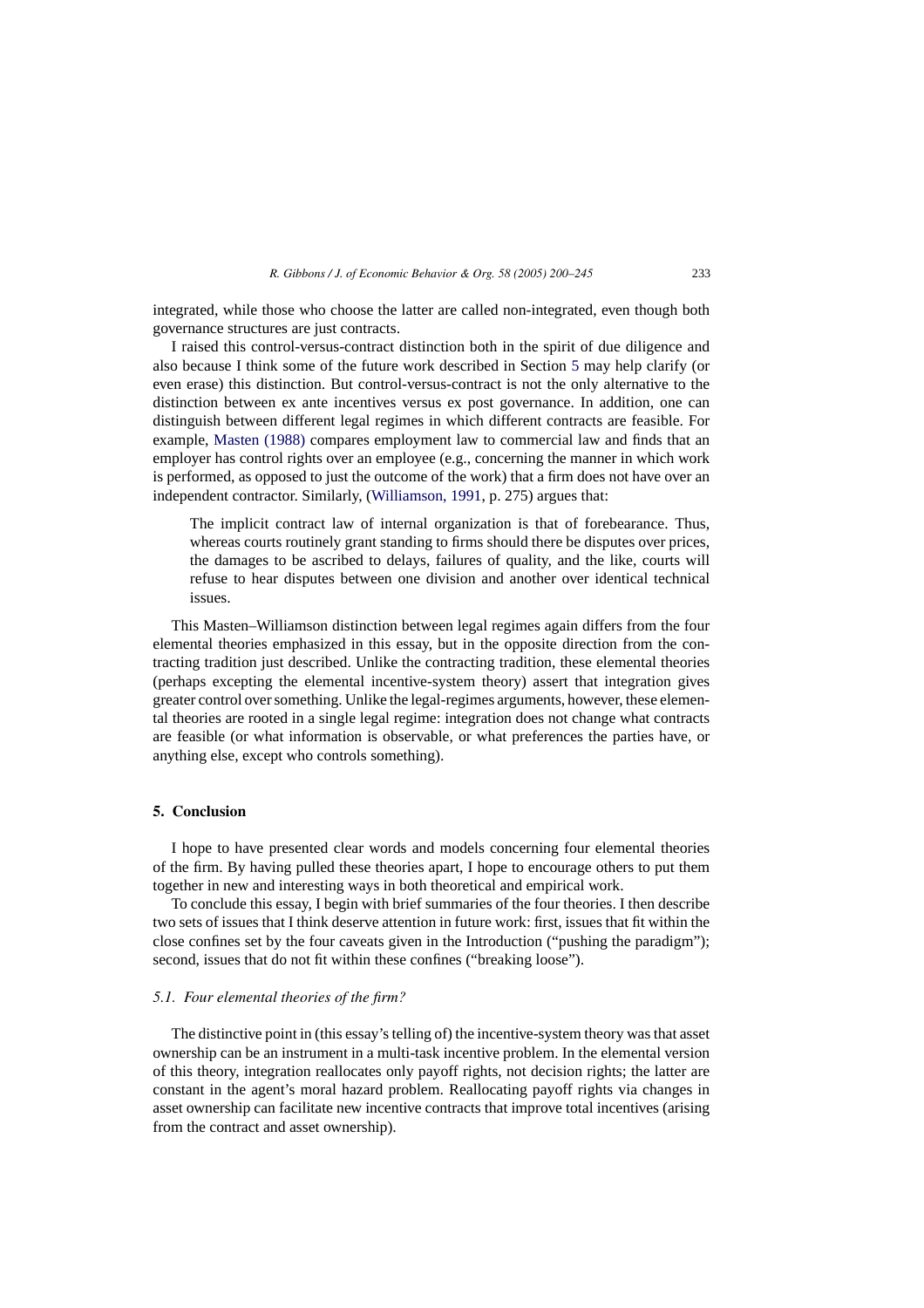The other three theories – adaptation, property-rights, and rent-seeking – all conceive of integration as reallocating decision rights, rather than payoff rights. Of these three theories, the adaptation theory is the simplest: control is valuable because it will be exercised. One important insight from (this telling of) the adaptation theory is that, by focusing on "adaptive, sequential decision-making," we can develop a theory of the firm without specific investments.

The property-rights theory of the firm is more complex than the incentive-system theory or the adaptation theory: it emphasizes how integration reallocates decision rights, as in the adaptation theory, but the efficiency consequences of these reallocated decision rights appear in ex ante actions, akin to the incentive-system theory. One insight from (this telling of) the property-rights theory is that using a formal instrument to stop one hold-up problem typically creates another hold-up problem. A second insight (a corollary of the first, but cast more concretely) is that the cost of control is the loss of initiative.

Finally, the rent-seeking theory gave early and sharp insights into the transaction costs of non-integration, such as the hypothesis that the inefficiency from haggling increases with the AQRs. More formally, a distinctive point in (this telling of) the rent-seeking theory of the firm is that ownership can stop haggling that is undertaken via alienable instruments. But, of all four theories, the rent-seeking theory occupies the strangest position: it has been hardest to formalize, in the sense of providing a unified account of the costs and benefits of integration, yet it has launched by far the most empirical work.

# *5.2. Future work, I: pushing the paradigm*

Even within the close confines set by the four caveats given in the Introduction (concerning scope, coverage, methodology, and style), there is much important work to be done that deepens and applies the four theories described here. I think the following three areas are especially promising: contracting for control, hybrid governance structures, and relational contracting.

#### *5.2.1. Contracting for control*

As noted in Section [2, t](#page-9-0)he adaptation theory applies not only to the make-or-buy problem, but also (and at least as well) to the class of contracting problems where two firms with fixed boundaries pass decision rights across their boundaries by contract. [Maskin and Tirole](#page-44-0) [\(1999\)](#page-44-0) make a parallel point when they note the formal equivalence between the propertyrights theory and certain contracting models. In short, the make-or-buy theories described here may have as much to say about contracts *between* firms as they do about the boundaries *of* firms.

Turning from theory to evidence, there has recently been a surge of empirical work in "contract economics." After early contributions such as [Goldberg and Erickson \(1987\),](#page-42-0) [Joskow \(1985, 1987\),](#page-43-0) [Masten and Crocker \(1985\), a](#page-44-0)nd [Palay \(1984\), t](#page-44-0)here was something of a lull in this literature (with a few conspicuous exceptions, such as the work of Lafontaine and co-authors<sup>14</sup>). More recently, however, contract economics has sprung back to life; see,

<sup>14</sup> For example, see [Lafontaine \(1992, 1993\),](#page-43-0) [Bhattacharyya and Lafontaine \(1995\),](#page-41-0) [Lafontaine and Slade \(1997\),](#page-43-0) and [Lafontaine and Shaw \(1999\).](#page-43-0)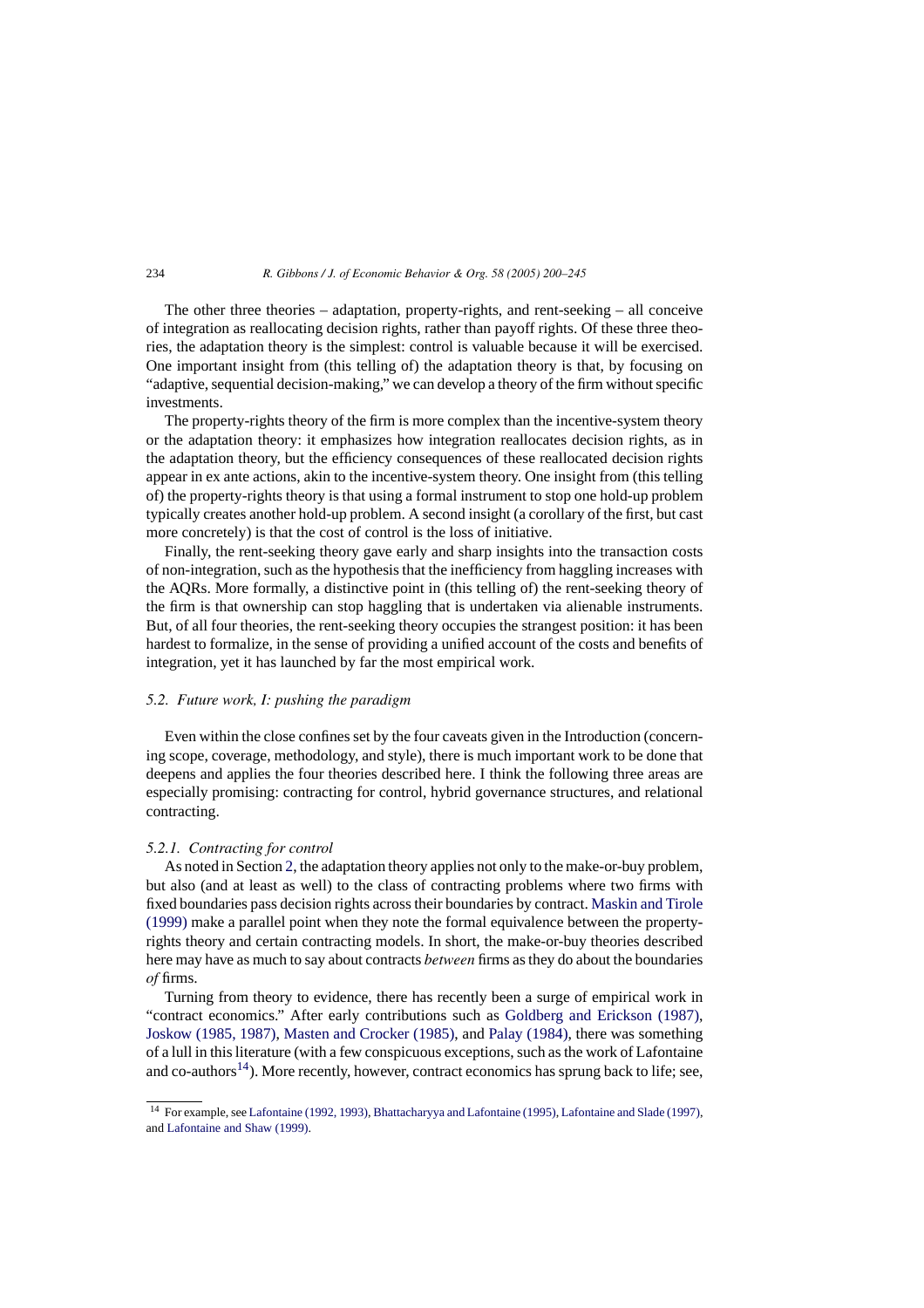for example, the 26 essays in [Brousseau and Glachant \(2002\).](#page-41-0) In particular, many recent empirical papers can be seen as analyzing issues akin to contractual movements of decision rights across fixed firm boundaries—including Arruñada et al. (2001), [Bidwell \(2004\),](#page-41-0) [Elfenbein and Lerner \(2003\),](#page-42-0) Kaplan and Strömberg (2003), [Lafontaine and Masten \(2002\),](#page-43-0) [Lerner and Merges \(1998\),](#page-44-0) and [Robinson and Stuart \(2005\),](#page-45-0) who analyze car dealerships, software development, internet portals, venture capital, trucking, and biotechnology.

Several next steps would be useful. First, it would be a good start to have a theory of passing decision rights across fixed firm boundaries: taking firm boundaries as given, which decision rights should be transferred in which circumstances? Second, the firm boundaries should be endogenized: should a decision right be reallocated by contract, or should an entire asset be reallocated by ownership? Third, this line of research seems likely to shed light on (and perhaps even erase) the contract-versus-control distinction discussed in Section [4.2,](#page-31-0) as follows.

As one way to model the control-versus-contract distinction (and the "contracting for control" empirical literature just described), I will follow [Baker et al. \(2004a\)](#page-41-0) by assuming that an asset consist of three components: a vector of extricable decision rights, *d* (where extricable means that these decision rights can be moved by contract, without changing asset ownership); a vector of inextricable decision rights, δ (where inextricable means that these decision rights are controlled by the asset owner); and an inextricable payoff right,  $\pi$  (where inextricable now means that this payoff is received by the asset owner). In this environment, "contracting for control" means moving control of (all or part of) *d* from the asset's owner to another party, whereas "integration" (or any other restructuring of the firms' boundaries) means reallocating the asset's ownership from the current owner to another party.

I will continue to follow [Baker et al. \(2004a\)](#page-41-0) by assuming that *d*,  $\delta$ , and  $\pi$  are not contractible ex post. Two special cases of this model then should seem familiar. First, if only  $\pi$  exists (i.e., *d* and  $\delta$  are immaterial), then this model is akin to the elemental incentivesystem model from Section [2.1](#page-10-0) (although I have said nothing about the ex ante actions that appear in that model). Second, if only  $d$  exists (i.e.,  $\delta$  and  $\pi$  are immaterial), then this model is akin to the elemental adaptation model from Section [2.2](#page-12-0) (although I have said nothing about the state variable that appears in that model).

In this environment, one can express the central assertion of the contract branch of the theory of the firm – namely, that a firm is merely "a collective noun denoting a particular cluster of otherwise ordinary contractual relationships" – as the assumption that  $\delta$  and  $\pi$ are immaterial. This assumption is sufficient (and essentially necessary) for each feasible governance structure to be equivalent to a contractual allocation of extricable decision rights; that is, under this assumption, there is nothing special about "ownership," "integration," or "firms." It is then an empirical question whether this assumption is a useful approximation to reality often, sometimes, or rarely. We should let the data speak.

# *5.2.2. Hybrid governance structures:*<sup>15</sup>

[Coase \(1937, p. 388\)](#page-42-0) famously quoted Robertson's description of firms as "islands of conscious power ... like lumps of butter coagulating in a pail of buttermilk." Notwithstanding the "butter" part of this metaphor, the "islands" part suggests that firm boundaries are

<sup>&</sup>lt;sup>15</sup> This discussion draws heavily on [Baker et al. \(2004b\).](#page-41-0)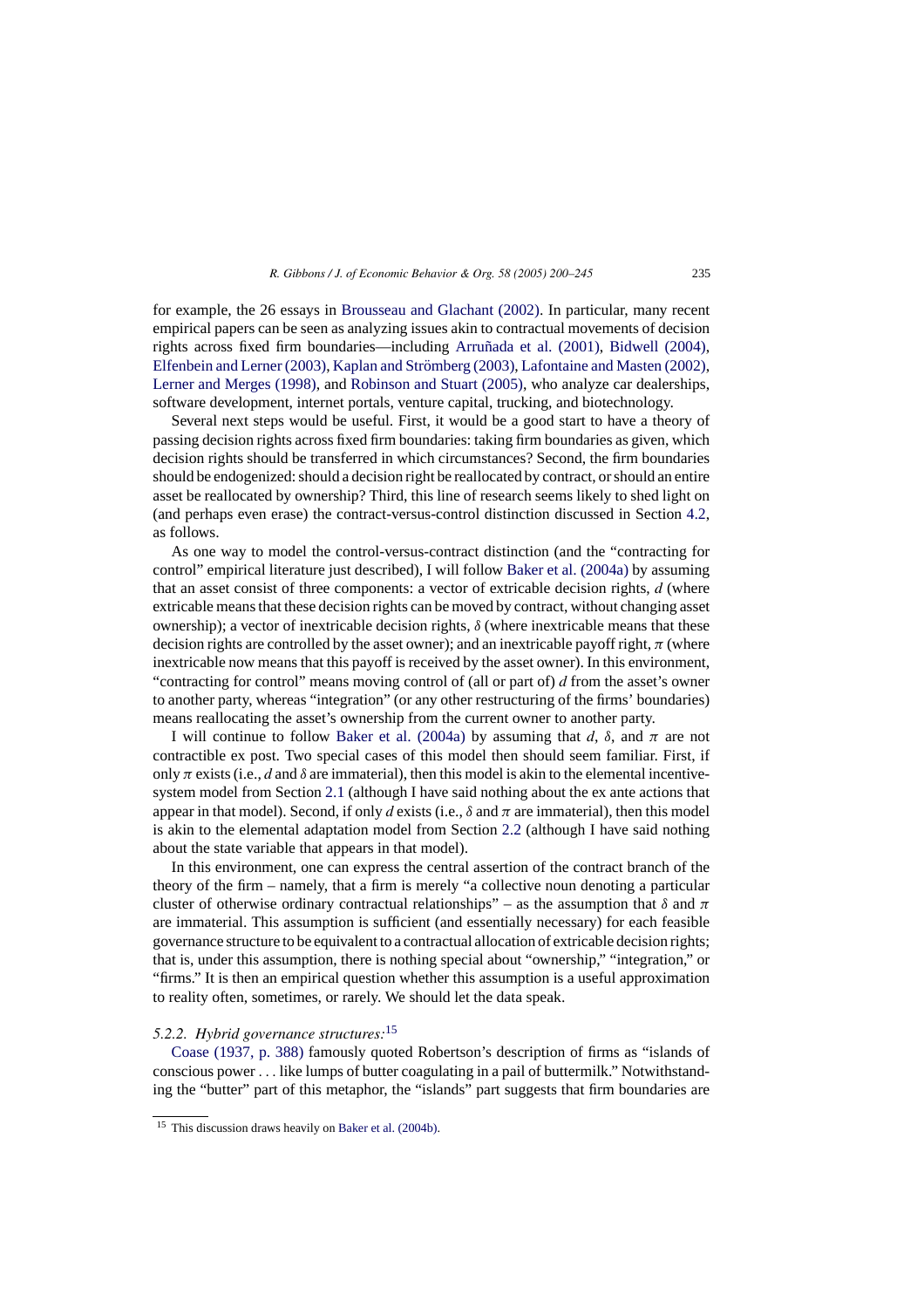sharp, in the sense that one firm is clearly separated from another. All four of the theories reviewed here have such sharp boundaries of the firm.

While this "islands" view has been productive both theoretically and empirically, various dissenting and complementary views have occasionally surfaced. Even in 1937, Coase cautioned that "it is not possible to draw a hard and fast line which determines whether there is a firm or not "(p. 392). There ensued both theoretical discussion about *what a firm is* and empirical documentation of *what exists besides firms*. Having indulged in some of the former in the control-versus-contract discussion above, I now turn to the latter. [Richardson](#page-45-0) (1972) is a classic in this vein, giving a rich description of "industrial activity that our simple story, based as it is on a dichotomy between firm and market, leaves out of account ... [namely,] the dense network of co-operation and affiliation by which firms are interrelated." Cheung's description of many contractual structures between firm and market, [Eccles \(1981\)](#page-42-0) work on quasi-firms, and [Powell \(1990\)](#page-44-0) discussion of networks ("Neither Market Nor Hierarchy") all continue this tradition of empirically grounded criticism of the simple dichotomy between markets and firms.

The many governance structures besides firms and markets are sometimes summarized as "hybrid" governance structures; see [Williamson \(1985, 1996\)](#page-45-0) and Ménard (2004). Contracts that pass decision rights across fixed firm boundaries can be seen as one form of hybrid, but there are many other forms. In fact, even brief inspection of the existing governance structures in industries such as pharmaceuticals, biotechnology, medical devices, airlines, and telecommunications shows that firms have invented far more ways to work together than organizational economics has so far expressed (not to mention evaluated). Much work remains to be done; see [Baker et al. \(2004b\)](#page-41-0) for a start and further references.

## *5.2.3. Relational contracts:*<sup>16</sup>

As noted in Section [1,](#page-2-0) all the theories reviewed here have recognized the crucial role of contract imperfections in making integration matter. Indeed, in these terms, the shared message of all four theories can be stated as follows: if contract imperfections are wreaking havoc under one governance structure, consider changing to another (e.g., integrate a transaction formerly conducted under non-integration). As hinted in Section [1.4, h](#page-8-0)owever, there is another possible remedy when contracts are imperfect: leave the governance structure alone, but move to "relational contracting."

A relational contract is a self-enforcing agreement so rooted in the parties' particular circumstances that the agreement cannot be enforced by a third party, such as a court. Relational contracts may circumvent difficulties in formal contracting (i.e., contracting enforced by a court). For example, a formal contract must be specified ex ante in terms that can be verified ex post by the third party, whereas a relational contract can be based on outcomes that are prohibitively costly to specify ex ante and also on outcomes that are observed ex post by only the contracting parties. A relational contract thus allows the parties to utilize their detailed knowledge of their specific situation and to adapt to new information as it becomes available. For the same reasons, however, relational contracts cannot be enforced by a third party, so they must be self-enforcing: the value of the future

<sup>&</sup>lt;sup>16</sup> This discussion draws heavily on [Baker et al. \(2002\), w](#page-41-0)hich also provides many additional references.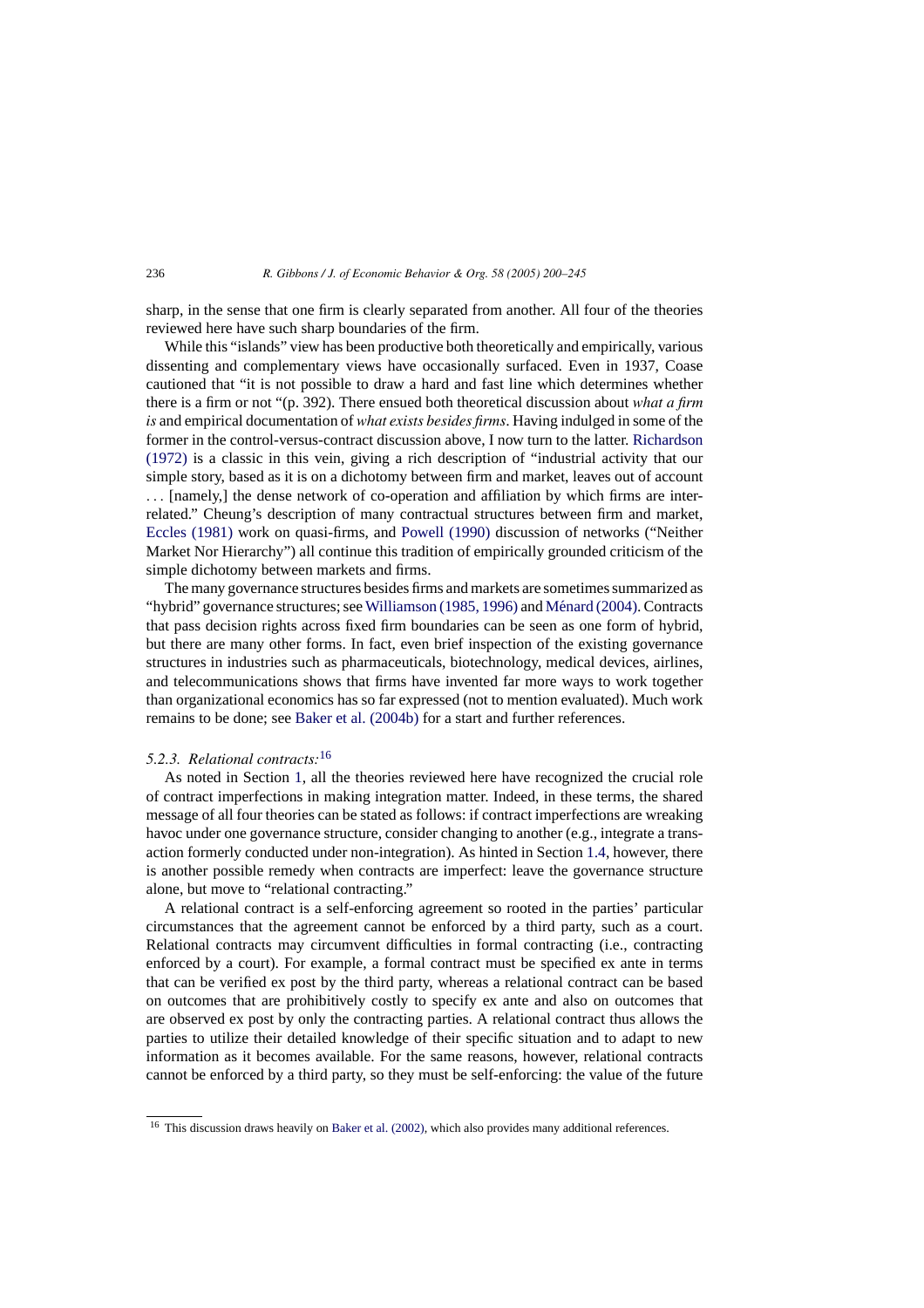relationship must be sufficiently large that neither party wishes to renege. Accordingly, contracts here called "relational" are sometimes called "self-enforcing" ([Klein and Leffler,](#page-43-0) [1981; Telser, 1981\),](#page-43-0) "implicit" ([MacLeod and Malcomson, 1989\),](#page-44-0) or both [\(Bull, 1987\).](#page-42-0) A common approach to modeling such relational contracts is to use a repeated game, just as models of tacit collusion in industrial organization have used repeated games for several decades; see [Levin \(2003\)](#page-44-0) for the state of the art.

Sociologists (and other non-economists with substantial experience inside organizations) have argued for decades that firms are riddled with relational contracts—informal agreements and unwritten codes of conduct that powerfully affect the behaviors of individuals within firms. There are often informal quid pro quos between co-workers, as well as unwritten understandings between bosses and subordinates about task-assignment, promotion, and termination decisions. Even ostensibly formal processes such as compensation, transfer pricing, internal auditing, and capital budgeting often cannot be understood without consideration of their associated informal agreements.

Furthermore, business dealings are also riddled with relational contracts. Supply chains often involve long-run, hand-in-glove supplier relationships through which the parties reach accommodations when unforeseen or uncontracted-for events occur. Similar relationships also exist horizontally, as in the networks of firms in the fashion industry or the diamond trade, and in strategic alliances, joint ventures, and business groups. Whether vertical or horizontal, these relational contracts influence the behaviors of firms in their dealings with other firms.

Turning from evidence to theory, we have known since at least [Friedman \(1971\)](#page-42-0) that the shadow of the future can cause parties to behave in ways that are collectively useful but not in their short-run individual interest, so it is not surprising that relational contracts *can* help parties remedy imperfect formal contracts (a theoretical statement), and it is only mildly interesting that relational contracts *do* help parties remedy imperfect formal contracts (an empirical statement). What is important, however, is that the formal and the informal interact. In the language of economic theory, choosing a different governance structure can change the set of feasible relational contracts. In the language of sociology ([Blau and Scott,](#page-41-0) 1962, p. 6)

It is impossible to understand the nature of a formal organization without investigating the networks of informal relations and the unofficial norms as well as the formal hierarchy of authority and the official body of rules, since the formally instituted and the informal emerging patterns are inextricably intertwined.

All of the papers by [Baker et al. \(hereafter, BGM\) – 1994, 1999, 2001, 2002, 2004a,](#page-41-0) [and 2004b](#page-41-0) – develop models that explore this interaction between formal and informal. The specific applications and conclusions differ across settings – compensation, delegation, supply chains, contracts, and alliances – but the overarching themes of these BGM papers are that (a) relational contracts can and do help parties remedy imperfect formal governance structures (including but not limited to imperfect formal contracts), and (b) formal and informal interact, so (c) the formal governance structure should be chosen not only for its own impacts but also for how it affects the feasible set of relational contracts.

As suggested in the Section [1.4](#page-8-0) (in the context of the adaptation theory), Klein and Williamson emphasized opposite halves of a story along these lines: while Klein focused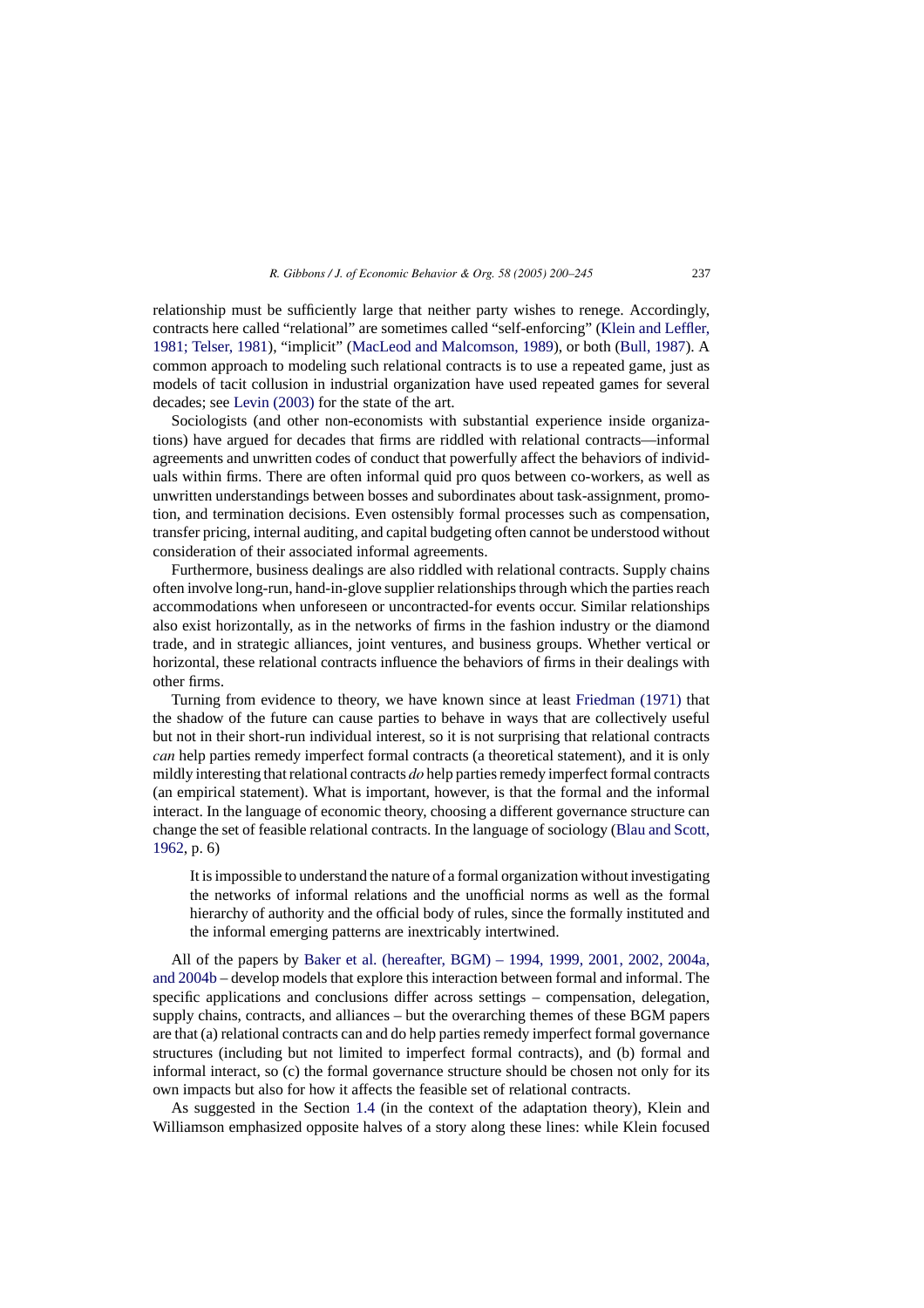on relational contracting between firms (which Williamson downplayed), Klein downplayed relational contracting within firms (which Williamson accentuated). Models such as those of BGM show that Klein's and Williamson's approaches can be unified not only in the adaptation theory, but in each of the elemental theories described here. Whatever the elemental theory, the question is whether integration or non-integration facilitates superior relational contracting. The key point in the resulting relational-contracting theory of the firm is then that the integration decision is chosen to facilitate the parties' relationship.

#### *5.3. Future work, II: breaking loose*

I placed several limits on this essay. First, I limited the scope of the essay by focusing on "the theory of the firm" (i.e., Coase's make-or-buy problem), with scant attention paid to related topics in organizational economics such as structures and processes inside organizations. I think it is important to recall the broader usage intended by [Cyert and March](#page-42-0) [\(1963\), f](#page-42-0)or whom "theory of the firm" meant descriptive and prescriptive models of firms' decision-making processes. There is now a great deal of work consistent with this broader usage, but much of this work focuses on an individual transaction (albeit one inside a firm), so it retains the spirit of the theories of the firm discussed here. [Winter \(1988, 2001\)](#page-45-0) makes a persuasive case that this focus on "exchange" (whether between firms or within) has short-changed an equally important research agenda on "production" that should analyze a host of issues that are swept under the rug by the standard production-function approach, such as "replication" (i.e., whether a firm can repeat tomorrow what it did successfully today). Ultimately, these two research agendas – production and exchange – should not only co-exist but interact; see [Jacobides and Winter \(2003\),](#page-43-0) [Langlois \(1992\),](#page-43-0) and [Langlois](#page-44-0) [and Foss \(1999\)](#page-44-0) for more along this line.

Second, I limited the coverage of this essay by focusing on just four theories, almost entirely ignoring a wide variety of others—formal, informal, and gestating. Additional formal theories include [Matouschek \(2004\),](#page-44-0) [McAfee and McMillan \(1995\),](#page-44-0) [Rajan and](#page-44-0) [Zingales \(1998\),](#page-44-0) [Rotemberg and Saloner \(1994\),](#page-45-0) [Tadelis \(2002\),](#page-45-0) and [Wernerfelt \(1997\).](#page-45-0) But all of these theories concern incentives, in one form or another. Indeed, a huge share of the literature bears a family resemblance to the four theories discussed here via this emphasis on (ex ante or ex post) incentives. An alternative approach could explore the complexity of coordination and the limits that bounded rationality consequently places on firm size and scope. These difficulties of complex coordination may be closer to [Coase's](#page-42-0) [\(1937\)](#page-42-0) original ideas than are any of the theories described here: "in place of the complicated market structure with exchange transactions is substituted the entrepreneur ... who directs production" (p. 388); "as the transactions which are organized increase, the entrepreneur fails to place the factors of production in the uses where their value is greatest" (p. 394); see [Garicano \(2000\),](#page-42-0) [Van Zandt \(1998\),](#page-45-0) and [Williamson \(1967\)](#page-45-0) for starts in this direction.

Third, I limited the methodology of this essay by discussing theory, essentially ignoring evidence and testing. Nonetheless, I hope that this essay facilitates new applications of Whinston's meta-analytic approach: modern theories can be evaluated by revisiting older evidence, especially by looking for aspects of the evidence that the modern theories highlight but the original investigators had no reason to emphasize. More generally, I hope that by providing elemental versions of these four theories, both those who revisit older evidence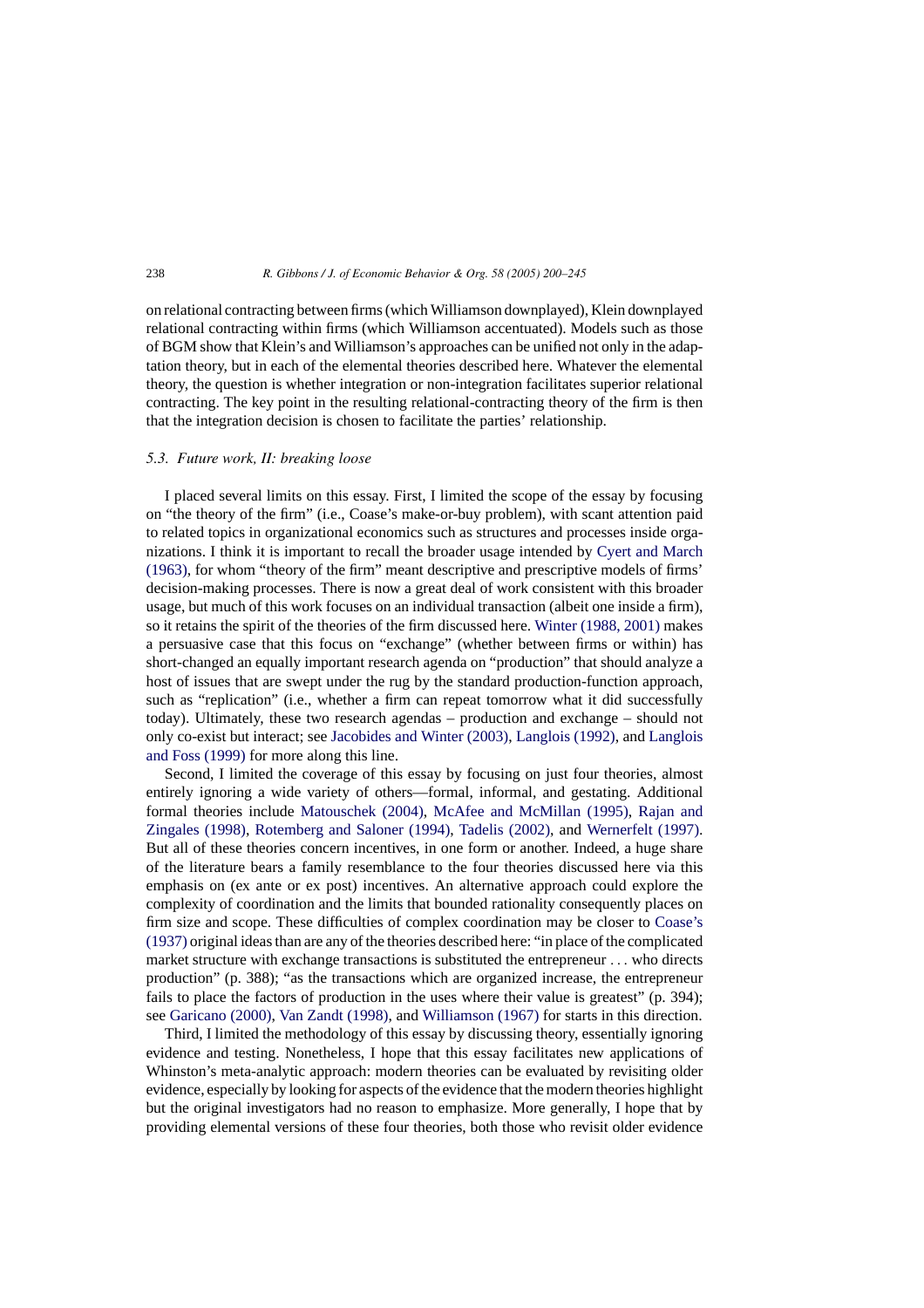and those who gather new evidence will have a richer sense of what the various theories say and, therefore, what to look for in the data. But there are at least three reasons why we should not expect a horserace among these four elemental theories. First, these four theories are certainly not exclusive: they could all be true; see [Azoulay \(2005\)](#page-41-0) for evidence in this spirit. Second, these elemental theories are quite abstract, so empirical researchers may need to tailor models to their empirical domains; see [Baker and Hubbard \(2003\)](#page-41-0) for theory and evidence in this mold. Finally, it remains unclear (at least to me) whether the large existing empirical literature relating asset specificity to vertical integration can be seen as testing an elemental rent-seeking theory of the firm (and, if so, what that elemental rent-seeking theory might be).

Fourth, and perhaps most important, I limited the style of this essay by presenting stickfigure introductions, not full-bodied statements of the original theories. Regarding the two theories that were formal from their beginnings (property-rights and incentive-system), this limitation bothers me somewhat, but interested readers can guide themselves from the introductions given here to richer formal statements in the literature. Regarding the two theories that were originally informal (rent-seeking and adaptation), however, this limitation bothers me greatly for two reasons: first, the stick-figures I presented may have missed the main points of these informal arguments; second, and more important, even if I captured the main points, the distillation of this large body of work into two stick-figure models risks greatly understating the crucial role that this work played in developing the field. I conclude this essay by unpacking these two concerns.

Many economists seem to take it for granted that formalization is good. To a large extent, I agree. In particular, I think there are at least three reasons why it is important to try to formalize informal arguments ([Gibbons, 1999,](#page-42-0) pp. 152–154). First, formal models check the internal consistency of informal arguments.<sup>17</sup> Second, formal models can help to specify and interpret empirical tests.18 Third, developing formal models in rich contexts sometimes allows the analysis to push through to conclusions when informal analysis would (or should) have ground to a halt.<sup>19</sup> In my view, Section [3's](#page-17-0) discussion of the rent-seeking theory of the firm illustrates all three of these potential virtues of formalization.

On the other hand, formalization can have costs. For example, [\(Kreps, 1996,](#page-43-0) p. 562) argues that "If *Markets and Hierarchies* has been translated into game theory using notions of information economics, it is a very poor translation. ...Anyone who relies on the translations alone misses large and valuable chunks of the original." Similarly, [\(Williamson, 2000,](#page-45-0)

 $17$  For example, see Holmstrom (1982) formalization of Fama (1980) informal argument that managerial incentive contracts are not necessary because managers are disciplined by career concerns (i.e., by the way that a manager's future value in the labor market responds to her current performance).

<sup>&</sup>lt;sup>18</sup> For example, in attempting to test [Spence \(1973\)](#page-45-0) signaling model of education, [Layard and Psacharopoulos](#page-44-0) (1974) proposed a simple and appealing test that seemed to be implied by an unmodeled dynamic extension of Spence's theory, but [Farber and Gibbons \(1996\)](#page-42-0) developed a formal model of these dynamics and showed that this seemingly intuitive but informally deduced empirical test was not in fact implied by the theory in question.

<sup>&</sup>lt;sup>19</sup> The sociologist (James [Coleman, 1964, v](#page-42-0)ii) made this point much more eloquently: "If conceptual elaboration is to progress beyond the proverbs of the ancients, special tools are necessary. The most remarkable of these is mathematics. ... The mind falters when faced with a complex system or a long chain of deductions. The crutch that mathematics provides to everyday reasoning becomes essential as sociology moves toward the analysis of complex systems and predictions based on extended chains of deductions."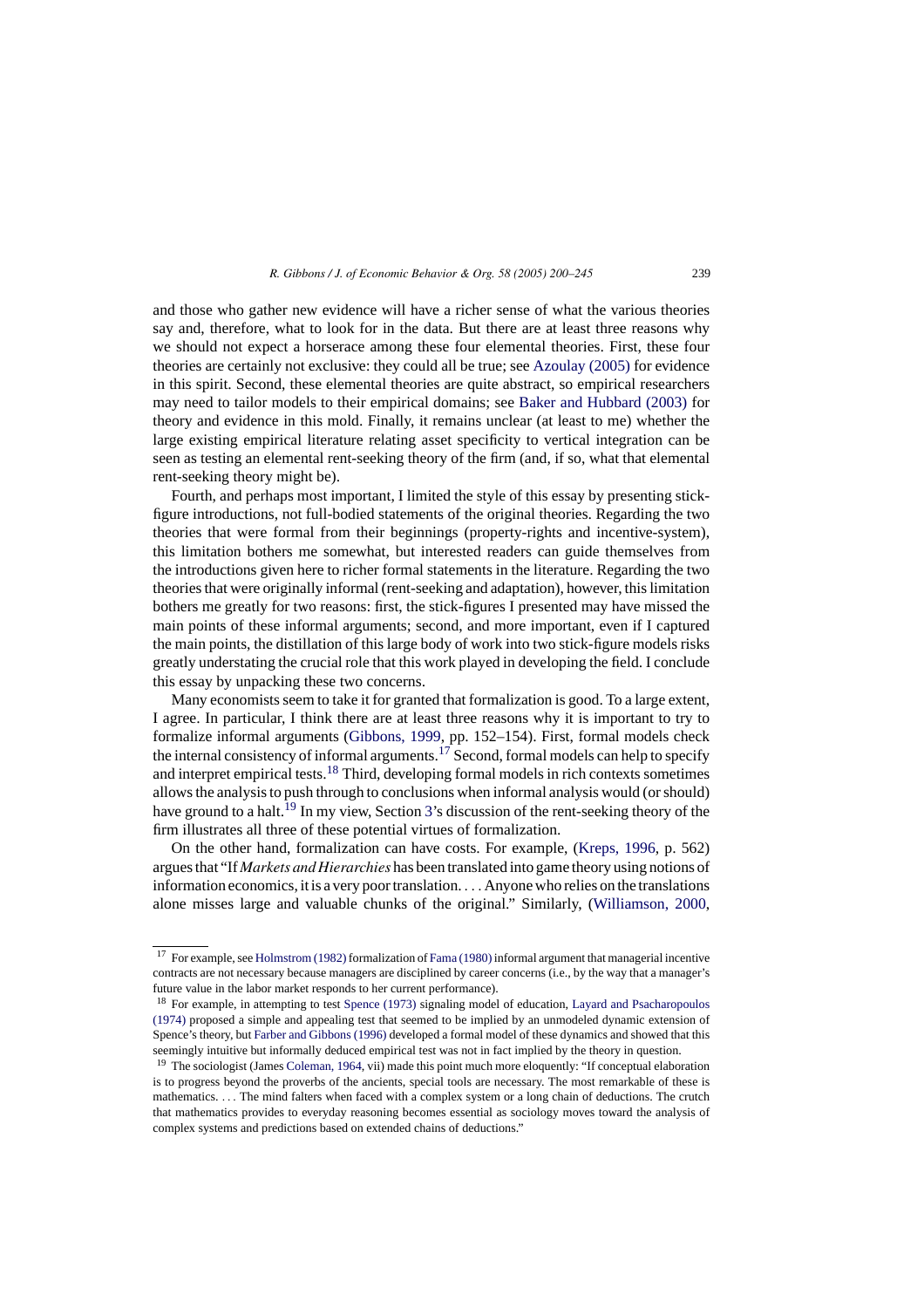pp. 604–605) argues that "Formalization is vital to a progressive research agenda, but ... provision also needs to be made for the possibility that core features of the theory are left out or obscured by the translation." Williamson then uses the distinction I borrowed in Section [4](#page-27-0) – between "ex ante incentive alignment" and "ex post decision governance" – to argue that the formal property-rights theory has obscured one of the central ideas of the informal rent-seeking theory.

From these costs and benefits of formalization, I conclude that we want literatures to blend detailed description, informal theory, and formal modeling (as well as persuasive econometrics and experiments, but I am discussing theory here). Unfortunately, I think it is far too easy to understate the value of not only informal theory but especially detailed description, as illustrated by the following confessions of an enthusiastic model-builder.

When I first read ([Coase, 1984,](#page-42-0) p. 230) description of the collected works of the oldschool institutionalists – as "a mass of descriptive material waiting for a theory, or a fire" – I thought it was (a) hysterically funny and (b) surely dead-on (even though I had not read this work). Sometime later, I encountered [\(Krugman, 1995, p](#page-43-0). 27) assertion that "Like it or not, ... the influence of ideas that have not been embalmed in models soon decays." I think my reaction to Krugman was almost as enthusiastic as my reaction to Coase, although I hope the word "embalmed" gave me at least some pause. But then I made it to Krugman's contention that a prominent model in economic geography "was the one piece of a heterodox framework that could easily be handled with orthodox methods, and so it attracted research out of all proportion to its considerable merits" (p. 54). At this point, I stopped reading and started trying to think.

In my view, we are stuck with "Like it *and* not." That is, formalization has huge benefits (which do not need support or even articulation from the likes of me). But we must avoid Krugman's "tales of frustration: sensible ideas that could not be effectively formalized, [and] formalizable ideas that seem to have missed the point" (p. 59). And Krugman's warning, of course, does not apply solely to economic geography. To the contrary, in work directly related to this essay, [\(Goldberg and Erickson, 1987, p](#page-42-0). 369) make a similar point when they describe their case study of contracts for petroleum coke as exploring "the way in which reasonably clever businessmen and lawyers cope with problems scholars might consider intractable."

I hope this essay has managed to avoid "formalizable ideas that seem to have missed the point," but I hope this literature refuses to deem intractable various problems that "reasonably clever businessmen and lawyers cope with" routinely. In trying to balance these twin concerns, I have been enormously influenced by the detailed descriptions and informal theories from Klein and Williamson. I therefore end this essay as the Introduction ended: without three decades of work by these two tireless contributors, I expect that we would have fewer and narrower formal theories, and I am sure that we would be less well positioned to push our current and prospective formal theories towards a thorough understanding of organization and governance.

#### **Acknowledgements**

I thank Matthew Bidwell and Marek Pycia for exemplary research assistance, George Baker, Oliver Hart, Paul Joskow, Kevin J. Murphy, and Michael Whinston for help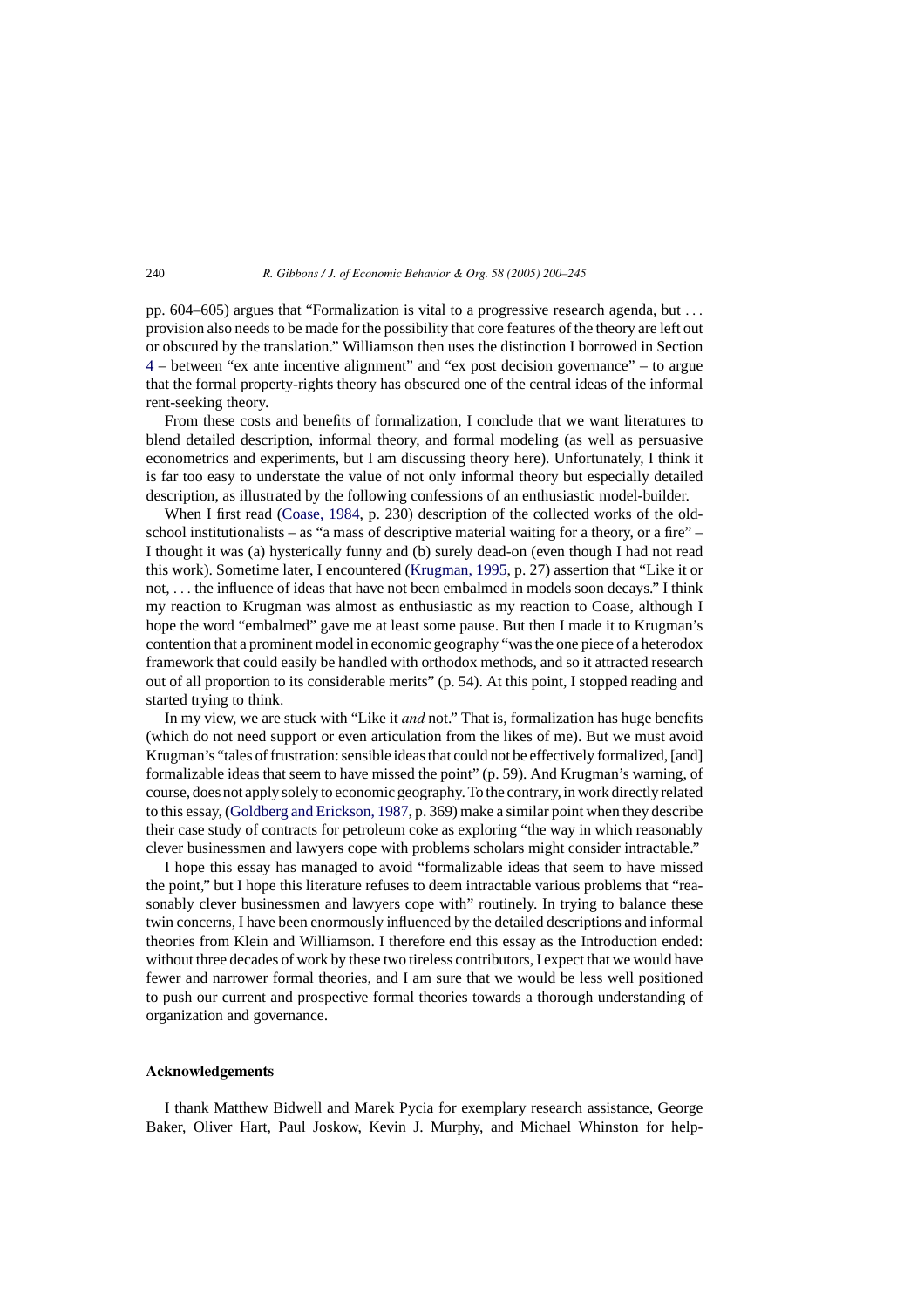<span id="page-41-0"></span>ful comments, Pierre Azoulay, Jacques Crémer, Luis Garicano, Bengt Holmstrom, Ben Klein, Claude Menard, John Roberts, Eric Van den Steen, Michael Waldman, and Oliver ´ Williamson for detailed suggestions, and Jonathan Levin, Scott Masten, Stephane Saussier, ´ and Steven Tadelis for sustained dialogues on the frailties of this essay. I also thank seminar audiences at ATOM (Paris I), Berkeley, Chicago, Harvard-MIT, ISNIE, Stanford, and USC for helpful comments and MIT's Program on Innovation in Markets and Organizations, Harvard Business School, and the NSF (SBR-9809107) for financial support. This essay will evolve into two chapters in my forthcoming book, *Organizational Economics* (Princeton University Press, 2006), so comments are still very welcome.

## **References**

- Aghion, P., Dewatripont, M., Rey, P., 2002. Transferable control. Unpublished manuscript.
- Aghion, P., Tirole, J., 1997. Formal and real authority in organizations. Journal of Political Economy 105, 1–29.
- Arruñada, B., Garicano, L., Vázquez, L., 2001. Contractual allocation of decision rights and incentives: the case of automobile distribution. Journal of Law, Economics, and Organization 17, 257–284.
- Alchian, A., Demsetz, H., 1972. Production, information costs, and economic organization. American Economic Review 62, 777–795.
- Anderson, E., Schmittlein, D., 1984. Integration of the sales force: an empirical examination. RAND Journal of Economics 15, 385–395.
- Azoulay, P., 2005. Capturing knowledge within and across firm boundaries: evidence from clinical development. American Economic Review 94, 1591–1612.
- Bajari, P., Tadelis, S., 2001. Incentives versus transaction costs: a theory of procurement contracts. RAND Journal of Economics 32, 387–407.
- Baker, G., 2002. Distortion and risk in optimal incentive contracts. Journal of Human Resources 37, 728–751.
- Baker, G., Gibbons, R., Murphy, K.J., 1994. Subjective performance measures in optimal incentive contracts. Quarterly Journal of Economics 109, 1125–1156.
- Baker, G., Gibbons, R., Murphy, K.J., 1999. Informal authority in organizations. Journal of Law, Economics, and Organization 15, 56–73.
- Baker, G., Gibbons, R., Murphy, K.J., 2001. Bringing the market inside the firm? American Economic Review Papers and Proceedings 91, 212–218.
- Baker, G., Gibbons, R., Murphy, K.J., 2002. Relational contracts and the theory of the firm. Quarterly Journal of Economics 117, 39–83.
- Baker, G., Gibbons, R., Murphy, K.J., 2004a. Contracting for control. Unpublished manuscript.
- Baker, G., Gibbons, R., Murphy, K.J., 2004b. Strategic alliances: bridges between 'islands of conscious power.' Unpublished manuscript.
- Baker, G., Hubbard, T., 2003. Make versus buy in trucking: asset ownership, job design, and information. American Economic Review 93, 551–572.
- Bhattacharyya, S., Lafontaine, F., 1995. Double-sided moral hazard and the nature of share contracts. RAND Journal of Economics 26, 761–781.
- Bidwell, M., 2004. What do firms do differently? Comparing the governance of internal and outsourced IT projects. Unpublished manuscript, MIT's Sloan School.
- Blau, P., Scott, R., 1962. Formal Organizations: A Comparative Approach. Chandler Publishing, San Francisco, CA.
- Boerner, C., Macher, J., 2002. Transaction cost economics: an assessment of empirical research in the social sciences. Unpublished manuscript.
- Brousseau, E., Glachant, J.M., 2002. The Economics Of Contracts: Theories And Applications. Cambridge University Press, Cambridge, MA.
- Buchanan, J., Tollison, R., Tullock, G., 1980. Toward a Theory of the Rent-seeking Society. Texas A&M University Press, College Station, TX.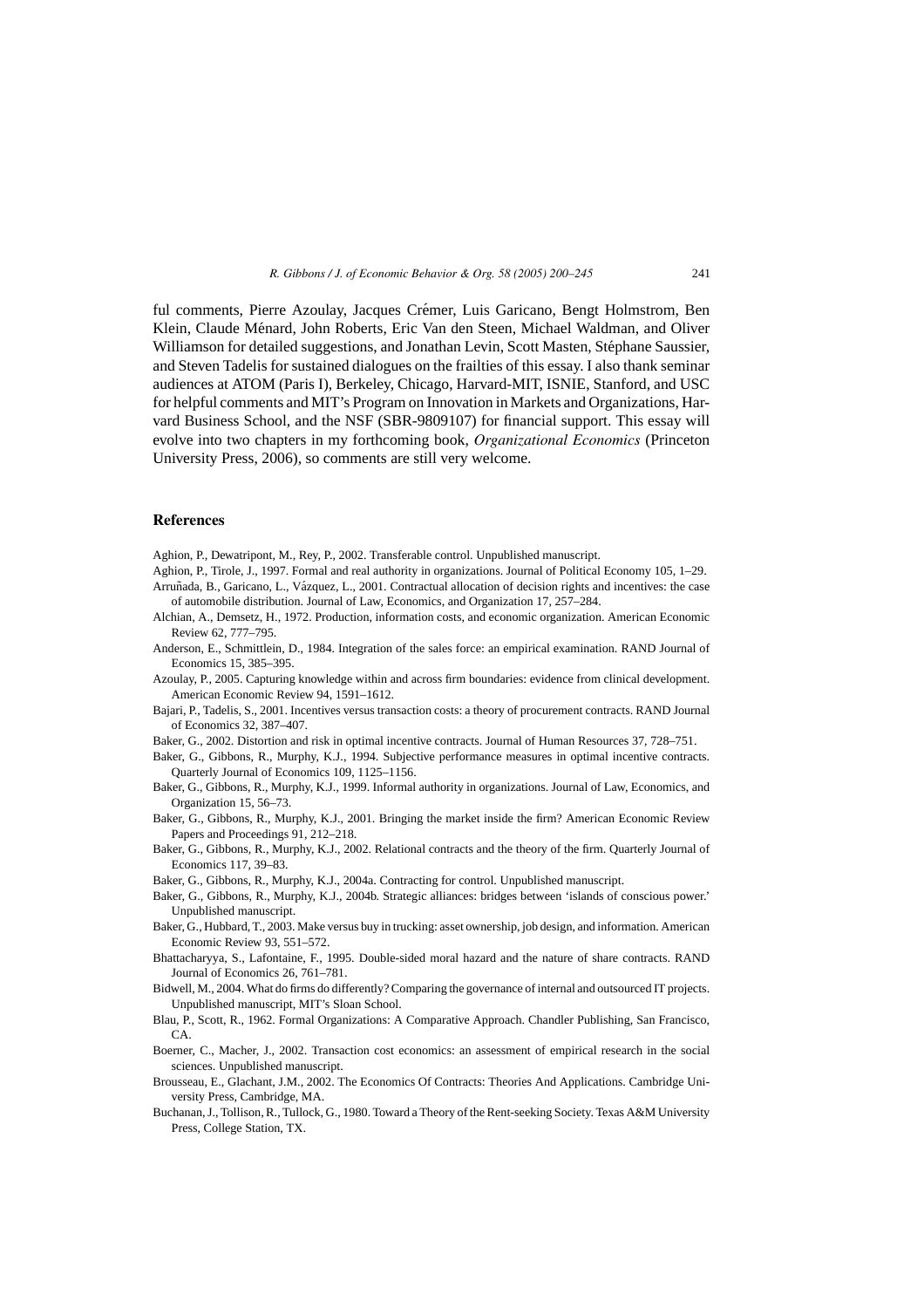<span id="page-42-0"></span>Bull, C., 1987. The existence of self-enforcing implicit contracts. Quarterly Journal of Economics 102, 147–159. Casadesus-Masanell, R., Spulber, D., 2000. The fable of fisher body. Journal of Law and Economics 43, 67–104. Cheung, S., 1983. The contractual nature of the firm. Journal of Law and Economics 26, 1–21.

Coase, R., 1937. The nature of the firm. Economica 4, 386–405.

- Coase, R., 1984. The new institutional economics. Journal of Institutional and Theoretical Economics 140, 229–231.
- Coase, R., 2000. The acquisition of fisher body by General Motors. Journal of Law and Economics 43, 15–31.

Coleman, J., 1964. Introduction to Mathematical Sociology. Collier-Macmillan Limited, London.

- Cyert, R., March, J., 1963. A behavioral theory of the firm. Englewood Cliffs, NJ: Prentice-Hall. Second edition, 1992. Oxford: Blackwell Publishers.
- Datar, S., Kulp, S., Lambert, R., 2001. Balancing performance measures. Journal of Accounting Research 39, 75–92.
- Demsetz, H., 1988. The theory of the firm revisited. Journal of Law, Economics, and Organization 4, 141–163.
- Eccles, R., 1981. The quasifirm in the construction industry. Journal of Economic Behavior and Organization 2, 335–357.
- Elfenbein, D., Lerner, J., 2003. Ownership and control rights in Internet portal alliances, 1995-1999. RAND Journal of Economics 34, 356–369.
- Fama, E., 1980. Agency problems and the theory of the firm. Journal of Political Economy 88, 288–307.
- Fama, E., Jensen, M., 1983. Separation of ownership and control. Journal of Law and Economics 26, 301–325.

Farber, H., Gibbons, R., 1996. Learning and wage dynamics. Quarterly Journal of Economics 111, 1007–1047.

- Feltham, G., Xie, J., 1994. Performance measure congruity and diverstiy in multi-task principal/agent relations. The Accounting Review 69, 429–453.
- Freeland, R., 2000. Creating holdup through vertical integration: fisher body revisited. Journal of Law and Economics 43, 33–66.
- Friedman, J., 1971. A non-cooperative equilibrium for supergames. Review of Economic Studies 38, 1–12.
- Fudenberg, D., Tirole, J., 1986. A 'signal-jamming' theory of predation. RAND Journal of Economics 17, 366–376.
- Garicano, L., 2000. Hierarchies and the organization of knowledge in production. Journal of Political Economy 108, 874–904.
- Gibbons, R., 1999. Taking Coase seriously. Administrative Science Quarterly 44, 145–157.
- Gibbons, R., 2003. Team theory, garbage cans, and real organizations: some history and prospects of economic research on decision-making in organizations. Industrial and Corporate Change 12, 753–787.
- Gibbons, R., 2005. Incentives between firms (and within). Management Science 51, 2–17.
- Goldberg, V., Erickson, J., 1987. Quantity and price adjustment in long-term contracts: a case study of petroleum Coke. Journal of Law and Economics 30, 369–398.
- Grossman, S., Hart, O., 1986. The costs and benefits of ownership: a theory of vertical and lateral integration. Journal of Political Economy 94, 691–719.
- Grout, P., 1984. Investment and wages in the absence of binding contracts: a Nash bargaining approach. Econometrica 52, 449–460.
- Hart, O., 1995. Firms, Contracts, and Financial Structure. Clarendon Press, Oxford.
- Hart, O., Holmstrom, B., 2002. Vision and firm scope. Unpublished manuscript.
- Hart, O., Moore, J., 1990. Property rights and the nature of the firm. Journal of Political Economy 98, 1119–1158.
- Heckman, J., 1976. The common structure of statistical models of truncation, sample selection, and limited dependent variables and a simple estimator for such models. Annals of Economic and Social Measurement 5, 475–492.
- Helper, S., MacDuffie, J.P., Sabel, C., 2000. Pragmatic collaborations: advancing knowledge while controlling opportunism. Industrial and Corporate Change 9, 443–488.
- Henderson, R., Clark, K., 1990. Architectural innovation: the reconfiguration of existing product technologies and the failure of established firms. Administrative Science Quarterly 35, 9–30.
- Holmstrom, B., 1982. Managerial incentive problems–A dynamic perspective. Republished in Review of Economic Studies (1999) 66, 169–182.
- Holmstrom, B., 1999. The firm as a subeconomy. Journal of Law, Economics, and Organization 15, 74–102.
- Holmstrom, B., Milgrom, P., 1987. Aggregation and linearity in the provision of intertemporal incentives. Econometrica 55, 303–328.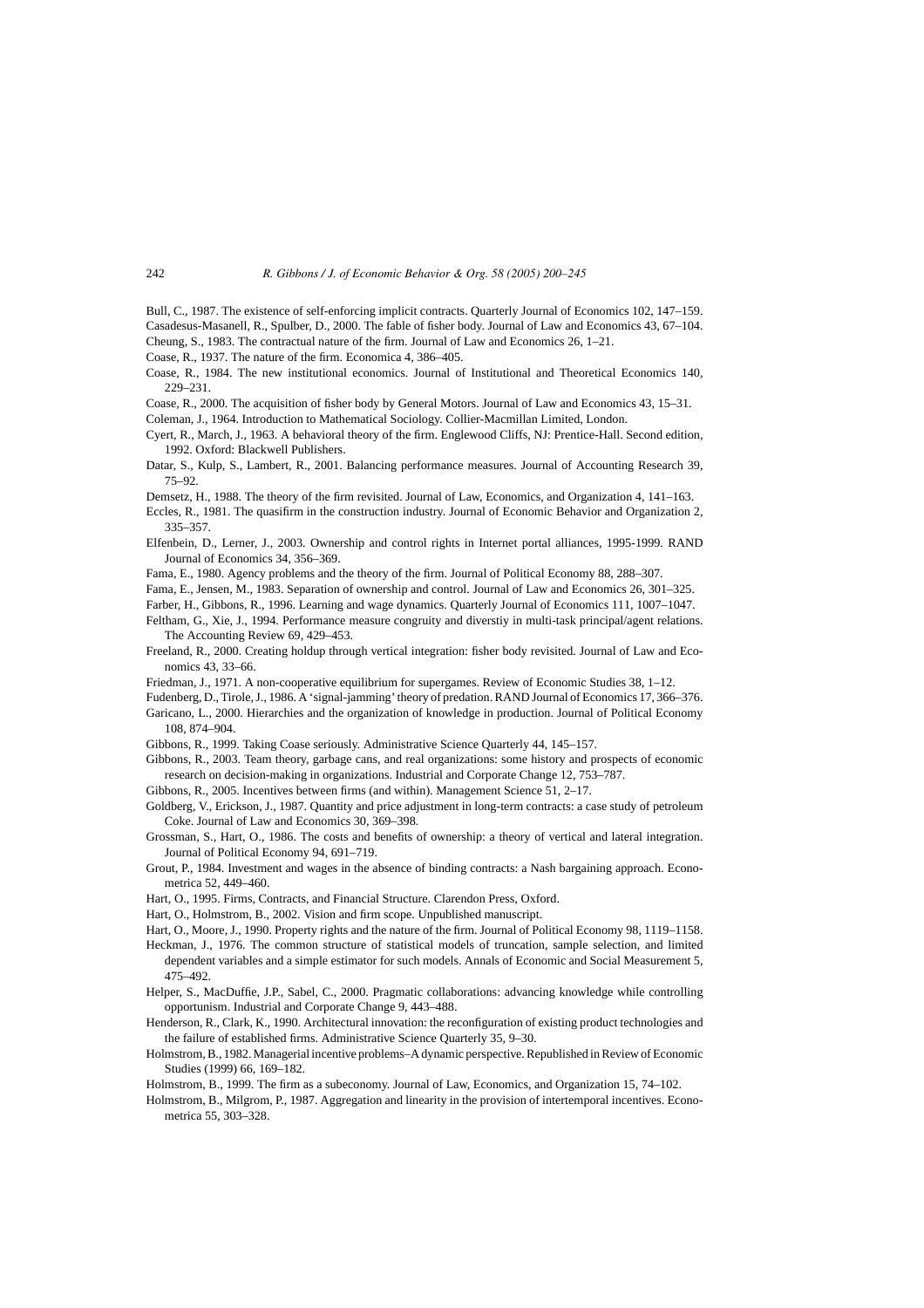- <span id="page-43-0"></span>Holmstrom, B., Milgrom, P., 1991. Multitask principal-agent analyses: incentive contracts, asset ownership, and job design. Journal of Law, Economics, and Organization 7, 24–52.
- Holmstrom, B., Milgrom, P., 1994. The firm as an incentive system. American Economic Review 84, 972– 991.
- Holmstrom, B., Roberts, J., 1998. The boundaries of the firm revisited. Journal of Economic Perspectives 12, 73–94.
- Holmstrom, B., Tirole, J., 1989. The theory of the firm. In: Schmalensee, R., Willig, R. (Eds.), Handbook of Industrial Organization. North-Holland, Amsterdam, pp. 61–131.
- Holmstrom, B., Tirole, J., 1991. Transfer pricing and organizational form. Journal of Law, Economics, and Organization 7, 201–228.
- Jacobides, M., Winter, S., 2003. Capabilities, transaction costs, and evolution: understanding the institutional structure of production. Unpublished manuscript.
- Jensen, M., Meckling, W., 1976. Theory of the firm: managerial behavior, agency costs and ownership structure. Journal of Financial Economics 3, 305–360.
- Joskow, P., 1985. Vertical integration and long-term contracts: the case of coal-burning electric generation plants. Journal of Law, Economics, and Organization 1, 33–80.
- Joskow, P., 1987. Contract duration and relationship-specific investment: empirical evidence from coal markets. American Economic Review 77, 168–185.
- Kaplan, S., Strömberg, P., 2003. Financial contracting theory meets the Real World: an empirical analysis of venture capital contracts. Review of Economic Studies 70, 281–315.
- Klein, B., 1988. Vertical integration as organizational ownership: the Fisher Body-General Motors relationship revisited. Journal of Law, Economics, and Organization 4, 199–213.
- Klein, B., 1996. Why hold-ups occur: the self-enforcing range of contractual relationships. Economic Inquiry 34, 444–463.
- Klein, B., 2000a. The role of incomplete contracts in self-enforcing relationships. Revue D'Economie Industrielle 92, 67–80.
- Klein, B., 2000b. Fisher-General Motors and the nature of the firm. Journal of Law and Economics 43, 105–141.
- Klein, B., 2004. Fisher body-General Motors once again: what is a holdup? Unpublished manuscript.
- Klein, B., Crawford, R., Alchian, A., 1978. Vertical integration, appropriable rents and the competitive contracting process. Journal of Law and Economics 21, 297–326.
- Klein, B., Leffler, K., 1981. The role of market forces in assuring contractual performance. Journal of Political Economy 89, 615–641.
- Klein, B., Murphy, K.M., 1988. Vertical restraints as contract enforcement mechanisms. Journal of Law and Economics 31, 265–297.
- Klein, B., Murphy, K.M., 1997. Vertical integration as a self-enforcing contractual arrangement. American Economic Review 87, 415–420.
- Knight, F., 1921. Risk, Uncertainty, and Profit, New York: Hart, Schaffner, and Marx; repr (1965). Harper and Row, New York.
- Kogut, B., Zander, U., 1992. Knowledge of the firm, combinative capabilities, and the replication of technology. Organization Science 3, 383–397.
- Kreps, D., 1996. Markets and hierarchies and (mathematical) economic theory. Industrial and Corporate Change 5, 561–596.
- Krugman, P., 1995. Development, Geography and Economic Theory. MIT Press, Cambridge, MA.
- Lafontaine, F., 1992. Agency theory and franchising: some empirical results. RAND Journal of Economics 23, 263–283.
- Lafontaine, F., 1993. Contractual arrangements as signaling devices: evidence from franchising. Journal of Law, Economics, and Organizations 9, 256–289.
- Lafontaine, F., Masten, S., 2002. Contracting in the absence of specific investments and moral hazard: understanding carrier-driver relations in US trucking. Unpublished manuscript.
- Lafontaine, F., Shaw, K., 1999. The dynamics of franchise contracting: evidence from panel data. Journal of Political Economy 107, 104110–104180.
- Lafontaine, F., Slade, M., 1997. Retail contracting: theory and practice. Journal of Industrial Economics 45, 1025. Langlois, R., 1992. Transaction-cost economics in real time. Industrial and Corporate Change 1, 99–127.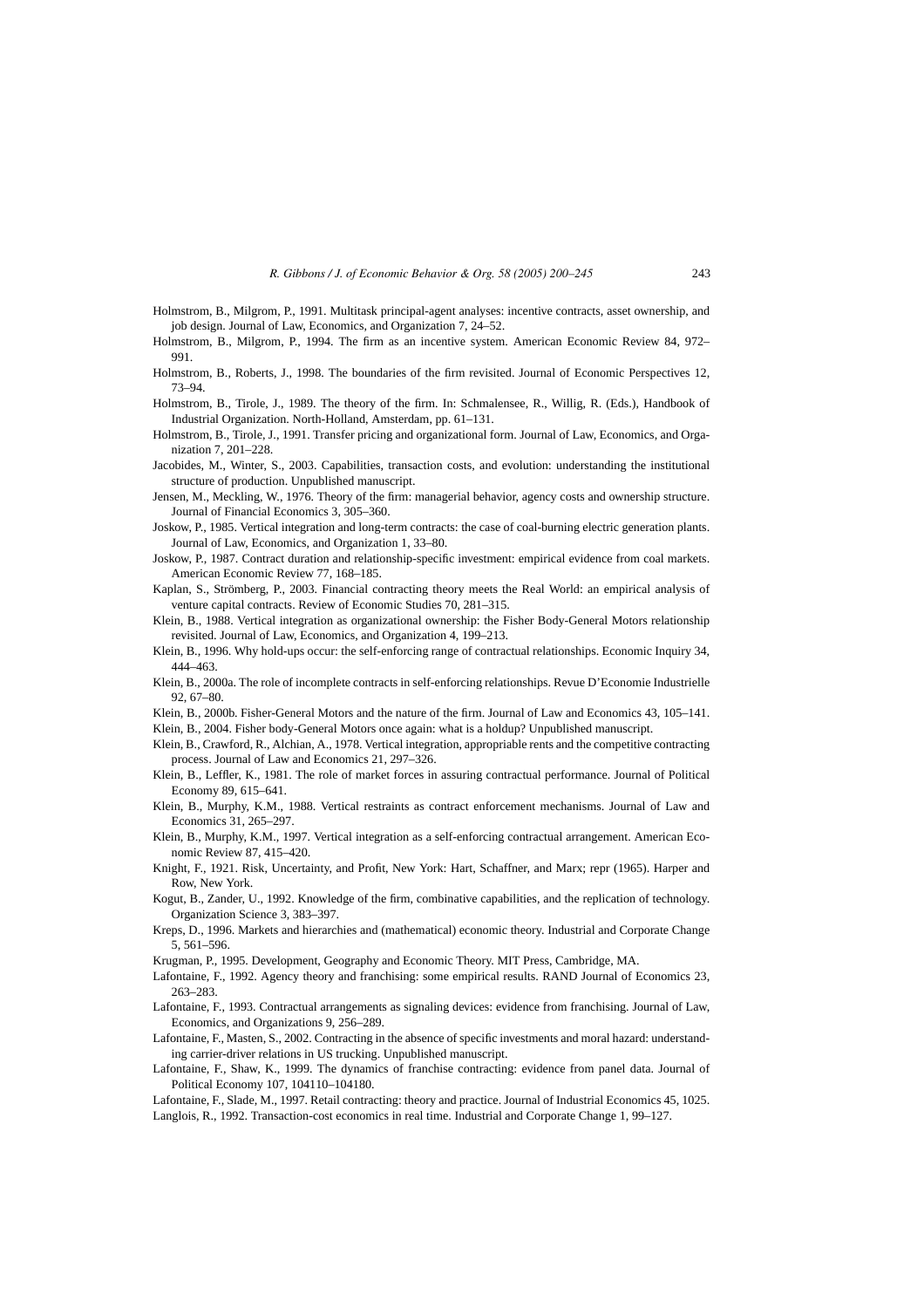- <span id="page-44-0"></span>Langlois, R., Foss, N., 1999. Capabilities and governance: the rebirth of production in the theory of economic organization. Kyklos 52, 201–218.
- Layard, R., Psacharopoulos, G., 1974. The screening hypothesis and the returns to education. Journal of Political Economy 82, 985–998.
- Lerner, J., Merges, R., 1998. The control of technology alliances: an empirical analysis of the Biotechnology industry. Journal of Industrial Economics 46, 125–156.
- Levin, J., 2003. Relational incentive contracts. American Economic Review 93, 835–857.
- Levin, J., Tadelis, S., 2004. Employment versus contracting in procurement: theory and evidence from U.S. cities. Unpublished manuscript.
- Levine, M., 2002. Personal correspondence, NBER Conference on Strategic Alliances, February 28.
- MacLeod, B., Parent, D., 1999. Job characteristics and the form of compensation. Research in Labor Economics 18, 177–242.
- MacLeod, B., Malcomson, J., 1989. Implicit contracts, incentive compatibility, and involuntary unemployment. Econometrica 57, 447–480.
- March, J., 1962. The business firm as a political coalition. Journal of Politics 24, 662–678.
- Maskin, E., Tirole, J., 1999. Two remarks on property rights. Review of Economic Studies 66, 139–149.
- Masten, S., 1982. Transaction costs, institutional choice and the theory of the firm. Ph.D. Dissertation, University of Pennsylvania.
- Masten, S., 1984. The organization of production: evidence from the Aerospace industry. Journal of Law and Economics 27, 403–417.
- Masten, S., 1986. Institutional choice and the organization of production: the make-or-buy decision. Journal of Institutional and Theoretical Economics 142, 493–509.
- Masten, S., 1988. A legal basis for the firm. Journal of Law, Economics, and Organization 4, 181–198.
- Masten, S., Crocker, K., 1985. Efficient adaptation in long-term contracts: take-or-pay provisions for natural gas. American Economic Review 75, 1083–1093.
- Masten, S., Meehan, J., Snyder, E., 1991. The costs of organization. Journal of Law, Economics, and Organization 7, 1–25.
- Matouschek, N., 2004. Ex post inefficiencies in a property rights theory of the firm. Journal of Law, Economics, and Organization 20, 125–147.
- McAfee, P., McMillan, J., 1995. Organizational diseconomies of scale. Journal of Economics and Management Strategy 4, 399–426.
- Menard, C., 2004. The economics of hybrid organizations. Journal of Institutional and Theoretical Economics ´ 160, 345–376.
- Meyer, M., Milgrom, P., Roberts, J., 1992. Organizational prospects, influence costs, and ownership changes. Journal of Economics and Management Strategy 1, 9–35.
- Milgrom, P., Roberts, J., 1988. An economic approach to influence activities in organizations. American Journal of Sociology 94, S154–S179.
- Milgrom, P., Roberts, J., 1990. Bargaining costs, influence costs and the organization of economic activity. In: Alt, J., Shepsle, K. (Eds.), Perspectives on Positive Political Economy. Cambridge University Press, Cambridge, pp. 57–89.
- Monteverde, K., Teece, D., 1982. Supplier switching costs and vertical integration in the automobile industry. Bell Journal of Economics 13, 206–212.
- Nelson, R., Winter, S., 1982. An evolutionary Theory of Economic Change. Harvard University Press, Cambridge, MA.
- Nonaka, I., Takeuchi, H., 1995. The knowledge-Creating Company. Oxford University Press, New York.
- Palay, T., 1984. Comparative institutional economics: the governance of rail freight contracting. Journal of Legal Studies 13, 265–287.
- Penrose, E., 1959. The Theory of the Growth of the Firm. Wiley, New York.
- Perez-Castrillo, J., Verdier, T., 1992. A general analysis of rent-seeking games. Public Choice 73, 335–350.

Pfeffer, J., 1981. Power in Organizations. Ballinger, Cambridge, MA.

- Powell, W., 1990. Neither market nor hierarchy: network forms of organization. Research in Organizational Behavior 12, 295–336.
- Rajan, R., Zingales, L., 1998. Power in a theory of the firm. Quarterly Journal of Economics 113, 387–432.